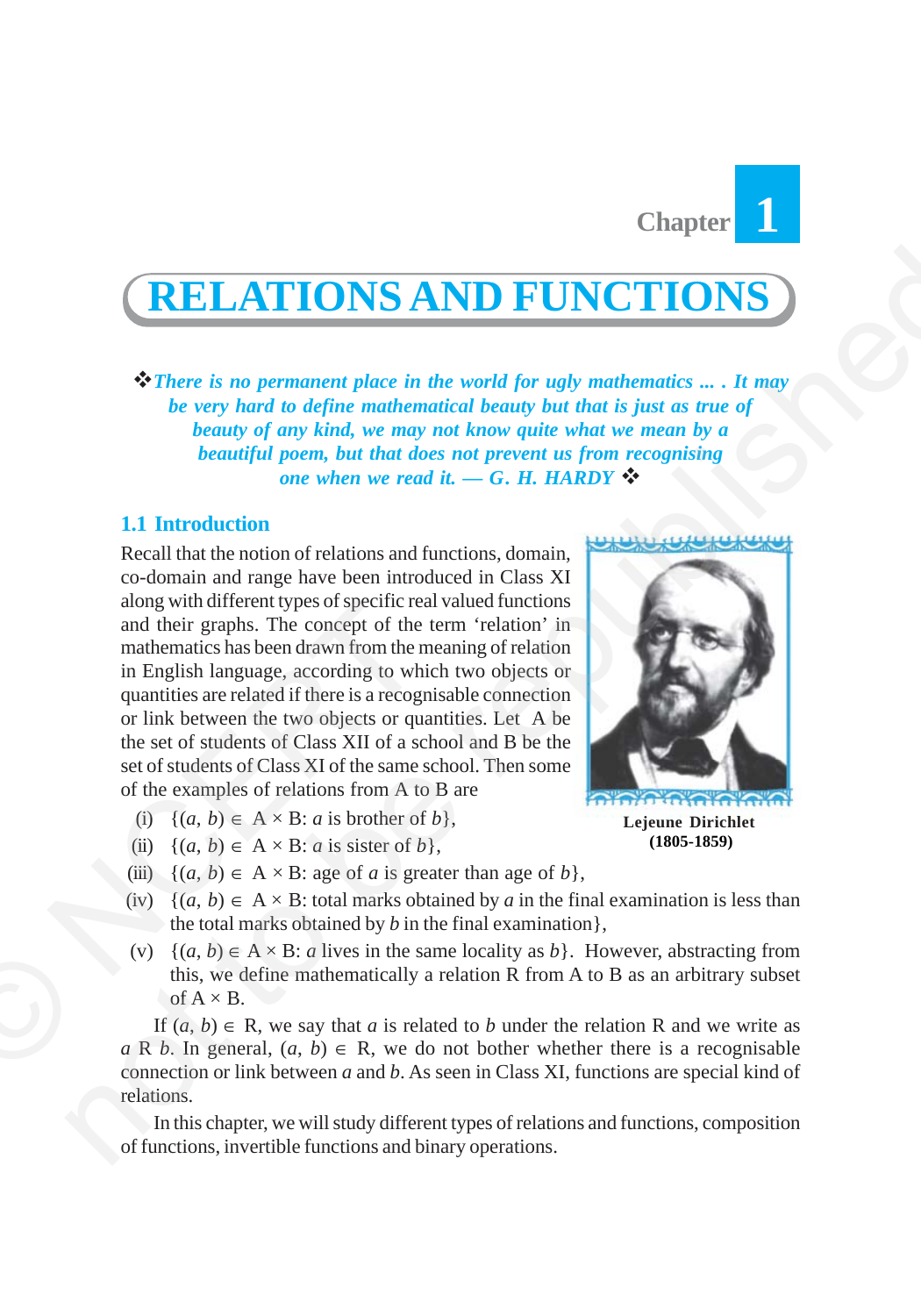## **1.2 Types of Relations**

In this section, we would like to study different types of relations. We know that a relation in a set A is a subset of  $A \times A$ . Thus, the empty set  $\phi$  and  $A \times A$  are two extreme relations. For illustration, consider a relation R in the set  $A = \{1, 2, 3, 4\}$  given by  $R = \{(a, b): a - b = 10\}$ . This is the empty set, as no pair  $(a, b)$  satisfies the condition  $a - b = 10$ . Similarly,  $R' = \{(a, b) : |a - b| \ge 0\}$  is the whole set  $A \times A$ , as all pairs (*a*, *b*) in A  $\times$  A satisfy  $|a - b| \ge 0$ . These two extreme examples lead us to the following definitions. In this section, we would like to study different types of relations. We know that<br>
relation in a set A is a subset of A  $\times$  A. Thus, the empty set o and A  $\times$  A are two<br>
extreme relations. For illustration, consider ar

**Definition 1** A relation R in a set A is called *empty relation*, if no element of A is related to any element of A, i.e.,  $R = \phi \subset A \times A$ .

**Definition 2**A relation R in a set A is called *universal relation*, if each element of A is related to every element of A, i.e.,  $R = A \times A$ .

Both the empty relation and the universal relation are some times called *trivial relations*.

**Example 1** Let A be the set of all students of a boys school. Show that the relation R in A given by  $R = \{(a, b) : a$  is sister of *b*} is the empty relation and  $R' = \{(a, b) : the$ difference between heights of *a* and *b* is less than 3 meters} is the universal relation.

**Solution** Since the school is boys school, no student of the school can be sister of any student of the school. Hence,  $R = \phi$ , showing that R is the empty relation. It is also obvious that the difference between heights of any two students of the school has to be less than 3 meters. This shows that  $R' = A \times A$  is the universal relation.

*Remark* In Class XI, we have seen two ways of representing a relation, namely raster method and set builder method. However, a relation R in the set {1, 2, 3, 4} defined by R  $= \{(a, b) : b = a + 1\}$  is also expressed as *a* R *b* if and only if  $b = a + 1$  by many authors. We may also use this notation, as and when convenient. **Example 1** Let A be the set of all stud<br>in A given by R = {(a, b) : a is sister c<br>difference between heights of a and b<br>Solution Since the school is boys sch<br>student of the school. Hence, R =  $\phi$ , s<br>obvious that the dif

If  $(a, b) \in R$ , we say that *a* is related to *b* and we denote it as *a* R *b*.

One of the most important relation, which plays a significant role in Mathematics, is an *equivalence relation*. To study equivalence relation, we first consider three types of relations, namely reflexive, symmetric and transitive.

**Definition 3** A relation R in a set A is called

- (i) *reflexive*, if  $(a, a) \in \mathbb{R}$ , for every  $a \in \mathbb{A}$ ,
- (ii) *symmetric*, if  $(a_1, a_2) \in \mathbb{R}$  implies that  $(a_2, a_1) \in \mathbb{R}$ , for all  $a_1, a_2 \in \mathbb{A}$ .
- (iii) *transitive*, if  $(a_1, a_2) \in \mathbb{R}$  and  $(a_2, a_3) \in \mathbb{R}$  implies that  $(a_1, a_3) \in \mathbb{R}$ , for all  $a_1, a_2$ ,  $a_{2} \in A$ .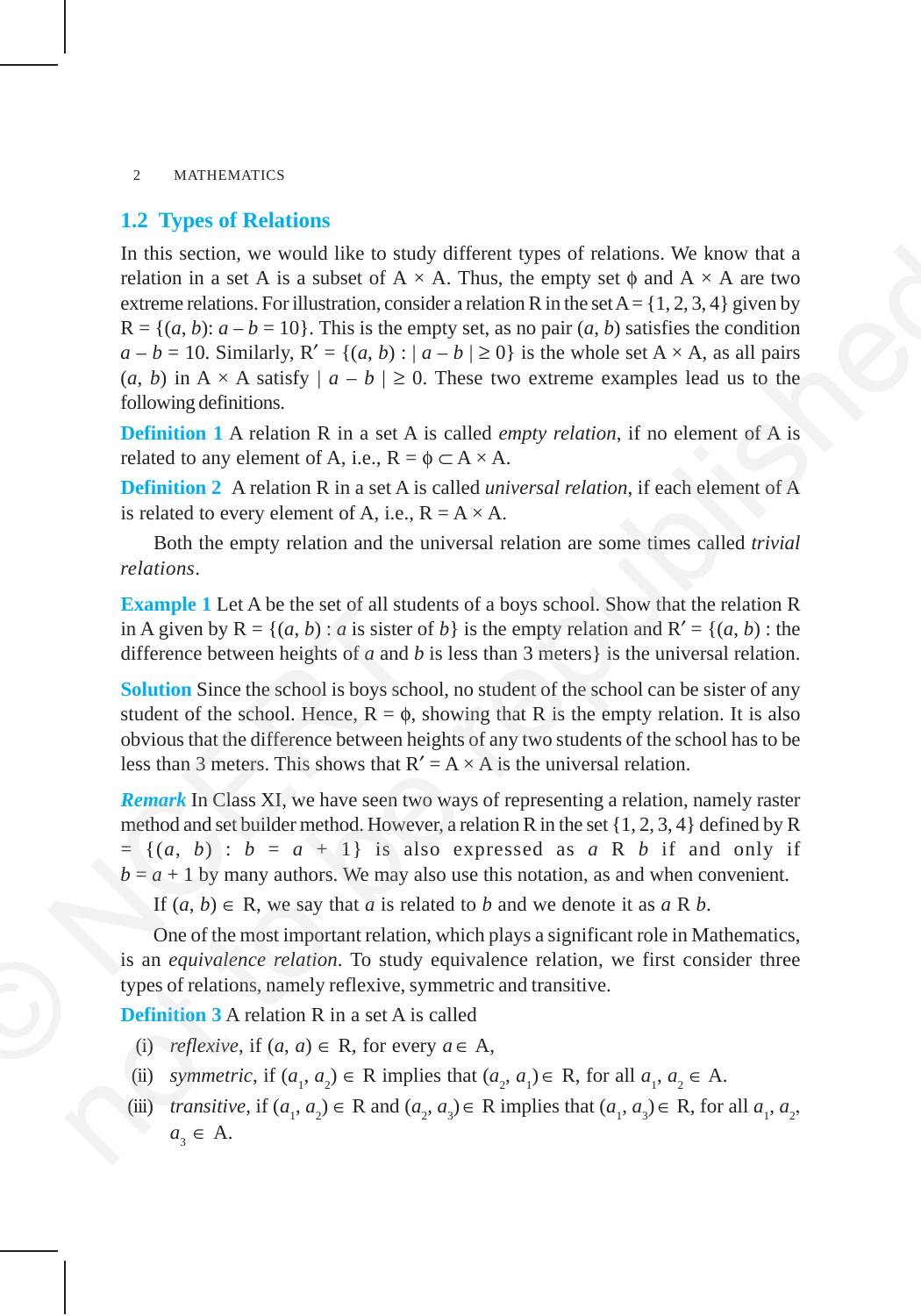**Definition 4** A relation R in a set A is said to be an *equivalence relation* if R is reflexive, symmetric and transitive.

**Example 2** Let T be the set of all triangles in a plane with R a relation in T given by  $R = \{(T_1, T_2) : T_1$  is congruent to  $T_2\}$ . Show that R is an equivalence relation.

**Solution** R is reflexive, since every triangle is congruent to itself. Further,  $(T_1, T_2) \in R \Rightarrow T_1$  is congruent to  $T_2 \Rightarrow T_2$  is congruent to  $T_1 \Rightarrow (T_2, T_1) \in R$ . Hence, R is symmetric. Moreover,  $(T_1, T_2), (T_2, T_3) \in R \Rightarrow T_1$  is congruent to  $T_2$  and  $T_2$  is congruent to  $T_3 \Rightarrow T_1$  is congruent to  $T_3 \Rightarrow (T_1, T_3) \in R$ . Therefore, R is an equivalence relation.

**Example 3** Let L be the set of all lines in a plane and R be the relation in L defined as  $R = \{ (L_1, L_2) : L_1 \text{ is perpendicular to } L_2 \}.$  Show that R is symmetric but neither reflexive nor transitive.

**Solution** R is not reflexive, as a line  $L_1$  can not be perpendicular to itself, i.e.,  $(L_1, L_1)$ ∉ R. R is symmetric as  $(L_1, L_2) \in R$  $\Rightarrow$  L<sub>1</sub> is perpendicular to L<sub>2</sub>  $\Rightarrow$  L<sub>2</sub> is perpendicular to L<sub>1</sub>  $\Rightarrow$   $(L_2, L_1) \in R$ . R is not transitive. Indeed, if  $L_1$  is perpendicular to  $L_2$  and  $L_2$  is perpendicular to  $L_3$ , then  $L_1$  can never be perpendicular to **Fig 1.1** ⇒ L<sub>1</sub> is perpendicular to<br>
⇒ L<sub>2</sub> is perpendicular to<br>
⇒ L<sub>2</sub> is perpendicular to<br>
⇒ (L<sub>2</sub>, L<sub>1</sub>) ∈ R.<br>
R is not transitive. Indeed, if L<sub>1</sub> is<br>
L<sub>2</sub> is perpendicular to L<sub>3</sub>, then L<sub>1</sub> can no<br>
L<sub>3</sub>. In fact, L<sub>1</sub> is pa Fractive, symmetric and cannotesize and pairs is a plane with R a relation in T given by  $R = ((T_1, T_2) : T_1$  is congruent to  $T_2$ . Show that Rs is an equivalence relation.<br>
Solution R is reflexive, since  $\text{evever}, T_1, T_2, T_$ 

L<sub>3</sub>. In fact, L<sub>1</sub> is parallel to L<sub>3</sub>, i.e.,  $(L_1, L_2) \in R$ ,  $(L_2, L_3) \in R$  but  $(L_1, L_3) \notin R$ .

**Example 4** Show that the relation R in the set  $\{1, 2, 3\}$  given by  $R = \{(1, 1), (2, 2),\}$  $(3, 3), (1, 2), (2, 3)$  is reflexive but neither symmetric nor transitive.

**Solution** R is reflexive, since  $(1, 1)$ ,  $(2, 2)$  and  $(3, 3)$  lie in R. Also, R is not symmetric, as  $(1, 2) \in \mathbb{R}$  but  $(2, 1) \notin \mathbb{R}$ . Similarly, R is not transitive, as  $(1, 2) \in \mathbb{R}$  and  $(2, 3) \in \mathbb{R}$ but  $(1, 3) \notin R$ .

**Example 5** Show that the relation R in the set **Z** of integers given by

 $R = \{(a, b) : 2 \text{ divides } a - b\}$ 

is an equivalence relation.

**Solution** R is reflexive, as 2 divides  $(a - a)$  for all  $a \in \mathbb{Z}$ . Further, if  $(a, b) \in \mathbb{R}$ , then 2 divides  $a - b$ . Therefore, 2 divides  $b - a$ . Hence,  $(b, a) \in R$ , which shows that R is symmetric. Similarly, if  $(a, b) \in R$  and  $(b, c) \in R$ , then  $a - b$  and  $b - c$  are divisible by 2. Now,  $a - c = (a - b) + (b - c)$  is even (Why?). So,  $(a - c)$  is divisible by 2. This shows that R is transitive. Thus, R is an equivalence relation in **Z**.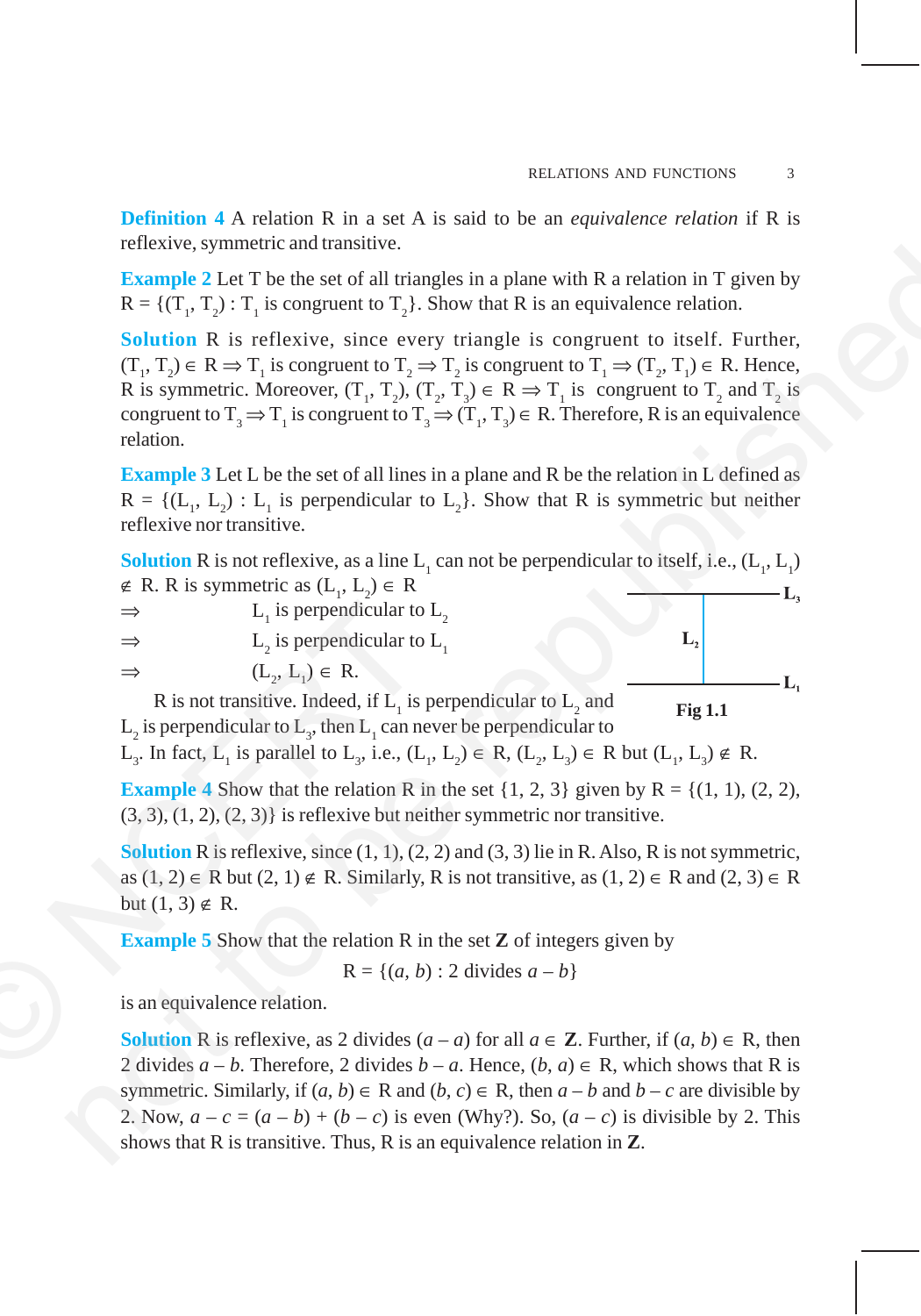In Example 5, note that all even integers are related to zero, as  $(0, \pm 2)$ ,  $(0, \pm 4)$ etc., lie in R and no odd integer is related to 0, as  $(0, \pm 1)$ ,  $(0, \pm 3)$  etc., do not lie in R. Similarly, all odd integers are related to one and no even integer is related to one. Therefore, the set E of all even integers and the set O of all odd integers are subsets of **Z** satisfying following conditions:

- (i) All elements of E are related to each other and all elements of O are related to each other.
- (ii) No element of E is related to any element of O and vice-versa.
- (iii) E and O are disjoint and  $\mathbf{Z} = \mathbf{E} \cup \mathbf{O}$ .

The subset E is called the *equivalence class containing zero* and is denoted by [0]. Similarly, O is the equivalence class containing 1 and is denoted by [1]. Note that  $[0] \neq [1]$ ,  $[0] = [2r]$  and  $[1] = [2r + 1]$ ,  $r \in \mathbb{Z}$ . Infact, what we have seen above is true for an arbitrary equivalence relation R in a set X. Given an arbitrary equivalence relation R in an arbitrary set X, R divides X into mutually disjoint subsets A<sub>i</sub> called partitions or subdivisions of X satisfying:

- (i) all elements of  $A_i$  are related to each other, for all *i*.
- (ii) no element of A<sub>*i*</sub> is related to any element of A<sub>*j*</sub>,  $i \neq j$ .
- (iii)  $\cup$  A<sub>*j*</sub> = X and A<sub>*i*</sub>  $\cap$  A<sub>*j*</sub> =  $\phi$ , *i* ≠ *j*.

The subsets A*<sup>i</sup>* are called *equivalence classes*. The interesting part of the situation is that we can go reverse also. For example, consider a subdivision of the set **Z** given by three mutually disjoint subsets  $A_1$ ,  $A_2$  and  $A_3$  whose union is **Z** with

$$
A1 = \{x \in \mathbb{Z} : x \text{ is a multiple of } 3\} = \{\dots, -6, -3, 0, 3, 6, \dots\}
$$

$$
A2 = \{x \in \mathbb{Z} : x - 1 \text{ is a multiple of } 3\} = \{\dots, -5, -2, 1, 4, 7, \dots\}
$$

 $A_3 = \{x \in \mathbb{Z} : x - 2 \text{ is a multiple of } 3\} = \{\dots, -4, -1, 2, 5, 8, \dots\}$ 

Define a relation R in **Z** given by  $R = \{(a, b) : 3 \text{ divides } a - b\}$ . Following the arguments similar to those used in Example 5, we can show that R is an equivalence relation. Also,  $A_1$  coincides with the set of all integers in  $\mathbf Z$  which are related to zero,  $A_2$ coincides with the set of all integers which are related to 1 and  $A_3$  coincides with the set of all integers in **Z** which are related to 2. Thus,  $A_1 = [0], A_2 = [1]$  and  $A_3 = [2]$ . In fact, A<sub>1</sub> = [3*r*], A<sub>2</sub> = [3*r* + 1] and A<sub>3</sub> = [3*r* + 2], for all *r* ∈ **Z**. (i) all elements of  $A_i$  are related to<br>
(ii) no element of  $A_i$  is related to ar<br>
(iii)  $\cup A_j = X$  and  $A_i \cap A_j = \phi$ ,  $i \neq j$ <br>
The subsets  $A_i$  are called *equivales*<br>
is that we can go reverse also. For exa<br>
by three mutual ex, i.e. in a valuation out unique is related to one and the other  $1/\sqrt{v} = 2$  per sect of the republished in the republished in the republished in the republished in the republished in the republished of  $\overline{B}$ . All ot

**Example 6** Let R be the relation defined in the set  $A = \{1, 2, 3, 4, 5, 6, 7\}$  by  $R = \{(a, b) : \text{both } a \text{ and } b \text{ are either odd or even}\}.$  Show that R is an equivalence relation. Further, show that all the elements of the subset  $\{1, 3, 5, 7\}$  are related to each other and all the elements of the subset {2, 4, 6} are related to each other, but no element of the subset  $\{1, 3, 5, 7\}$  is related to any element of the subset  $\{2, 4, 6\}$ .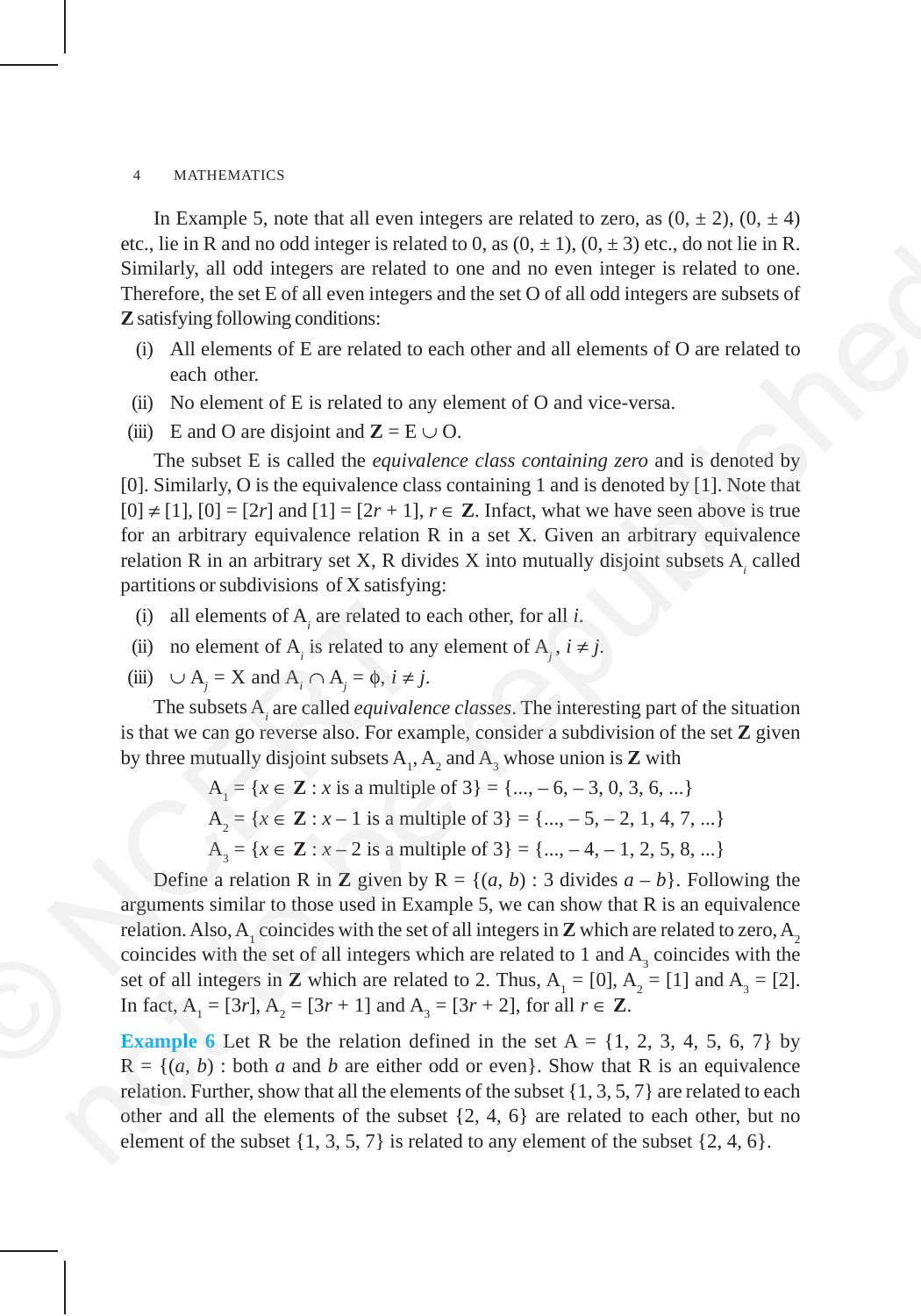**Solution** Given any element *a* in A, both *a* and *a* must be either odd or even, so that  $(a, a) \in R$ . Further,  $(a, b) \in R \Rightarrow$  both *a* and *b* must be either odd or even  $\Rightarrow$  (*b*, *a*) ∈ R. Similarly, (*a*, *b*) ∈ R and (*b*, *c*) ∈ R  $\Rightarrow$  all elements *a*, *b*, *c*, must be either even or odd simultaneously  $\Rightarrow$   $(a, c) \in \mathbb{R}$ . Hence, R is an equivalence relation. Further, all the elements of  $\{1, 3, 5, 7\}$  are related to each other, as all the elements of this subset are odd. Similarly, all the elements of the subset  $\{2, 4, 6\}$  are related to each other, as all of them are even. Also, no element of the subset {1, 3, 5, 7} can be related to any element of  $\{2, 4, 6\}$ , as elements of  $\{1, 3, 5, 7\}$  are odd, while elements of {2, 4, 6} are even. matrix  $(u_1, u_2) = k \sinh(u_1)$ ,  $(u_2, u_3) = k \sinh(u_3)$ ,  $(u_4, u_5) \in \mathbb{R}$  and  $(h, a) \in \mathbb{R}$ . Similarly,  $(u, b) \in \mathbb{R}$  and  $(\theta, b) \in \mathbb{R}$ . Howev, R is an equivalence relation<br>Further, all the elements of 1, 3, 3, 7) are relat

# **EXERCISE 1.1**

- **1.** Determine whether each of the following relations are reflexive, symmetric and transitive:
	- (i) Relation R in the set  $A = \{1, 2, 3, ..., 13, 14\}$  defined as

$$
R = \{(x, y) : 3x - y = 0\}
$$

- (ii) Relation R in the set **N** of natural numbers defined as  $R = \{(x, y) : y = x + 5 \text{ and } x < 4\}$ (ii) Relation R in the set N of<br>  $R = \{(x, y) :$ <br>
(iii) Relation R in the set A =  $\{R = \{(x, y) \} :$ <br>
(iv) Relation R in the set Z of<br>  $R = \{(x, y) \}$ <br>
(v) Relation R in the set A of h<br>
(a)  $R = \{(x, y) : x \text{ and } y \}$ <br>
(b)  $R = \{(x, y) : x \text{ and$ 
	- (iii) Relation R in the set  $A = \{1, 2, 3, 4, 5, 6\}$  as

 $R = \{(x, y) : y \text{ is divisible by } x\}$ 

(iv) Relation R in the set **Z** of all integers defined as

 $R = \{(x, y) : x - y \text{ is an integer}\}\$ 

- (v) Relation R in the set A of human beings in a town at a particular time given by
	- (a)  $R = \{(x, y) : x \text{ and } y \text{ work at the same place}\}\$
	- (b)  $R = \{(x, y) : x \text{ and } y \text{ live in the same locality}\}\$
	- (c)  $R = \{(x, y) : x \text{ is exactly } 7 \text{ cm taller than } y\}$
	- (d)  $R = \{(x, y) : x \text{ is wife of } y\}$
	- (e)  $R = \{(x, y) : x \text{ is father of } y\}$
- **2.** Show that the relation R in the set **R** of real numbers, defined as
	- $R = \{(a, b) : a \leq b^2\}$  is neither reflexive nor symmetric nor transitive.
- **3.** Check whether the relation R defined in the set {1, 2, 3, 4, 5, 6} as
	- $R = \{(a, b) : b = a + 1\}$  is reflexive, symmetric or transitive.
- **4.** Show that the relation R in **R** defined as  $R = \{(a, b) : a \le b\}$ , is reflexive and transitive but not symmetric.
- **5.** Check whether the relation R in **R** defined by  $R = \{(a, b) : a \le b^3\}$  is reflexive, symmetric or transitive.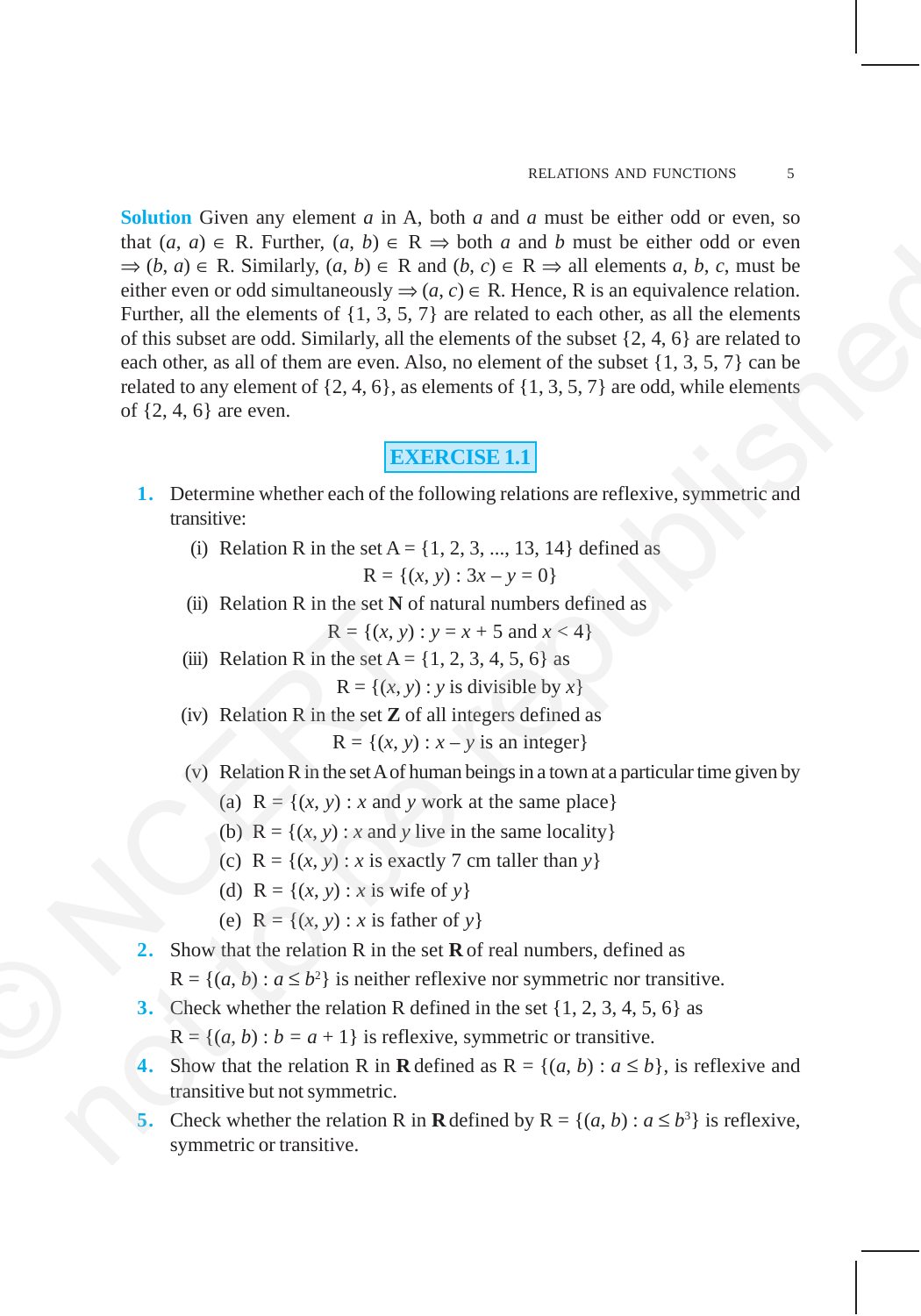- **6.** Show that the relation R in the set  $\{1, 2, 3\}$  given by  $R = \{(1, 2), (2, 1)\}$  is symmetric but neither reflexive nor transitive.
- **7.** Show that the relation R in the set A of all the books in a library of a college, given by  $R = \{(x, y) : x \text{ and } y \text{ have same number of pages}\}\)$  is an equivalence relation.
- **8.** Show that the relation R in the set  $A = \{1, 2, 3, 4, 5\}$  given by

 $R = \{(a, b) : |a - b| \text{ is even}\},\$ is an equivalence relation. Show that all the elements of  $\{1, 3, 5\}$  are related to each other and all the elements of  $\{2, 4\}$  are related to each other. But no element of  $\{1, 3, 5\}$  is related to any element of  $\{2, 4\}$ .

- **9.** Show that each of the relation R in the set  $A = \{x \in \mathbb{Z} : 0 \le x \le 12\}$ , given by
	- (i)  $R = \{(a, b) : |a b| \text{ is a multiple of } 4\}$
	- (ii)  $R = \{(a, b) : a = b\}$

is an equivalence relation. Find the set of all elements related to 1 in each case.

- **10.** Give an example of a relation. Which is
	- (i) Symmetric but neither reflexive nor transitive.
	- (ii) Transitive but neither reflexive nor symmetric.
	- (iii) Reflexive and symmetric but not transitive.
	- (iv) Reflexive and transitive but not symmetric.
	- (v) Symmetric and transitive but not reflexive.
- **11.** Show that the relation R in the set A of points in a plane given by  $R = \{(P, Q) :$  distance of the point P from the origin is same as the distance of the point Q from the origin}, is an equivalence relation. Further, show that the set of all points related to a point  $P \neq (0, 0)$  is the circle passing through P with origin as centre. (i) Symmetric but neither ref<br>
(ii) Transitive but neither refl<br>
(iii) Reflexive and symmetric<br>
(iv) Reflexive and transitive b<br>
(v) Symmetric and transitive b<br>
(v) Symmetric and transitive b<br>
11. Show that the relation R symmetric out antitude method in the back of all the back in a library of a college,<br>
7. Show that the trelation R in the set A of all the brocks in a library of a college,<br>
given by R =  $\{ (x, y) : x$  and y have same number
	- **12.** Show that the relation R defined in the set A of all triangles as  $R = \{(T_1, T_2) : T_1\}$ is similar to  $T_2$ , is equivalence relation. Consider three right angle triangles  $T_1$ with sides 3, 4, 5,  $T_2$  with sides 5, 12, 13 and  $T_3$  with sides 6, 8, 10. Which triangles among  $T_1$ ,  $T_2$  and  $T_3$  are related?
	- **13.** Show that the relation R defined in the set A of all polygons as  $R = \{(P_1, P_2)$ :  $P_1$  and  $P_2$  have same number of sides}, is an equivalence relation. What is the set of all elements in A related to the right angle triangle T with sides 3, 4 and 5?
	- **14.** Let L be the set of all lines in XY plane and R be the relation in L defined as  $R = \{(L_1, L_2) : L_1$  is parallel to  $L_2\}$ . Show that R is an equivalence relation. Find the set of all lines related to the line  $y = 2x + 4$ .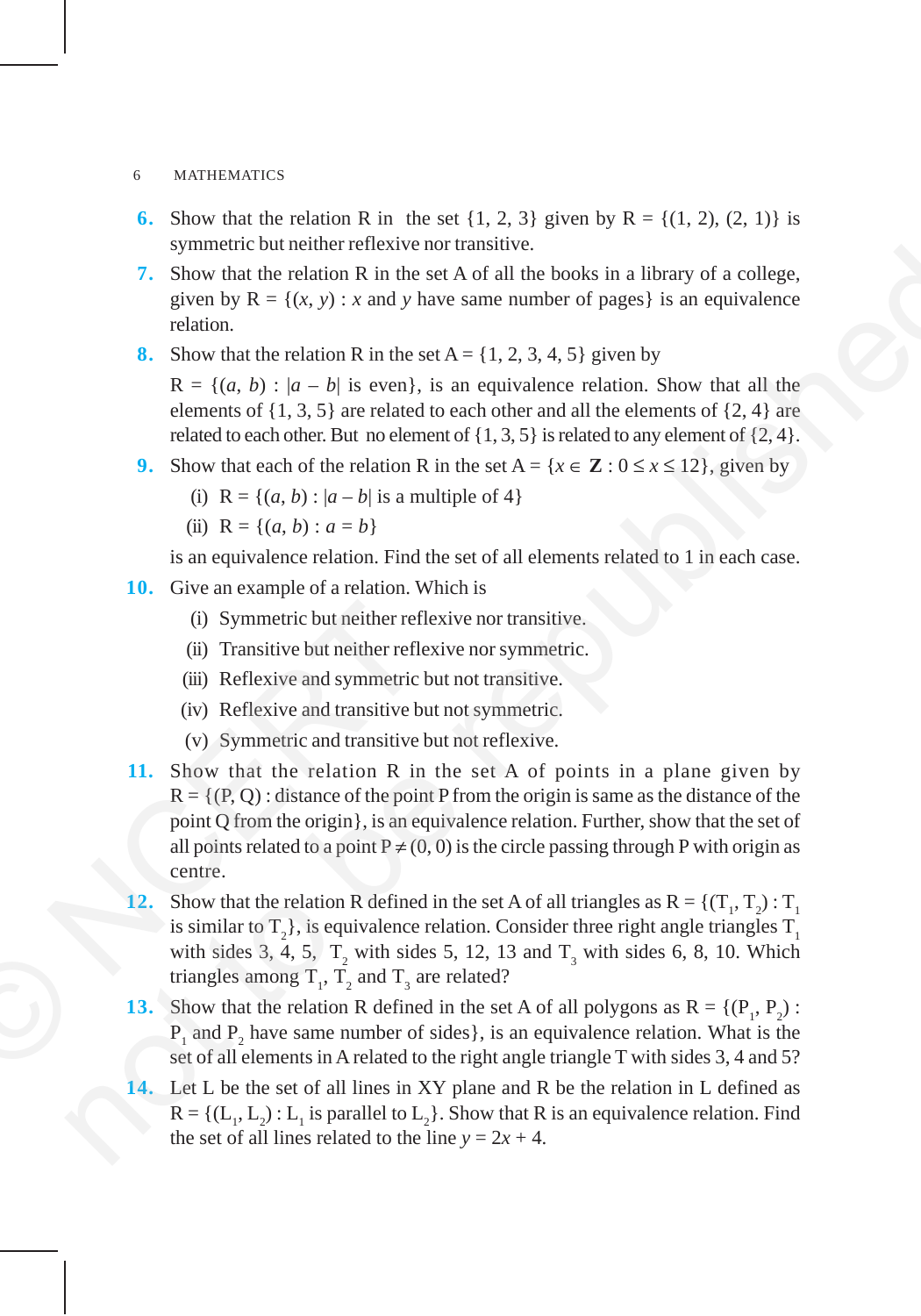- **15.** Let R be the relation in the set  $\{1, 2, 3, 4\}$  given by R =  $\{(1, 2), (2, 2), (1, 1), (4,4),$ (1, 3), (3, 3), (3, 2)}. Choose the correct answer.
	- (A) R is reflexive and symmetric but not transitive.
	- (B) R is reflexive and transitive but not symmetric.
	- (C) R is symmetric and transitive but not reflexive.
	- (D) R is an equivalence relation.
- **16.** Let R be the relation in the set N given by  $R = \{(a, b) : a = b 2, b > 6\}$ . Choose the correct answer.

(A)  $(2, 4) \in R$  (B)  $(3, 8) \in R$  (C)  $(6, 8) \in R$  (D)  $(8, 7) \in R$ 

## **1.3 Types of Functions**

The notion of a function along with some special functions like identity function, constant function, polynomial function, rational function, modulus function, signum function etc. along with their graphs have been given in Class XI.

Addition, subtraction, multiplication and division of two functions have also been studied. As the concept of function is of paramount importance in mathematics and among other disciplines as well, we would like to extend our study about function from where we finished earlier. In this section, we would like to study different types of functions.

Consider the functions  $f_1, f_2, f_3$  and  $f_4$  given by the following diagrams.

In Fig 1.2, we observe that the images of distinct elements of  $X_1$  under the function  $f_1$  are distinct, but the image of two distinct elements 1 and 2 of  $X_1$  under  $f_2$  is same, namely *b*. Further, there are some elements like *e* and  $f$  in  $X_2$  which are not images of any element of  $\mathbf{X}_{1}$  under $f_{1}$ , while all elements of  $\mathbf{X}_{3}$  are images of some elements of  $\mathbf{X}_{1}$ under  $f_3$ . The above observations lead to the following definitions: Addition, subtraction, multiplicati<br>studied. As the concept of function is<br>among other disciplines as well, we we<br>where we finished earlier. In this sect<br>functions.<br>Consider the functions  $f_1, f_2, f_3$  an<br>In Fig 1.2, we o (1.3), 0.3, 2), 1.3(1.4)). Tombes the contest answer.<br>
(A) R is reflexive and symmetric hut not transitive.<br>
(B) R is reflexive and symmetric but not reflexive.<br>
(C) R is symmetric and transitive but not reflexive.<br>
(C) R

**Definition 5** A function  $f: X \rightarrow Y$  is defined to be *one-one* (or *injective*), if the images of distinct elements of X under *f* are distinct, i.e., for every  $x_1, x_2 \in X$ ,  $f(x_1) = f(x_2)$ implies  $x_1 = x_2$ . Otherwise, f is called *many-one*.

The function  $f_1$  and  $f_4$  in Fig 1.2 (i) and (iv) are one-one and the function  $f_2$  and  $f_3$ in Fig 1.2 (ii) and (iii) are many-one.

**Definition 6** A function  $f: X \to Y$  is said to be *onto* (or *surjective*), if every element of Y is the image of some element of X under *f*, i.e., for every  $y \in Y$ , there exists an element *x* in X such that  $f(x) = y$ .

The function  $f_3$  and  $f_4$  in Fig 1.2 (iii), (iv) are onto and the function  $f_1$  in Fig 1.2 (i) is not onto as elements  $e, f$  in  $X_2$  are not the image of any element in  $X_1$  under  $f_1$ .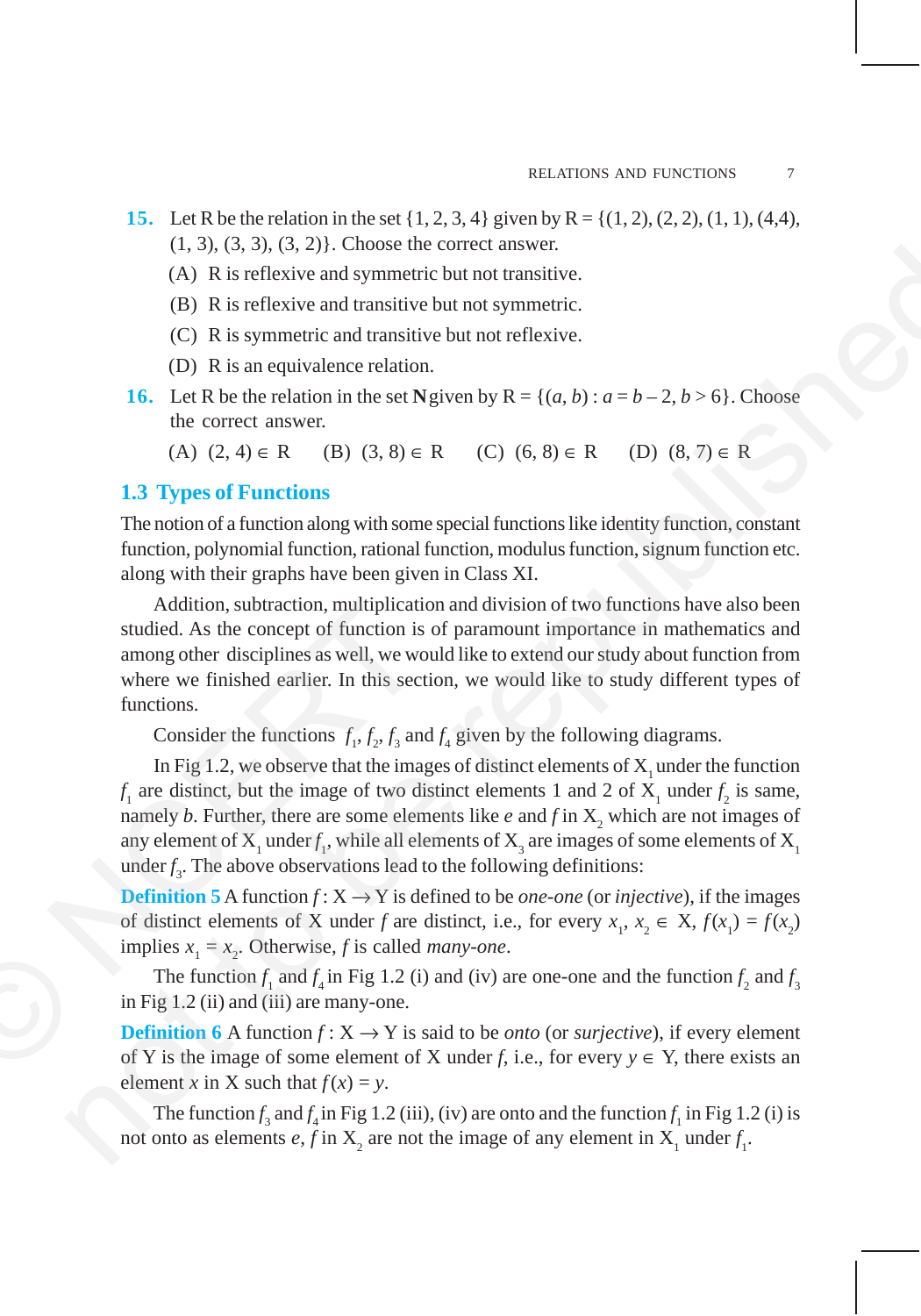

**Fig 1.2 (i) to (iv)**

*Remark*  $f: X \to Y$  is onto if and only if Range of  $f = Y$ .

**Definition 7** A function  $f: X \to Y$  is said to be *one-one* and *onto* (or *bijective*), if *f* is both one-one and onto.

The function  $f_4$  in Fig 1.2 (iv) is one-one and onto.

**Example 7** Let A be the set of all 50 students of Class X in a school. Let  $f : A \rightarrow$  N be function defined by  $f(x) =$  roll number of the student *x*. Show that *f* is one-one but not onto.

**Solution** No two different students of the class can have same roll number. Therefore, *f* must be one-one. We can assume without any loss of generality that roll numbers of students are from 1 to 50. This implies that 51 in **N** is not roll number of any student of the class, so that 51 can not be image of any element of X under *f*. Hence, *f* is not onto. **Example 7** Let A be the set of and only **Example 8** Show that the class, so that 51 can also the class, so that 51 can assume with students are from 1 to 50. This implies the class, so that 51 can not be image of **Exampl** 

**Example 8** Show that the function  $f : \mathbb{N} \to \mathbb{N}$ , given by  $f(x) = 2x$ , is one-one but not onto.

**Solution** The function *f* is one-one, for  $f(x_1) = f(x_2) \Rightarrow 2x_1 = 2x_2 \Rightarrow x_1 = x_2$ . Further, *f* is not onto, as for  $1 \in \mathbb{N}$ , there does not exist any *x* in  $\mathbb{N}$  such that  $f(x) = 2x = 1$ .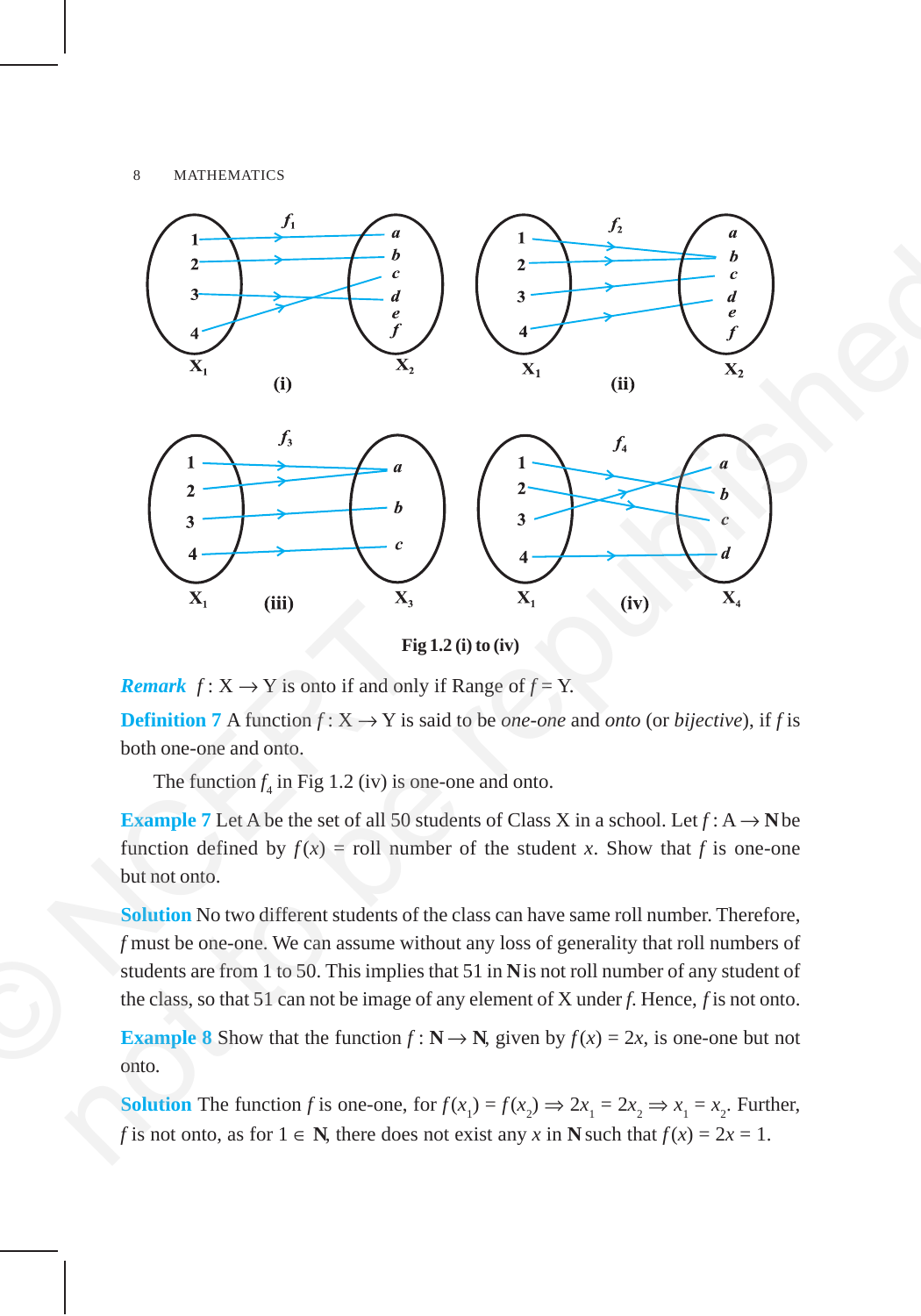**Example 9** Prove that the function  $f: \mathbf{R} \to \mathbf{R}$ , given by  $f(x) = 2x$ , is one-one and onto. **Solution** *f* is one-one, as  $f(x_1) = f(x_2) \Rightarrow 2x_1 = 2x_2 \Rightarrow x_1 = x_2$ . Also, given any real number *y* in R, there exists  $\frac{y}{2}$  in R such that  $f(\frac{y}{2})$ *y* ) = 2. ( $\frac{3}{2}$ ) *y*  $) = y$ . Hence, *f* is onto.





**Example 10** Show that the function  $f : \mathbb{N} \to \mathbb{N}$ , given by  $f(1) = f(2) = 1$  and  $f(x) = x - 1$ , for every  $x > 2$ , is onto but not one-one.

**Solution** *f* is not one-one, as  $f(1) = f(2) = 1$ . But *f* is onto, as given any  $y \in N$ ,  $y \ne 1$ , we can choose *x* as  $y + 1$  such that  $f(y + 1) = y + 1 - 1 = y$ . Also for  $1 \in \mathbb{N}$ , we have  $f(1) = 1$ .

**Example 11** Show that the function  $f : \mathbf{R} \to \mathbf{R}$ , defined as  $f(x) = x^2$ , is neither one-one nor onto.

**Solution** Since  $f(-1) = 1 = f(1)$ , *f* is not oneone. Also, the element  $-2$  in the co-domain **R** is not image of any element *x* in the domain **R** (Why?). Therefore *f* is not onto. **Example 10** Show that the function  $f$ :<br>
for every  $x > 2$ , is onto but not one-on<br> **Solution**  $f$  is not one-one, as  $f(1) = f($ <br>
we can choose  $x$  as  $y + 1$  such that  $f$ <br>
have  $f(1) = 1$ .<br> **Example 11** Show that the funct

**Example 12** Show that  $f : \mathbb{N} \to \mathbb{N}$ , given by

$$
f(x) = \begin{cases} x & \text{1, if } x \text{ is odd,} \\ x & \text{1, if } x \text{ is even} \end{cases}
$$

is both one-one and onto. **Fig 1.4**

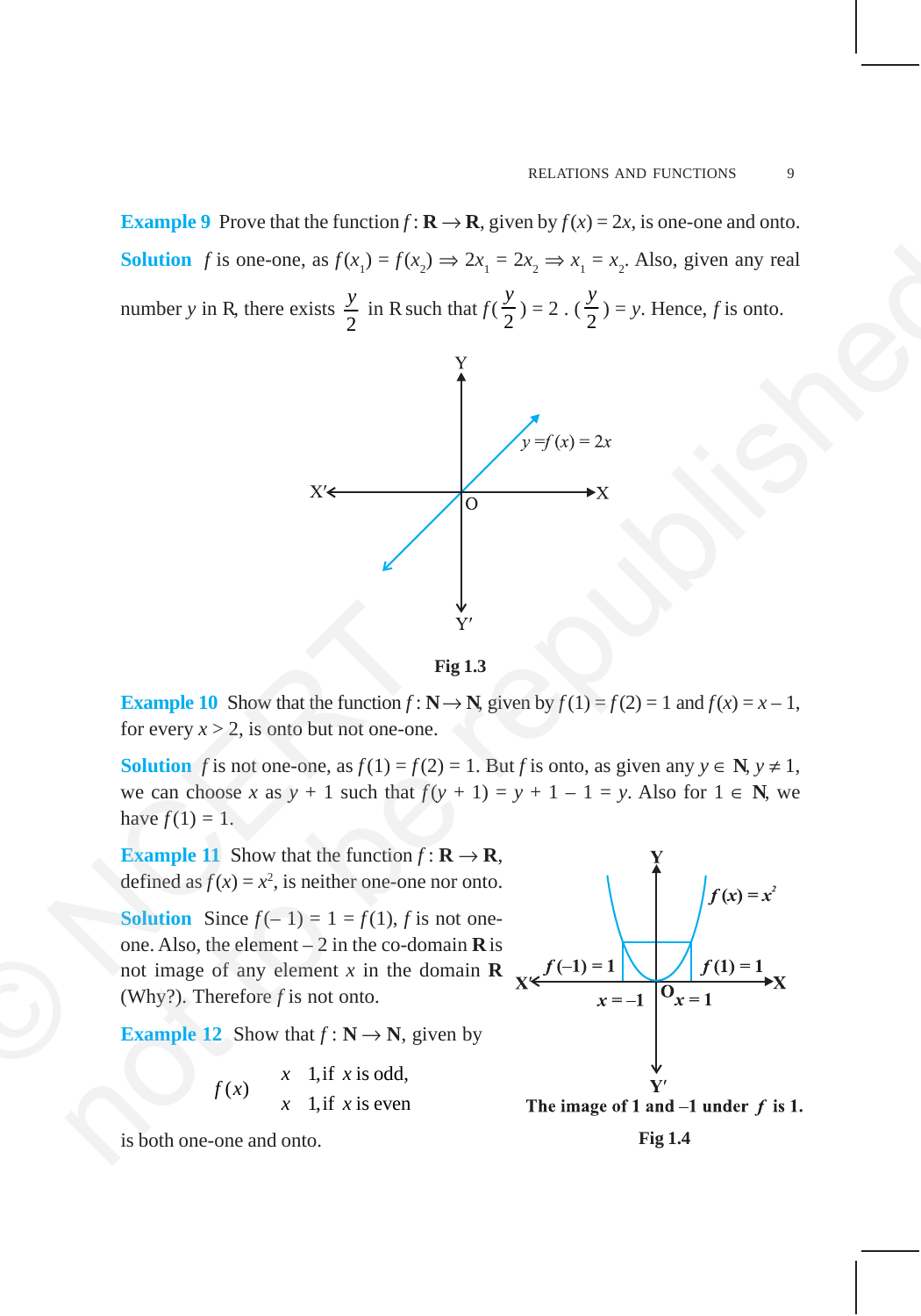**Solution** Suppose  $f(x_1) = f(x_2)$ . Note that if  $x_1$  is odd and  $x_2$  is even, then we will have  $x_1 + 1 = x_2 - 1$ , i.e.,  $x_2 - x_1 = 2$  which is impossible. Similarly, the possibility of  $x_1$  being even and  $x_2$  being odd can also be ruled out, using the similar argument. Therefore, both  $x_1$  and  $x_2$  must be either odd or even. Suppose both  $x_1$  and  $x_2$  are odd. Then  $f(x_1) = f(x_2) \Rightarrow x_1 + 1 = x_2 + 1 \Rightarrow x_1 = x_2$ . Similarly, if both  $x_1$  and  $x_2$  are even, then also  $f(x_1) = f(x_2) \Rightarrow x_1 - 1 = x_2 - 1 \Rightarrow x_1 = x_2$ . Thus, *f* is one-one. Also, any odd number  $2r + 1$  in the co-domain **N** is the image of  $2r + 2$  in the domain **N** and any even number 2*r* in the co-domain **N** is the image of  $2r - 1$  in the domain **N**. Thus, *f* is onto. not to be republished

**Example 13** Show that an onto function  $f: \{1, 2, 3\} \rightarrow \{1, 2, 3\}$  is always one-one.

**Solution** Suppose *f* is not one-one. Then there exists two elements, say 1 and 2 in the domain whose image in the co-domain is same. Also, the image of 3 under *f* can be only one element. Therefore, the range set can have at the most two elements of the co-domain {1, 2, 3}, showing that *f* is not onto, a contradiction. Hence, *f* must be one-one.

**Example 14** Show that a one-one function  $f: \{1, 2, 3\} \rightarrow \{1, 2, 3\}$  must be onto.

**Solution** Since *f* is one-one, three elements of  $\{1, 2, 3\}$  must be taken to 3 different elements of the co-domain {1, 2, 3} under *f*. Hence, *f* has to be onto.

*Remark* The results mentioned in Examples 13 and 14 are also true for an arbitrary finite set X, i.e., a one-one function  $f: X \to X$  is necessarily onto and an onto map  $f: X \to X$  is necessarily one-one, for every finite set X. In contrast to this, Examples 8 and 10 show that for an infinite set, this may not be true. In fact, this is a characteristic difference between a finite and an infinite set. **Solution** Since *f* is one-one, three etected<br>elements of the co-domain {1, 2, 3} u<br>**Remark** The results mentioned in Existincity<br>finite set X, i.e., a one-one function *f*<br> $f: X \rightarrow X$  is necessarily one-one, for er<br>and 10

**EXERCISE 1.2**

**1.** Show that the function  $f : \mathbf{R}_* \to \mathbf{R}_*$  defined by  $f(x) =$ 1  $\frac{1}{x}$  is one-one and onto,

where **R**<sup>∗</sup> is the set of all non-zero real numbers. Is the result true, if the domain **R**∗ is replaced by **N** with co-domain being same as **R**<sup>∗</sup> ?

**2.** Check the injectivity and surjectivity of the following functions:

(i)  $f: \mathbb{N} \to \mathbb{N}$  given by  $f(x) = x^2$ 

- (ii)  $f: \mathbf{Z} \to \mathbf{Z}$  given by  $f(x) = x^2$
- (iii)  $f: \mathbf{R} \to \mathbf{R}$  given by  $f(x) = x^2$
- (iv)  $f: \mathbb{N} \to \mathbb{N}$  given by  $f(x) = x^3$
- (v)  $f: \mathbf{Z} \to \mathbf{Z}$  given by  $f(x) = x^3$
- Prove that the Greatest Integer Function  $f : \mathbf{R} \to \mathbf{R}$ , given by  $f(x) = [x]$ , is neither one-one nor onto, where [*x*] denotes the greatest integer less than or equal to *x*.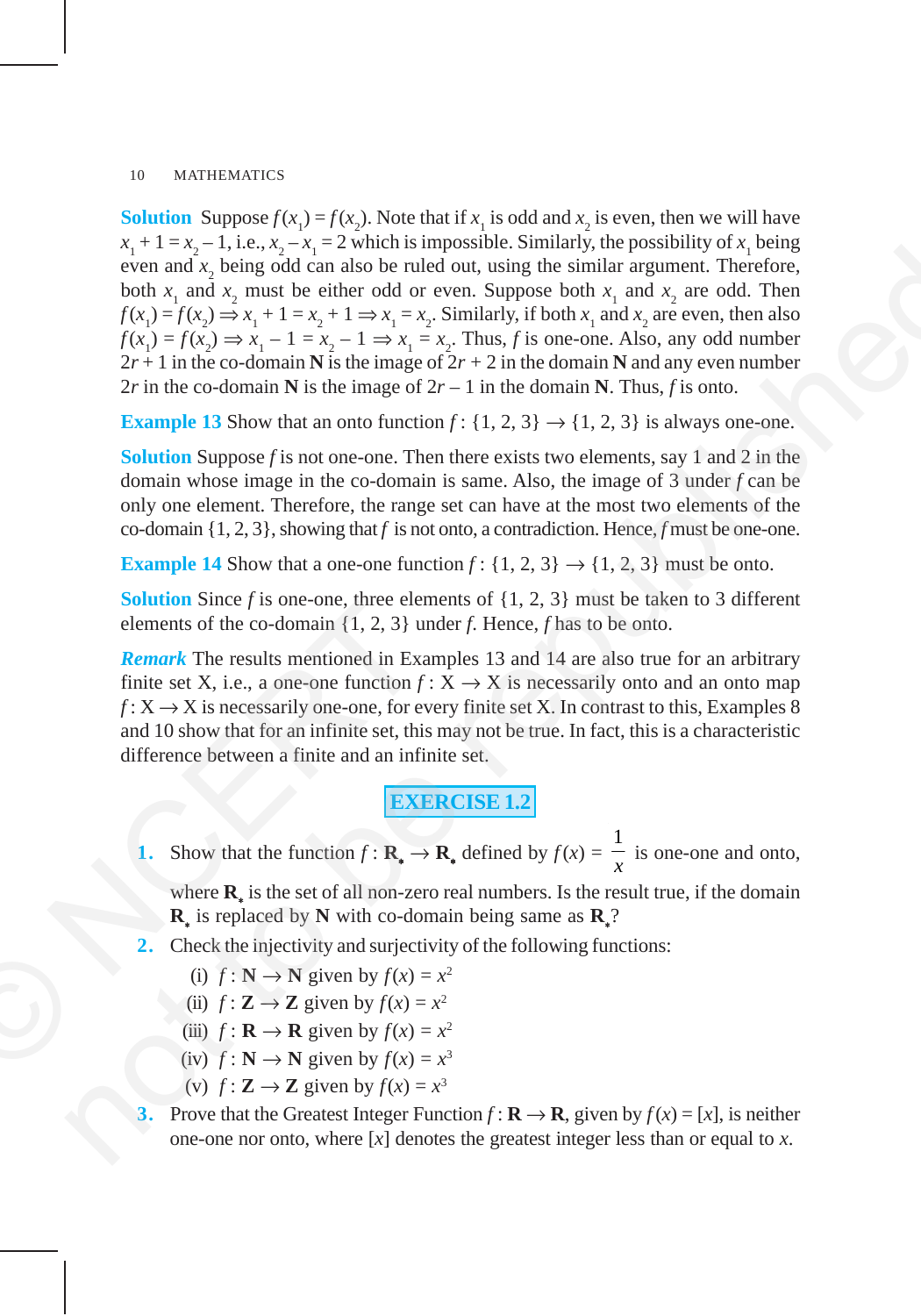- **4.** Show that the Modulus Function  $f: \mathbf{R} \to \mathbf{R}$ , given by  $f(x) = |x|$ , is neither oneone nor onto, where  $|x|$  is *x*, if *x* is positive or 0 and  $|x|$  is  $-x$ , if *x* is negative.
- **5.** Show that the Signum Function  $f : \mathbf{R} \to \mathbf{R}$ , given by

1, if 
$$
x = 0
$$
  
\n $f(x) = 0$ , if  $x = 0$   
\n-1, if  $x = 0$ 

is neither one-one nor onto.

- **6.** Let  $A = \{1, 2, 3\}$ ,  $B = \{4, 5, 6, 7\}$  and let  $f = \{(1, 4), (2, 5), (3, 6)\}$  be a function from A to B. Show that *f* is one-one.
- **7.** In each of the following cases, state whether the function is one-one, onto or bijective. Justify your answer.
	- (i)  $f: \mathbf{R} \to \mathbf{R}$  defined by  $f(x) = 3 4x$
	- (ii)  $f: \mathbf{R} \to \mathbf{R}$  defined by  $f(x) = 1 + x^2$
- **8.** Let A and B be sets. Show that  $f: A \times B \rightarrow B \times A$  such that  $f(a, b) = (b, a)$  is bijective function.
- **9.** Let  $f : \mathbb{N} \to \mathbb{N}$  be defined by  $f(n) =$  $\frac{1}{2}$ , if *n* is odd  $\frac{n}{2}$ , if *n* is even  $\frac{n}{\cdot}$ , if *n*  $\frac{n}{2}$ , if *n* for all  $n \in \mathbb{N}$ . (ii)  $f: \mathbf{R} \to \mathbf{R}$  defined by  $f(x)$ <br>
8. Let A and B be sets. Show that<br>
bijective function.<br>
9. Let  $f: \mathbf{N} \to \mathbf{N}$  be defined by  $f(x)$ <br>
State whether the function f is b<br>
10. Let  $\mathbf{A} = \mathbf{R} - \{3\}$  and  $\mathbf{B}$ 5. Show that the Sigmun Function f; it is a possive or orant, where it is  $x = 4$ , it is a singure.<br>
5. Show that the Sigmun Function f; it is  $\alpha$  if  $x = 0$ <br>
i. if  $x = 0$ <br>
i. if  $x = 0$ <br>
i. if  $x = 0$ <br>
i. it is one or one

State whether the function *f* is bijective. Justify your answer.

**10.** Let  $A = \mathbf{R} - \{3\}$  and  $B = \mathbf{R} - \{1\}$ . Consider the function  $f : A \rightarrow B$  defined by

 $f(x) =$ 2 3 *x*  $\left(\frac{x-2}{x-3}\right)$ . Is *f* one-one and onto? Justify your answer.

- **11.** Let  $f: \mathbf{R} \to \mathbf{R}$  be defined as  $f(x) = x^4$ . Choose the correct answer.
	- (A) *f* is one-one onto (B) *f* is many-one onto
	- (C) *f* is one-one but not onto (D) *f* is neither one-one nor onto.
- **12.** Let  $f: \mathbf{R} \to \mathbf{R}$  be defined as  $f(x) = 3x$ . Choose the correct answer.
	- (A) *f* is one-one onto (B) *f* is many-one onto
	- (C) *f* is one-one but not onto (D) *f* is neither one-one nor onto.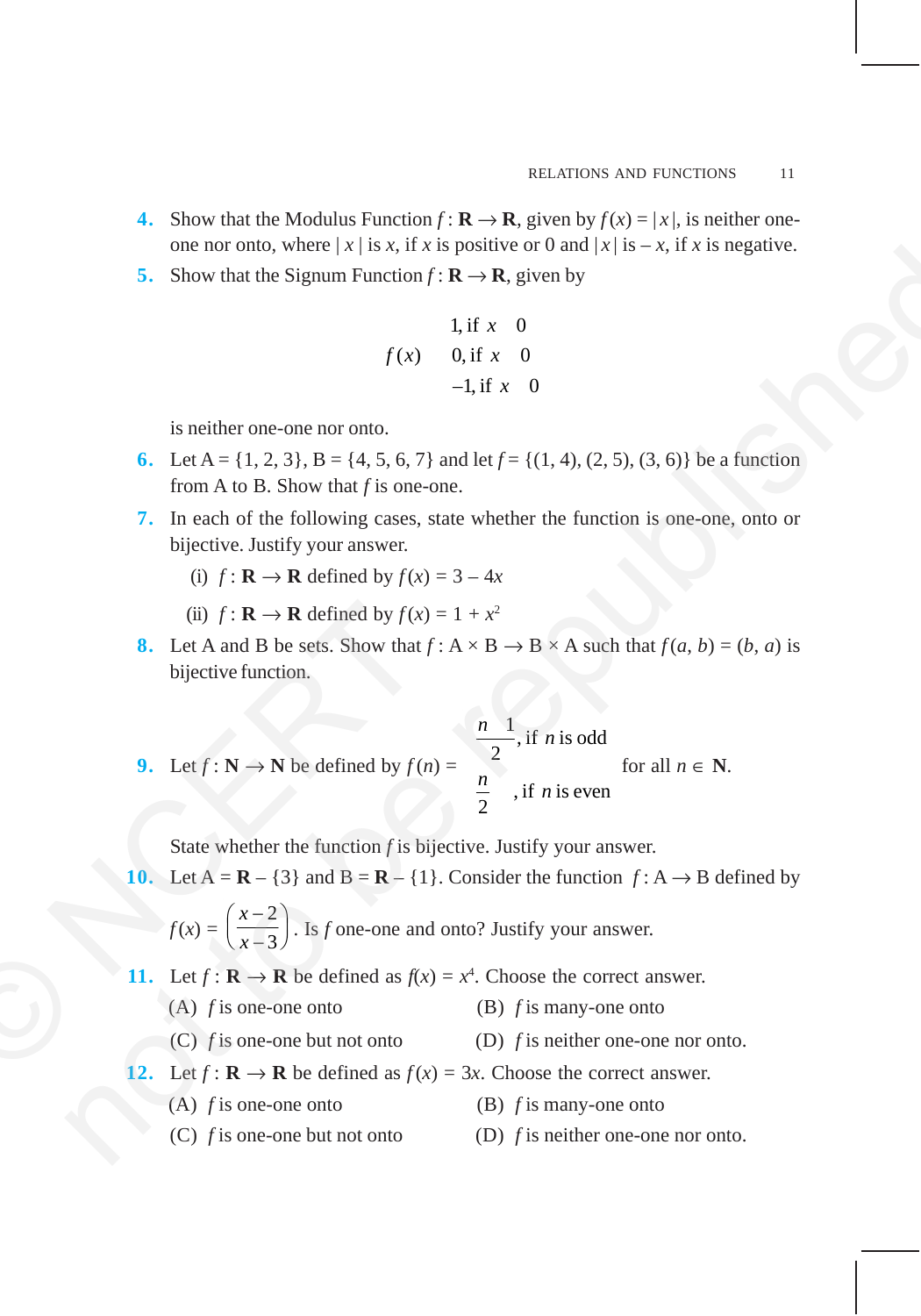## **1.4 Composition of Functions and Invertible Function**

In this section, we will study composition of functions and the inverse of a bijective function. Consider the set A of all students, who appeared in Class X of a Board Examination in 2006. Each student appearing in the Board Examination is assigned a roll number by the Board which is written by the students in the answer script at the time of examination. In order to have confidentiality, the Board arranges to deface the roll numbers of students in the answer scripts and assigns a fake code number to each roll number. Let B ⊂ **N** be the set of all roll numbers and  $C \subset N$  be the set of all code numbers. This gives rise to two functions  $f: A \rightarrow B$  and  $g: B \rightarrow C$  given by  $f(a)$  = the roll number assigned to the student *a* and  $g(b)$  = the code number assigned to the roll number *b*. In this process each student is assigned a roll number through the function *f* and each roll number is assigned a code number through the function *g*. Thus, by the combination of these two functions, each student is eventually attached a code number. In link section, we will studied your<br>position of functions and the inverse of a bijective<br>function. Consider the set A of all students, who appeared in Class X of a Board<br>Examination in 2006. Each student appearing in th

This leads to the following definition:

**Definition 8** Let  $f: A \rightarrow B$  and  $g: B \rightarrow C$  be two functions. Then the composition of *f* and *g*, denoted by *gof*, is defined as the function *gof* : A  $\rightarrow$  C given by



**Fig 1.5**

**Example 15** Let  $f$ : {2, 3, 4, 5}  $\rightarrow$  {3, 4, 5, 9} and  $g$ : {3, 4, 5, 9}  $\rightarrow$  {7, 11, 15} be functions defined as  $f(2) = 3$ ,  $f(3) = 4$ ,  $f(4) = f(5) = 5$  and  $g(3) = g(4) = 7$  and  $g(5) = g(9) = 11$ . Find *gof*.

**Solution** We have  $gof(2) = g(f(2)) = g(3) = 7$ ,  $gof(3) = g(f(3)) = g(4) = 7$ ,  $g \circ f(4) = g(f(4)) = g(5) = 11$  and  $g \circ f(5) = g(5) = 11$ .

**Example 16** Find *gof* and *fog*, if  $f : \mathbf{R} \to \mathbf{R}$  and  $g : \mathbf{R} \to \mathbf{R}$  are given by  $f(x) = \cos x$ and  $g(x) = 3x^2$ . Show that  $g \circ f \neq f \circ g$ .

**Solution** We have  $gof(x) = g(f(x)) = g(\cos x) = 3(\cos x)^2 = 3\cos^2 x$ . Similarly,  $f \circ g(x) = f(g(x)) = f(3x^2) = \cos(3x^2)$ . Note that  $3\cos^2 x \neq \cos 3x^2$ , for  $x = 0$ . Hence,  $g \circ f \neq f \circ g$ .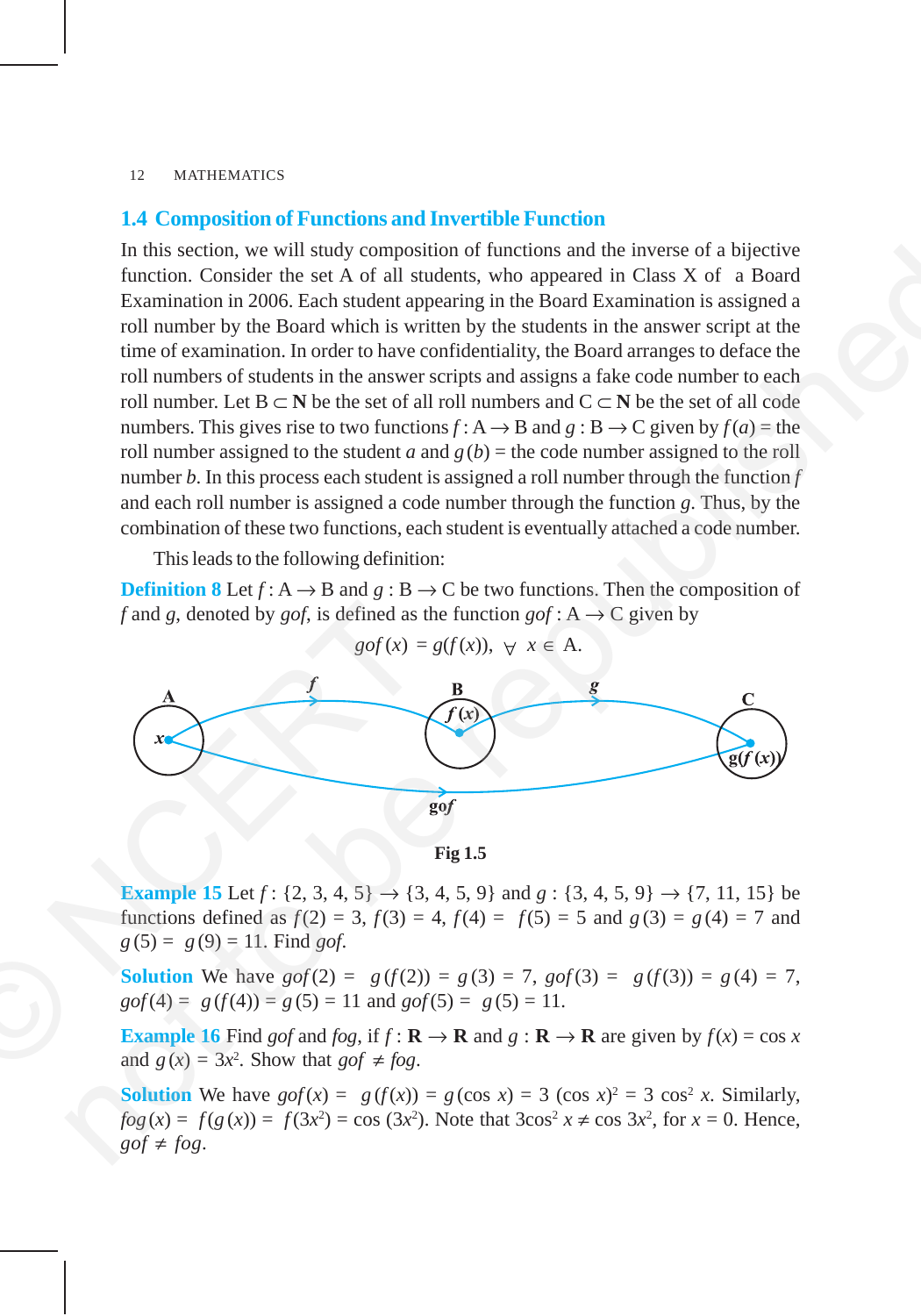**Example 17** Show that if 
$$
f: \mathbf{R} - \left\{ \frac{7}{5} \right\} \rightarrow \mathbf{R} - \left\{ \frac{3}{5} \right\}
$$
 is defined by  $f(x) = \frac{3x+4}{5x-7}$  and

$$
g: \mathbf{R} - \left\{\frac{3}{5}\right\} \to \mathbf{R} - \left\{\frac{7}{5}\right\} \text{ is defined by } g(x) = \frac{7x+4}{5x-3}, \text{ then } fog = I_A \text{ and } gof = I_B, \text{ where,}
$$
  

$$
A = \mathbf{R} - \left\{\frac{3}{5}\right\}, B = \mathbf{R} - \left\{\frac{7}{5}\right\}; I_A(x) = x, \forall x \in A, I_B(x) = x, \forall x \in B \text{ are called identity}
$$

functions on sets A and B, respectively.

**Solution** We have

$$
gof(x) = g\left(\frac{3x+4}{5x-7}\right) = \frac{7\left(\frac{(3x+4)}{(5x-7)}\right)+4}{5\left(\frac{(3x+4)}{(5x-7)}\right)-3} = \frac{21x+28+20x-28}{15x+20-15x+21} = \frac{41x}{41} = x
$$

**Example 17** Show that 
$$
1 + 3 \times 1 = \frac{1}{5} \int -8 \times 1 = \frac{1}{5} \int
$$
 is defined by  $g(x) = \frac{7x+4}{5x-3}$ , then  $fog = I_x$  and  $gof = I_y$ , where,  
\n $A = \mathbf{R} - \left\{ \frac{3}{5} \right\} \cdot \mathbf{B} = \mathbf{R} - \left\{ \frac{7}{5} \right\} : I_x(x) = x, \forall x \in A$ ,  $I_y(x) = x, \forall x \in B$  are called identity  
\nfunctions on sets A and B, respectively.  
\n**Solution** We have  
\n $gof(x) = g\left(\frac{3x+4}{5x-7}\right) = \frac{7\left(\frac{(3x+4)}{(5x-7)}\right)+4}{5\left(\frac{(3x+4)}{(5x-7)}\right)-3} = \frac{21x+28+20x-28}{15x+20-15x+21} = \frac{41x}{41} = x$   
\nSimilarly,  $fog(x) = f\left(\frac{7x+4}{5x-3}\right) = \frac{3\left(\frac{(7x+4)}{(5x-3)}\right)+4}{5\left(\frac{(7x+4)}{(5x-3)}\right)-7} = \frac{21x+12+20x-12}{35x+20-35x+21} = \frac{41x}{41} = x$   
\nThus,  $gof(x) = x, \forall x \in B$  and  $fog(x) = x, \forall x \in A$ , which implies that  $gof = I_n$   
\nand  $fog = I_x$ .  
\n**Example 18** Show that if  $f: A \rightarrow B$  and  $g: B \rightarrow C$  are one-one, then  $gof: A \rightarrow C$  is also one-one.  
\n**Solution** Suppose  $gof(x) = gof(x)$ ,  
\n $g(f(x_1)) = g(f(x_2))$   
\n $g(f(x_1)) = g(f(x_2))$   
\nHence,  $gof$  is one-one.  
\n**Example 19** Show that if  $f: A \rightarrow B$  and  $g: B \rightarrow C$  are onto, then  $gof: A \rightarrow C$  is also onto.  
\n**Solution** Given an

Thus,  $g \circ f(x) = x$ ,  $\forall x \in B$  and  $f \circ g(x) = x$ ,  $\forall x \in A$ , which implies that  $g \circ f = I_B$ and  $fog = I_\lambda$ .

**Example 18** Show that if  $f: A \to B$  and  $g: B \to C$  are one-one, then  $gof: A \to C$  is also one-one.

**Solution** Suppose  $gof(x_1) = gof(x_2)$ ⇒ *g* (*f*(*x*<sub>1</sub>)) = *g*(*f*(*x*<sub>2</sub>))  $f(x_1) = f(x_2)$ , as *g* is one-one  $\Rightarrow$  *x*<sub>1</sub>  $= x<sub>2</sub>$ , as *f* is one-one Similarly,  $fog(x) = f\left(\frac{7x+4}{5x-3}\right) = \frac{3\left(\frac{7x+4}{5x-3}\right)}{5\left(\frac{7x}{3}\right)} = \frac{3\left(\frac{7x}{3}\right)}{5\left(\frac{7x}{3}\right)} = \frac{3\left(\frac{7x}{3}\right)}{5\left(\frac{7x}{3}\right)} = \frac{3\left(\frac{7x}{3}\right)}{5\left(\frac{7x}{3}\right)} = \frac{3\left(\frac{7x}{3}\right)}{5\left(\frac{7x}{3}\right)} = \frac{3\left(\frac{7x}{3}\right)}{5\left(\frac{7x$ 

Hence, *gof* is one-one.

**Example 19** Show that if  $f : A \rightarrow B$  and  $g : B \rightarrow C$  are onto, then  $gof : A \rightarrow C$  is also onto.

**Solution** Given an arbitrary element  $z \in C$ , there exists a pre-image *y* of *z* under *g* such that  $g(y) = z$ , since *g* is onto. Further, for  $y \in B$ , there exists an element *x* in A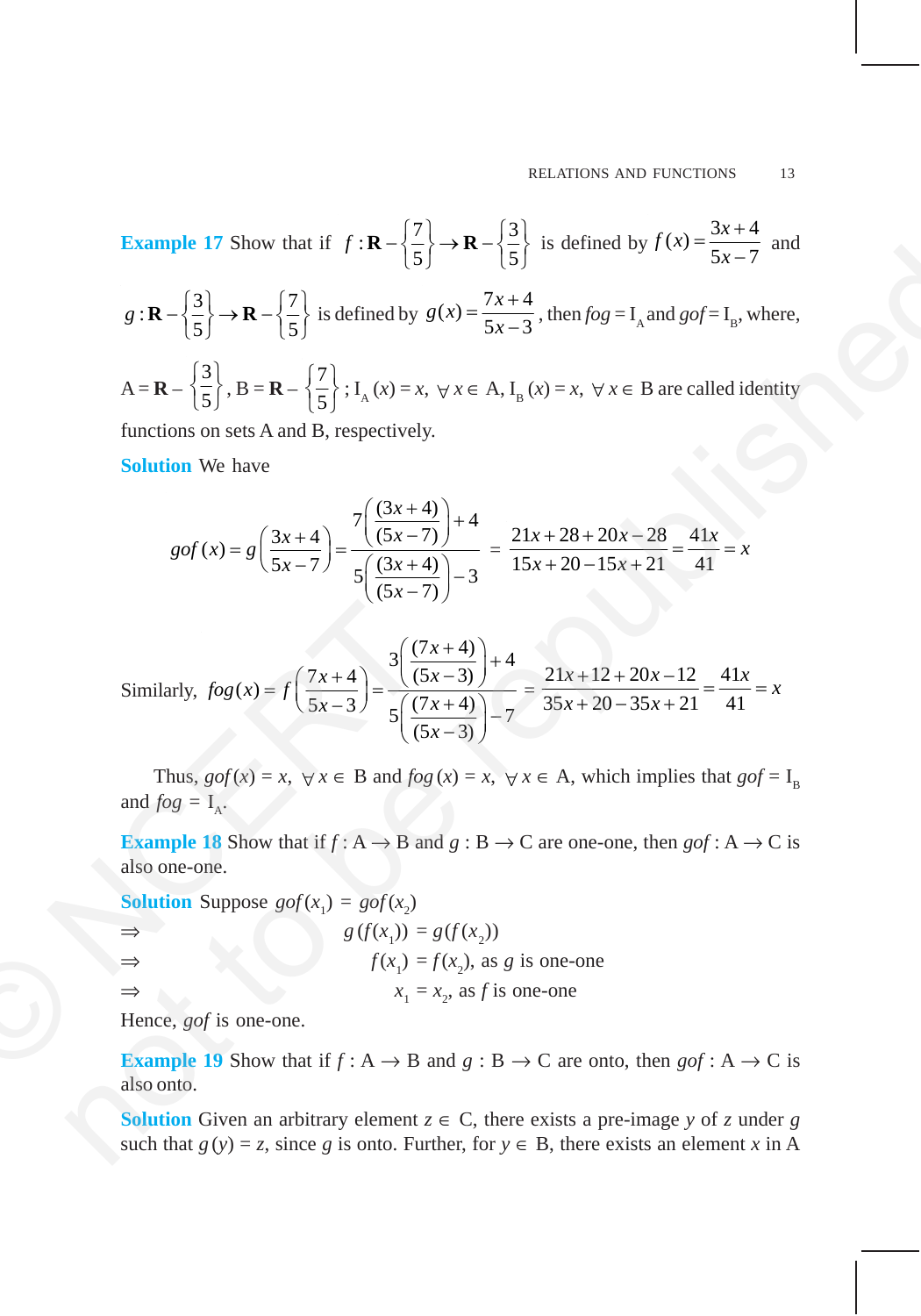with  $f(x) = y$ , since *f* is onto. Therefore,  $gof(x) = g(f(x)) = g(y) = z$ , showing that *gof* is onto.

**Example 20** Consider functions *f* and *g* such that composite *gof* is defined and is oneone. Are *f* and *g* both necessarily one-one.

**Solution** Consider  $f : \{1, 2, 3, 4\} \rightarrow \{1, 2, 3, 4, 5, 6\}$  defined as  $f(x) = x$ ,  $\forall x$  and  $g: \{1, 2, 3, 4, 5, 6\} \rightarrow \{1, 2, 3, 4, 5, 6\}$  as  $g(x) = x$ , for  $x = 1, 2, 3, 4$  and  $g(5) = g(6) = 5$ . Then,  $g \circ f(x) = x \forall x$ , which shows that *gof* is one-one. But *g* is clearly not one-one.

**Example 21** Are *f* and *g* both necessarily onto, if *gof* is onto?

**Solution** Consider  $f: \{1, 2, 3, 4\} \rightarrow \{1, 2, 3, 4\}$  and  $g: \{1, 2, 3, 4\} \rightarrow \{1, 2, 3\}$  defined as  $f(1) = 1, f(2) = 2, f(3) = f(4) = 3, g(1) = 1, g(2) = 2$  and  $g(3) = g(4) = 3$ . It can be seen that *gof* is onto but *f* is not onto.

*Remark* It can be verified in general that *gof* is one-one implies that *f* is one-one. Similarly, *gof* is onto implies that *g* is onto.

Now, we would like to have close look at the functions *f* and *g* described in the beginning of this section in reference to a Board Examination. Each student appearing in Class X Examination of the Board is assigned a roll number under the function *f* and each roll number is assigned a code number under *g*. After the answer scripts are examined, examiner enters the mark against each code number in a mark book and submits to the office of the Board. The Board officials decode by assigning roll number back to each code number through a process reverse to *g* and thus mark gets attached to roll number rather than code number. Further, the process reverse to *f* assigns a roll number to the student having that roll number. This helps in assigning mark to the student scoring that mark. We observe that while composing *f* and *g*, to get *gof*, first *f* and then *g* was applied, while in the reverse process of the composite *gof*, first the reverse process of *g* is applied and then the reverse process of *f*. beginning of this section in reference to<br>in Class X Examination of the Board is<br>each roll number is assigned a code<br>examined, examiner enters the mark<br>submits to the office of the Board. The<br>back to each code number thro stand.<br>
Faxample 20 Consider functions f and g such that composite gef is defined and is one-<br>
one. Are f and g both necessarily one one.<br>
Solution Consider  $f: \{1, 2, 3, 4, 5, 6\} \Rightarrow \{1, 2, 3, 4, 5, 6\}$  defined as  $f(x) = x$ 

**Example 22** Let  $f : \{1, 2, 3\} \rightarrow \{a, b, c\}$  be one-one and onto function given by  $f(1) = a, f(2) = b$  and  $f(3) = c$ . Show that there exists a function  $g: \{a, b, c\} \rightarrow \{1, 2, 3\}$ such that  $gof = I_x$  and  $fog = I_y$ , where,  $X = \{1, 2, 3\}$  and  $Y = \{a, b, c\}$ .

**Solution** Consider  $g : \{a, b, c\} \to \{1, 2, 3\}$  as  $g(a) = 1, g(b) = 2$  and  $g(c) = 3$ . It is easy to verify that the composite  $gof = I_x$  is the identity function on X and the composite  $fog = I_y$  is the identity function on Y.

*Remark* The interesting fact is that the result mentioned in the above example is true for an arbitrary one-one and onto function  $f: X \to Y$ . Not only this, even the converse is also true, i.e., if  $f: X \to Y$  is a function such that there exists a function  $g: Y \to X$ such that  $gof = I_x$  and  $fog = I_y$ , then *f* must be one-one and onto.

The above discussion, Example 22 and Remark lead to the following definition: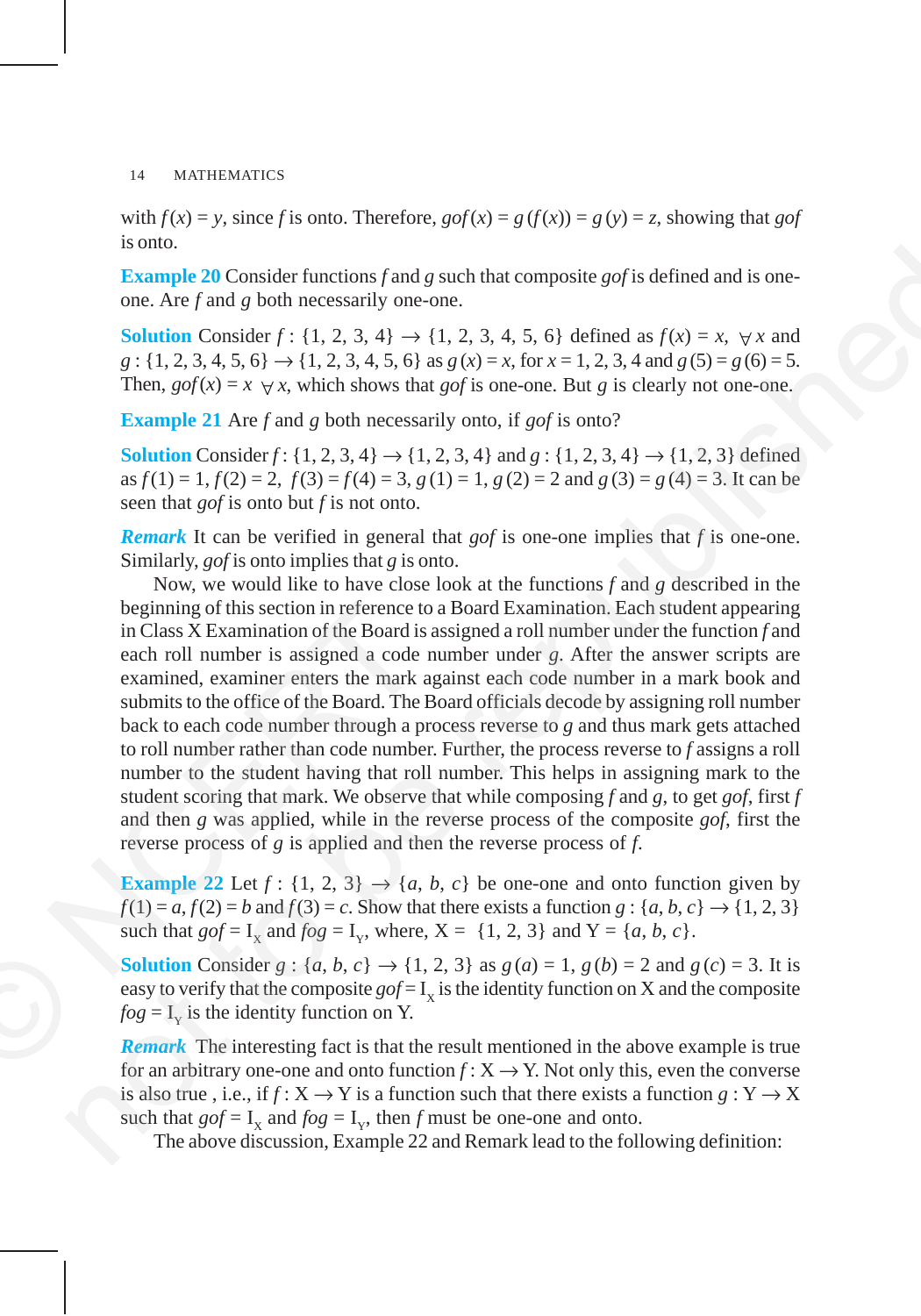**Definition 9** A function  $f: X \to Y$  is defined to be *invertible*, if there exists a function  $g: Y \to X$  such that  $gof = I_X$  and  $fog = I_Y$ . The function *g* is called the *inverse of f* and is denoted by  $f^{-1}$ .

Thus, if *f* is invertible, then *f* must be one-one and onto and conversely, if *f* is one-one and onto, then *f* must be invertible. This fact significantly helps for proving a function *f* to be invertible by showing that *f* is one-one and onto, specially when the actual inverse of *f* is not to be determined. g  $x \to \infty$  axion tag  $gg = 1$ <sub>g</sub> and pog  $= 1$ <sub>y</sub>. The function g is caused the *movese ary* and<br>
Thus, if  $f$  is invertible, then  $f$  must be one-one and conto al convergely, if  $f$  is<br>
one-one and onto then function by sh

**Example 23** Let  $f: \mathbb{N} \to Y$  be a function defined as  $f(x) = 4x + 3$ , where,  $Y = \{y \in \mathbb{N} : y = 4x + 3 \text{ for some } x \in \mathbb{N} \}$ . Show that *f* is invertible. Find the inverse.

**Solution** Consider an arbitrary element *y* of Y. By the definition of Y,  $y = 4x + 3$ ,

for some *x* in the domain **N**. This shows that  $x = \frac{(y-3)}{4}$  $x = \frac{(y-3)}{4}$ . Define  $g: Y \to N$  by

$$
g(y) = \frac{(y-3)}{4}
$$
. Now,  $gof(x) = g(f(x)) = g(4x+3) = \frac{(4x+3-3)}{4} = x$  and

$$
fog(y) = f(g(y)) = f\left(\frac{(y-3)}{4}\right) = \frac{4(y-3)}{4} + 3 = y - 3 + 3 = y
$$
. This shows that  $gof = IN$ 

and  $f \circ g = I_{y}$ , which implies that *f* is invertible and *g* is the inverse of *f*.

**Example 24** Let  $Y = \{n^2 : n \in \mathbb{N}\}\subset \mathbb{N}$ . Consider  $f: \mathbb{N} \to Y$  as  $f(n) = n^2$ . Show that *f* is invertible. Find the inverse of *f*.

**Solution** An arbitrary element *y* in Y is of the form  $n^2$ , for some  $n \in \mathbb{N}$ . This implies that  $n = \sqrt{y}$ . This gives a function  $g: Y \to \mathbb{N}$ , defined by  $g(y) = \sqrt{y}$ . Now,

 $gof(n) = g(n^2) = \sqrt{n^2} = n$  and  $fog(y) = f(\sqrt{y}) = (\sqrt{y})^2 = y$ , which shows that  $gof = I<sub>N</sub>$  and  $fog = I<sub>V</sub>$ . Hence, *f* is invertible with  $f<sup>-1</sup> = g$ .  $g(y) = \frac{y}{4}$ . Now,  $gof(x) = g(f(x))$ <br>  $fog(y) = f(g(y)) = f\left(\frac{(y-3)}{4}\right) = \frac{4(y-3)}{4}$ <br>
and  $fog = I_y$ , which implies that *f* is in<br> **Example 24** Let  $Y = \{n^2 : n \in \mathbb{N}\} \subset I$ <br> *f* is invertible. Find the inverse of *f*.<br> **Solution** An arb

**Example 25** Let  $f : \mathbb{N} \to \mathbb{R}$  be a function defined as  $f(x) = 4x^2 + 12x + 15$ . Show that  $f: \mathbb{N} \to \mathbb{S}$ , where, *S* is the range of *f*, is invertible. Find the inverse of *f*.

**Solution** Let *y* be an arbitrary element of range *f*. Then  $y = 4x^2 + 12x + 15$ , for some

*x* in **N**, which implies that  $y = (2x + 3)^2 + 6$ . This gives  $x \frac{\sqrt{y^2 + 6}}{y^2 + 6}$ 2  $\frac{\sqrt{y-6}}{2}$ , as  $y \ge 6$ .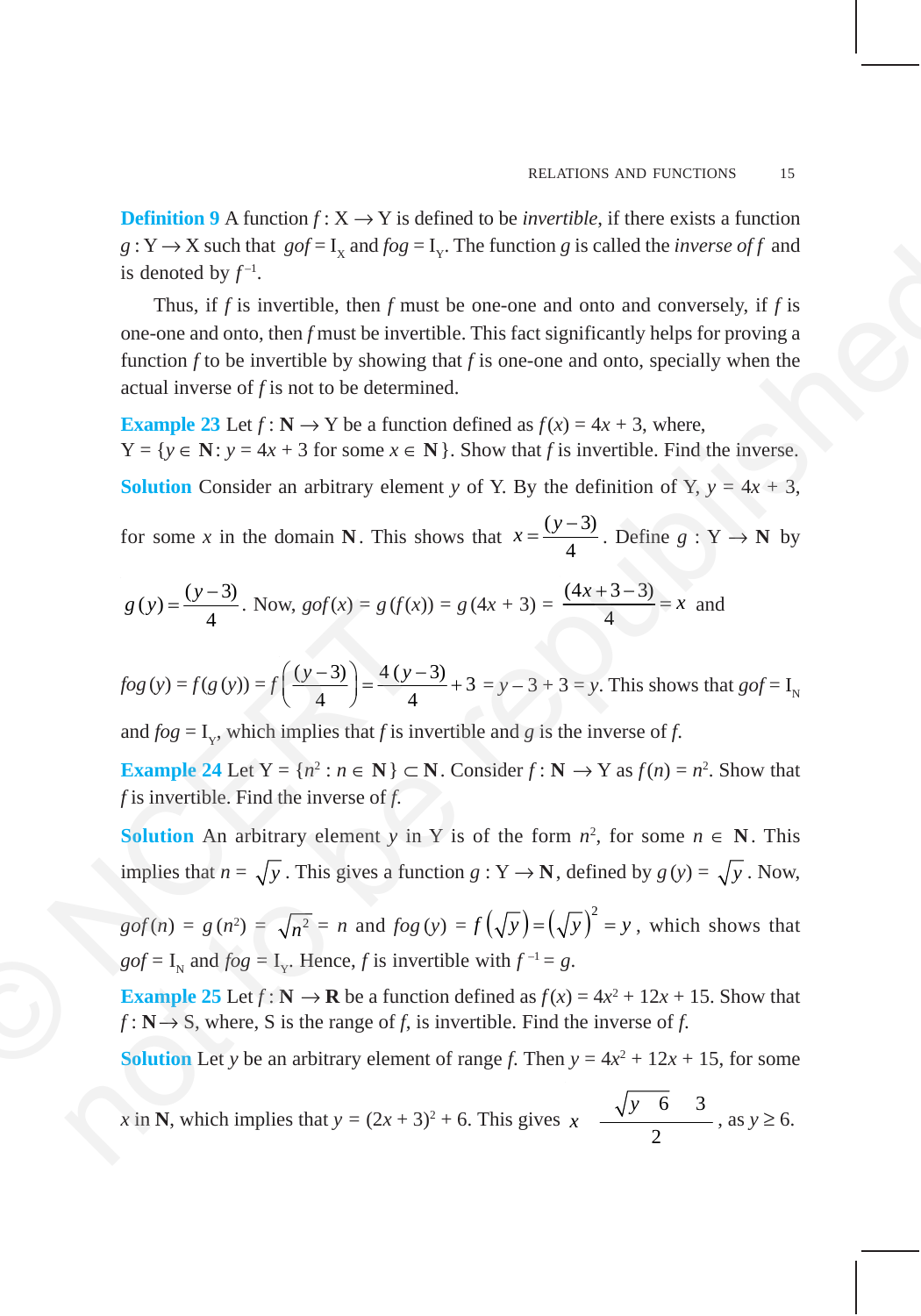Let us define 
$$
g : S \rightarrow N
$$
 by  $g(y) = \frac{\sqrt{y-6}}{2}$ .  
\nNow  $gof(x) = g(f(x)) = g(4x^2 + 12x + 15) = g((2x + 3)^2 + 6)$   
\n
$$
= \frac{\left(\left(\sqrt{(2x+3)^2 + 6-6}\right) - 3\right)}{2} = \frac{(2x+3-3)}{2} = x
$$
\nand  $fog(y) = f\left(\frac{\left(\left(\sqrt{y-6}\right) - 3\right)}{2}\right) + 6 = \left(\sqrt{y-6}\right)^2 + 3\right)^2 + 6$   
\n
$$
= \left(\left(\sqrt{y-6}\right) - 3 + 3\right)^2 + 6 = \left(\sqrt{y-6}\right)^2 + 6 = y - 6 + 6 = y.
$$
\nHence,  $gof = I_x$  and  $fog = I_x$ . This implies that *f* is invertible with  $f^{-1} = g$ .  
\nExample 26 Consider *f*: N \rightarrow N, *g*: N \rightarrow N and *h*: N \rightarrow R defined as *f*(x) = 2*x*, *g*(y) = 3y + 4 and *h*(z) = sin 2,  $\forall x, y$  and *z* in N. Show that  $hog(g) = (hog) of$ .  
\nSolution We have  
\n $hog(g) (x) = h(g(g) f(x)) = h(g) f(x)) = h(g (2x))$   
\n $= h(3(2x) + 4) = h(6x + 4) = \sin (6x + 4)$  *x* N.  
\nAlso,  $((hog) of) (x) = (hog) (f(x)) = (hog) (2x) = h(g (2x))$   
\n $= h(3(2x) + 4) = h(6x + 4) = \sin (6x + 4)$ ,  $\forall x \in N$ .  
\nThis shows that  $hog(g) = (hog) of$ .  
\nThis result is true in general situation as well.  
\n**Theorem** If  $f: X \rightarrow Y, g: Y \rightarrow Z$  and  $h: Z \rightarrow S$  are functions, then  $hog(g) = (hog) of$ .  
\n**Proof** We have  
\n $hog(g)$ 

 $Hence,$ 

$$
gof = I_{\mathbf{v}}
$$
 and  $fog = I_{\mathbf{c}}$ . This implies that f is invertible with  $f^{-1} = g$ .

**Example 26** Consider  $f : \mathbb{N} \to \mathbb{N}$ ,  $g : \mathbb{N} \to \mathbb{N}$  and  $h : \mathbb{N} \to \mathbb{R}$  defined as  $f(x) = 2x$ ,  $g(y) = 3y + 4$  and  $h(z) = \sin z$ ,  $\forall x, y$  and *z* in N. Show that  $ho(g \circ f) = (h \circ g)$  of.

**Solution** We have

**Solution** We have  
\n
$$
g(y) = 3y + 4
$$
 and  $h(z) = \sin z$ ,  $\forall x, y$  and z in N. Show that  $ho(gof) = (hog) of$ .  
\n**Solution** We have  
\n $ho(gof) (x) = h(gof (x)) = h(g(f(x))) = h(g(2x))$   
\n $= h(3(2x) + 4) = h(6x + 4) = \sin (6x + 4)$  x N.  
\nAlso,  $((hog) of) (x) = (hog) (f(x)) = (hog) (2x) = h(g(2x))$   
\n $= h(3(2x) + 4) = h(6x + 4) = \sin (6x + 4)$ ,  $\forall x \in N$ .  
\nThis shows that  $ho(gof) = (hog) of$ .  
\nThis result is true in general situation as well.  
\n**Theorem 1** If  $f: X \rightarrow Y, g: Y \rightarrow Z$  and  $h: Z \rightarrow S$  are functions, then  
\n $ho(gof) = (hog) of$ .  
\n**Proof** We have  
\n $ho(gof) (x) = h(gof(x)) = h(g(f(x))), \forall x \text{ in } X$   
\nand  
\n $(hog) of (x) = hog(f(x)) = h(g(f(x))), \forall x \text{ in } X$ .  
\nHence,  $ho(gof) = (hog) of$ .  
\n**Example 27** Consider  $f: \{1, 2, 3\} \rightarrow \{a, b, c\}$  and  $g: \{a, b, c\} \rightarrow \{apple, b\}$ 

This shows that  $ho(g \circ f) = (h \circ g) \circ f$ .

This result is true in general situation as well.

**Theorem 1** If  $f: X \to Y$ ,  $g: Y \to Z$  and  $h: Z \to S$  are functions, then  $ho(gof) = (hog) \circ f$ .

**Proof** We have

$$
ho(gof)(x) = h(gof(x)) = h(g(f(x))), \forall x \text{ in } X
$$
  
and 
$$
(hog) of (x) = hog(f(x)) = h(g(f(x))), \forall x \text{ in } X.
$$

 $Hence,$ 

$$
ho(\varrho \circ f) = (ho \varrho) \circ f.
$$

**Example 27** Consider  $f$ : {1, 2, 3}  $\rightarrow$  {*a*, *b*, *c*} and  $g$ : {*a*, *b*, *c*}  $\rightarrow$  {apple, ball, cat} defined as  $f(1) = a, f(2) = b, f(3) = c, g(a) = \text{apple}, g(b) = \text{ball}$  and  $g(c) = \text{cat}.$ Show that *f*, *g* and *gof* are invertible. Find out  $f^{-1}$ ,  $g^{-1}$  and  $(gof)^{-1}$  and show that  $(g \circ f)^{-1} = f^{-1} \circ g^{-1}$ .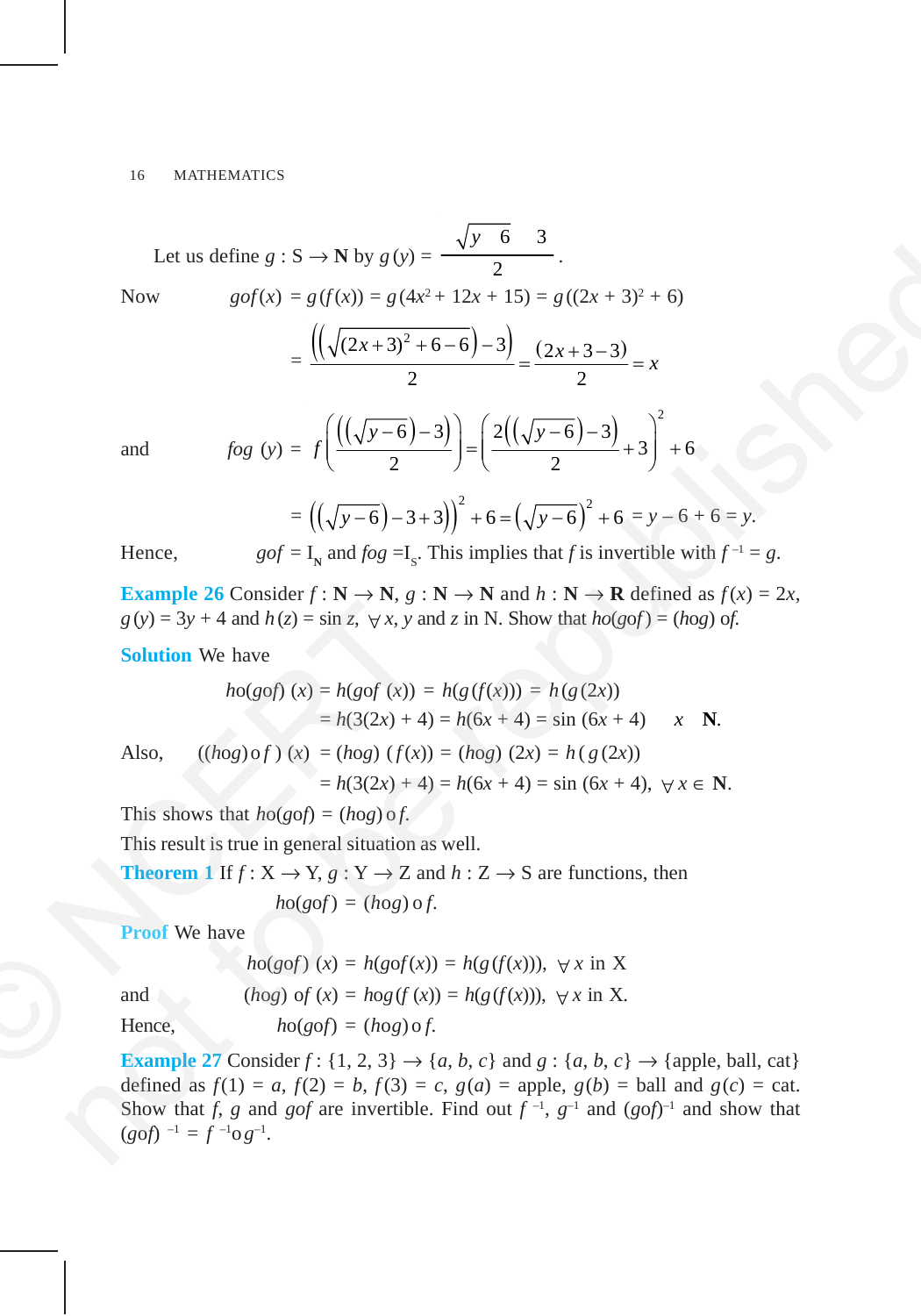**Solution** Note that by definition, *f* and *g* are bijective functions. Let  $f^{-1}$ :  $\{a, b, c\} \rightarrow (1, 2, 3)$  and  $g^{-1}$ :  $\{\text{apple, ball, cat}\} \rightarrow \{a, b, c\}$  be defined as  $f^{-1}{a} = 1, f^{-1}{b} = 2, f^{-1}{c} = 3, g^{-1}{\text{apple}} = a, g^{-1}{\text{ball}} = b \text{ and } g^{-1}{\text{cat}} = c.$ It is easy to verify that  $f^{-1} \circ f = I_{\{1,2,3\}}$ ,  $f \circ f^{-1} = I_{\{a,b,c\}}$ ,  $g^{-1} \circ g = I_{\{a,b,c\}}$  and  $g \circ g^{-1} = I_{\{b\}}$ , where,  $D = \{\text{apple}, \text{ball}, \text{cat}\}\$ . Now,  $gof : \{1, 2, 3\} \rightarrow \{\text{apple}, \text{ball}, \text{cat}\}\$ is given by  $g \circ f(1)$  = apple,  $g \circ f(2)$  = ball,  $g \circ f(3)$  = cat. We can define  $f^{-1}(n) = 1$ .  $f^{-1}(n) = 2$ ,  $f^{-1}(n) = 3$ ,  $g^{-1}(n) = 1$ ,  $g^{-1}(n) = 1$ ,  $g^{-1}(n) = 1$ ,  $g^{-1}(n) = 1$ ,  $g^{-1}(n) = 1$ ,  $g^{-1}(n) = 1$ ,  $g^{-1}(n) = 1$ ,  $g^{-1}(n) = 1$ ,  $g^{-1}(n) = 1$ ,  $g^{-1}(n) = 1$ ,  $g^{-1}(n) = 1$ ,  $g^{-1}(n) = 1$ ,  $g^{-1}(n) = 1$ ,  $g^{-1}(n) = 1$ ,

 $(gof)^{-1}$ : {apple, ball, cat}  $\rightarrow$  {1, 2, 3} by  $(gof)^{-1}$  (apple) = 1,  $(gof)^{-1}$  (ball) = 2 and  $(g \circ f)^{-1}$  (cat) = 3. It is easy to see that  $(g \circ f)^{-1}$  o  $(g \circ f) = I_{\{1, 2, 3\}}$  and (*gof*) o (*gof*)<sup>-1</sup> =  $I<sub>D</sub>$ . Thus, we have seen that *f*, *g* and *gof* are invertible.

Now, 
$$
f^{-1}og^{-1}(apple) = f^{-1}(g^{-1}(apple)) = f^{-1}(a) = 1 = (gof)^{-1}(apple)
$$

$$
f^{-1}og^{-1} (ball) = f^{-1}(g^{-1}(ball)) = f^{-1}(b) = 2 = (gof)^{-1} (ball) \text{ and}
$$
  

$$
f^{-1}og^{-1} (cat) = f^{-1}(g^{-1}(cat)) = f^{-1}(c) = 3 = (gof)^{-1} (cat).
$$
  

$$
(gof)^{-1} = f^{-1}og^{-1}.
$$

Hence (*g*o*f*)

The above result is true in general situation also.

**Theorem 2** Let  $f: X \to Y$  and  $g: Y \to Z$  be two invertible functions. Then *gof* is also invertible with  $(g \circ f)^{-1} = f^{-1} \circ g^{-1}$ .

**Proof** To show that *gof* is invertible with  $(gof)^{-1} = f^{-1}og^{-1}$ , it is enough to show that  $(f^{-1}og^{-1})o(gof) = I_x$  and  $(gof)o(f^{-1}og^{-1}) = I_z$ .

invertible with 
$$
(gof)^{-1} = f^{-1}og^{-1}
$$
.  
\n**Proof** To show that  $gof$  is invertible with  $(gof)^{-1} = f^{-1}og^{-1}$ , it is enough to  
\n $(f^{-1}og^{-1})o(gof) = I_x$  and  $(gof)o(f^{-1}og^{-1}) = I_z$ .  
\nNow,  
\n $(f^{-1}og^{-1})o(gof) = ((f^{-1}og^{-1}) og) of$ , by Theorem 1  
\n $= (f^{-1}o(I_x)) of$ , by Theorem 1  
\n $= (f^{-1}o(I_x)) of$ , by definition of  $g^{-1}$   
\n $= I_x$ .  
\nSimilarly, it can be shown that  $(gof) o(f^{-1} o g^{-1}) = I_z$ .  
\n**Example 28** Let  $S = \{1, 2, 3\}$ . Determine whether the functions  $f: S \rightarrow S$   
\nbelow have inverses. Find  $f^{-1}$ , if it exists.  
\n(a)  $f = \{(1, 1), (2, 2), (3, 3)\}$   
\n(b)  $f = \{(1, 2), (2, 1), (3, 1)\}$   
\n(c)  $f = \{(1, 3), (3, 2), (2, 1)\}$   
\n**Solution**  
\n(a) It is easy to see that  $f$  is one-one and onto, so that  $f$  is invertible with  
\n $f^{-1}of f$  given by  $f^{-1} = \{(1, 1), (2, 2), (3, 3)\} = f$ .  
\n(b) Since  $f(2) - f(3) - 1$   $f$  is not one-one, so that  $f$  is not invertible

Similarly, it can be shown that  $(gof) \circ (f^{-1} \circ g^{-1}) = I_{\tau}$ .

**Example 28** Let  $S = \{1, 2, 3\}$ . Determine whether the functions  $f : S \rightarrow S$  defined as below have inverses. Find  $f^{-1}$ , if it exists.

- (a)  $f = \{(1, 1), (2, 2), (3, 3)\}\$
- (b)  $f = \{(1, 2), (2, 1), (3, 1)\}\$
- (c)  $f = \{(1, 3), (3, 2), (2, 1)\}\$

## **Solution**

- (a) It is easy to see that  $f$  is one-one and onto, so that  $f$  is invertible with the inverse *f*<sup> $-1$ </sup> of *f* given by  $f^{-1} = \{(1, 1), (2, 2), (3, 3)\} = f$ .
- (b) Since  $f(2) = f(3) = 1$ , *f* is not one-one, so that *f* is not invertible.
- (c) It is easy to see that  $f$  is one-one and onto, so that  $f$  is invertible with  $f^{-1} = \{(3, 1), (2, 3), (1, 2)\}.$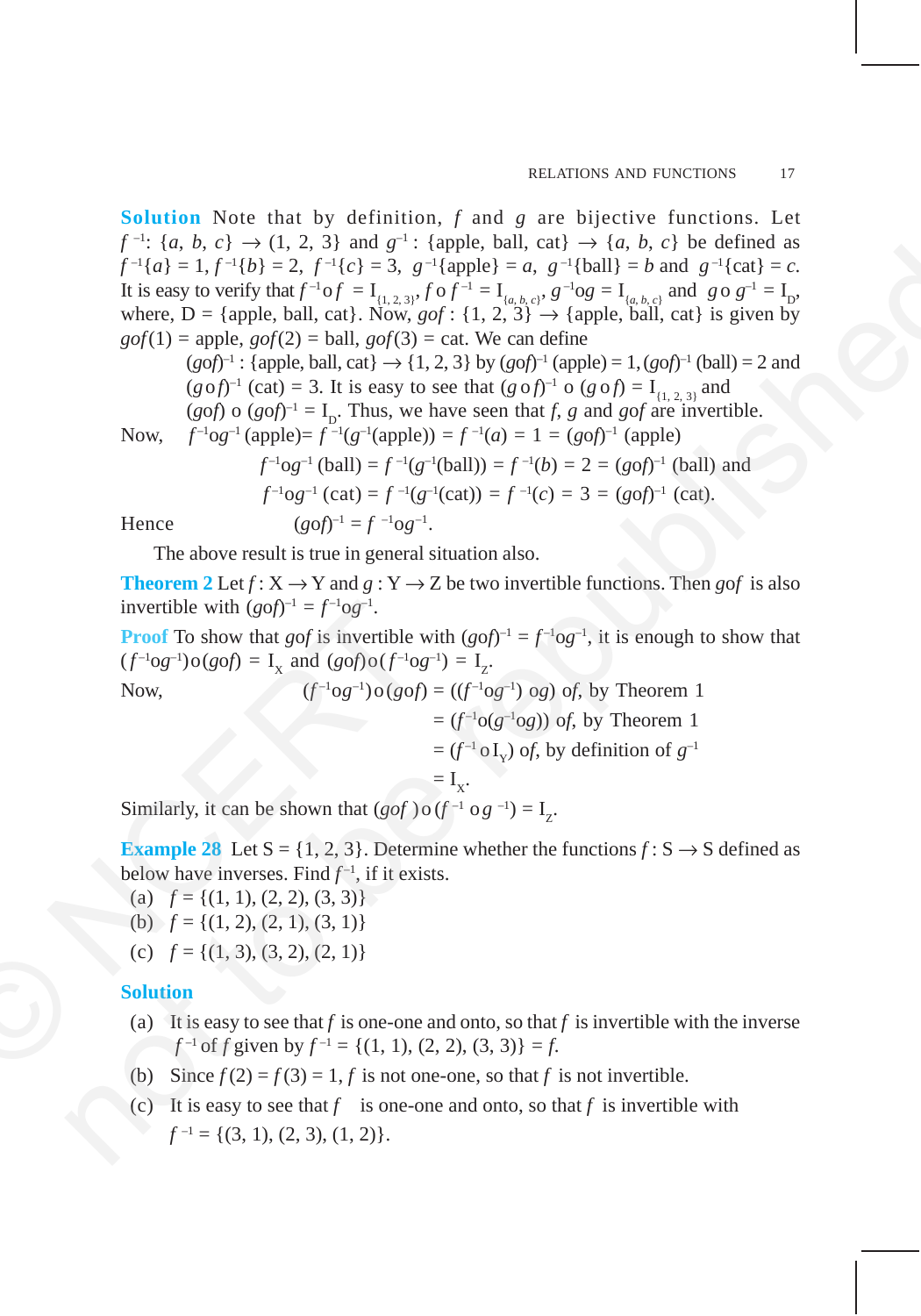## **EXERCISE 1.3**

- 1. Let  $f: \{1, 3, 4\} \rightarrow \{1, 2, 5\}$  and  $g: \{1, 2, 5\} \rightarrow \{1, 3\}$  be given by  $f = \{(1, 2), (3, 5), (4, 1)\}\$ and  $g = \{(1, 3), (2, 3), (5, 1)\}\$ . Write down *gof*.
- **2.** Let *f*, *g* and *h* be functions from **R** to **R**. Show that

$$
(f+g) \circ h = f \circ h + g \circ h
$$
  

$$
(f \cdot g) \circ h = (f \circ h) \cdot (g \circ h)
$$

**3.** Find *g*o*f* and *f*o*g*, if

(i) 
$$
f(x) = |x|
$$
 and  $g(x) = |5x - 2|$   
\n(ii)  $f(x) = 8x^3$  and  $g(x) = x^{\frac{1}{3}}$ .

4. If 
$$
f(x) = \frac{(4x+3)}{(6x-4)}
$$
,  $x \neq \frac{2}{3}$ , show that  $f \circ f(x) = x$ , for all  $x \neq \frac{2}{3}$ . What is the

inverse of 
$$
f
$$
?

- **5.** State with reason whether following functions have inverse
	- (i)  $f: \{1, 2, 3, 4\} \rightarrow \{10\}$  with  $f = \{(1, 10), (2, 10), (3, 10), (4, 10)\}\$
	- (ii)  $g: \{5, 6, 7, 8\} \rightarrow \{1, 2, 3, 4\}$  with  $g = \{(5, 4), (6, 3), (7, 4), (8, 2)\}$
	- (iii)  $h: \{2, 3, 4, 5\} \rightarrow \{7, 9, 11, 13\}$  with  $h = \{(2, 7), (3, 9), (4, 11), (5, 13)\}$
- **6.** Show that  $f: [-1, 1] \rightarrow \mathbf{R}$ , given by  $f(x) = \frac{1}{x+2}$ *x*  $\frac{1}{x+2}$  is one-one. Find the inverse of the function  $f : [-1, 1] \rightarrow \text{Range } f$ . inverse of *f*?<br>
5. State with reason whether follov<br>
(i) *f* : {1, 2, 3, 4} → {10} wit<br> *f* = {(1, 10), (2, 10), (3, 1(<br>
(ii) *g* : {5, 6, 7, 8} → {1, 2, 3,<br> *g* = {(5, 4), (6, 3), (7, 4), (<br>
(iii) *h* : {2, 3, 4, 5} →

(Hint: For 
$$
y \in \text{Range } f, y = f(x) = \frac{x}{x+2}
$$
, for some x in [-1, 1], i.e.,  $x = \frac{2y}{(1-y)}$ )

- **7.** Consider  $f : \mathbf{R} \to \mathbf{R}$  given by  $f(x) = 4x + 3$ . Show that *f* is invertible. Find the inverse of *f*.
- **8.** Consider  $f: \mathbf{R}_{+} \to [4, \infty)$  given by  $f(x) = x^2 + 4$ . Show that *f* is invertible with the inverse  $f^{-1}$  of *f* given by  $f^{-1}(y) = \sqrt{y-4}$ , where  $\mathbf{R}_{+}$  is the set of all non-negative real numbers. 1. Let  $f: \{1, 3, 4\} \rightarrow \{1, 2, 5\}$  and  $g: \{1, 2, 5\} \rightarrow \{1, 3\}$  be given by<br>  $f = \{(1, 2), (3, 5), (4, 1)\}$  and  $g = \{(1, 3), (2, 3), (5, 1), \text{Write down } gg\}$ .<br>
2. Let  $f, g$  and  $h$  be functions from **K** to **R**. Show that<br>  $(f * g) \circ h = f \circ h + g \$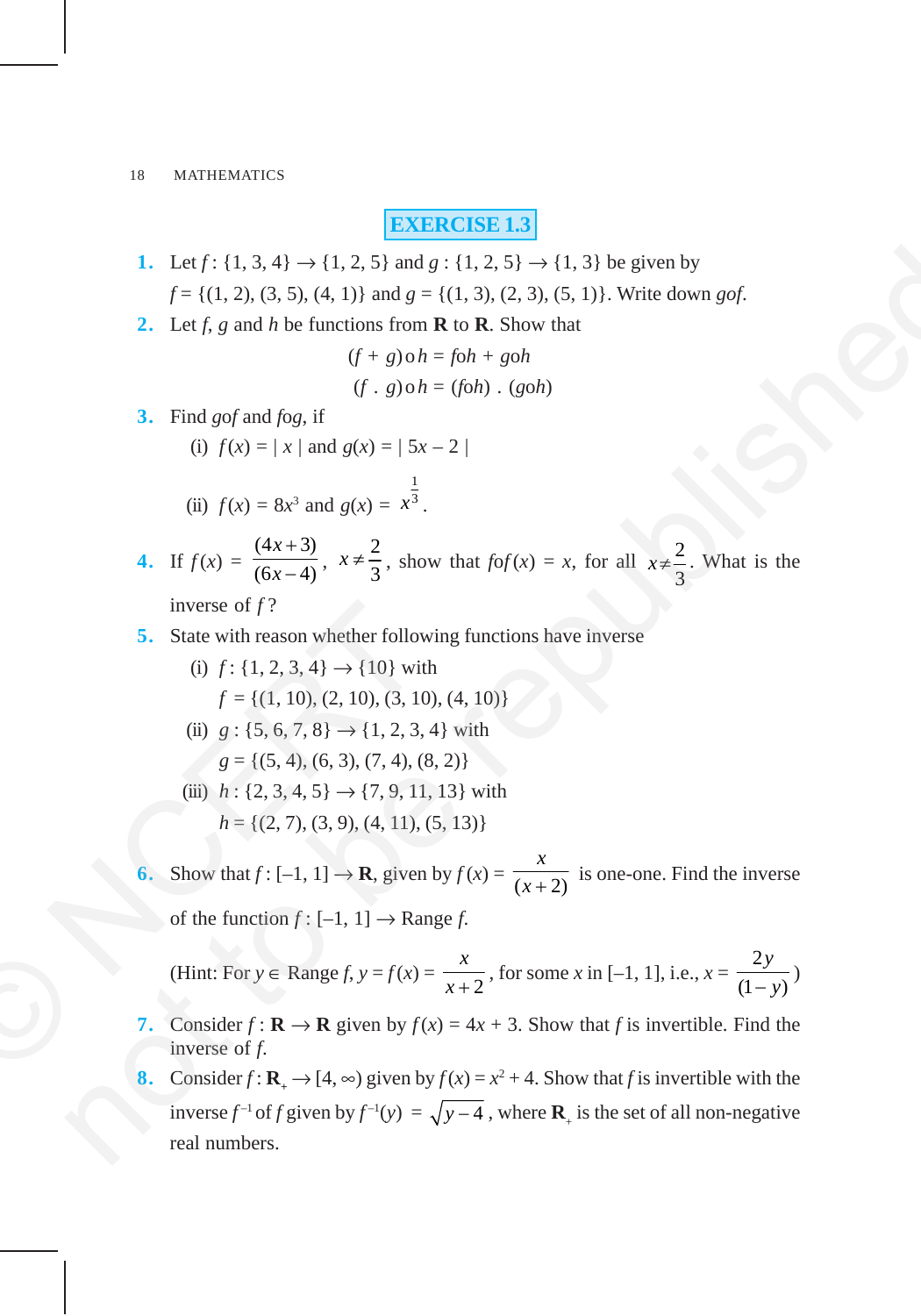- **9.** Consider  $f: \mathbf{R}_{+} \to [-5, \infty)$  given by  $f(x) = 9x^2 + 6x 5$ . Show that *f* is invertible with  $f^{-1}(y) = \left( \frac{(\sqrt{y+6})-1}{2} \right)$  $\left(\frac{(\sqrt{y+6})-1}{3}\right).$
- **10.** Let  $f: X \to Y$  be an invertible function. Show that f has unique inverse. (Hint: suppose  $g_1$  and  $g_2$  are two inverses of *f*. Then for all  $y \in Y$ ,  $f \circ g_1(y) = 1_y(y) = f \circ g_2(y)$ . Use one-one ness of *f*).
- **11.** Consider  $f$ : {1, 2, 3}  $\rightarrow$  {*a*, *b*, *c*} given by  $f(1) = a$ ,  $f(2) = b$  and  $f(3) = c$ . Find *f* <sup>–1</sup> and show that  $(f^{-1})^{-1} = f$ .
- **12.** Let  $f: X \to Y$  be an invertible function. Show that the inverse of  $f^{-1}$  is f, i.e.,  $(f^{-1})^{-1} = f$ .
- **13.** If  $f: \mathbf{R} \to \mathbf{R}$  be given by  $f(x) =$ 1  $(3 - x^3)^{\frac{1}{3}}$ , then *fof*(*x*) is

(A) 
$$
\frac{1}{x^3}
$$
 (B)  $x^3$  (C) x (D)  $(3 - x^3)$ .

**14.** Let  $f: \mathbf{R} - \begin{cases} -\frac{4}{5} \end{cases}$  $\left\{-\frac{4}{3}\right\} \rightarrow \mathbf{R}$  be a function defined as  $f(x) = \frac{4}{3x}$  $3x + 4$ *x*  $\frac{1}{x+4}$ . The inverse of

*f* is the map *g* : Range  $f \rightarrow \mathbf{R} - \begin{cases} -\frac{4}{3} & \text{if } n = 1 \end{cases}$  $\left\{-\frac{4}{3}\right\}$  given by

(A) 
$$
g(y) = \frac{3y}{3-4y}
$$
 (B)  $g(y) = \frac{4y}{4-3y}$ 

(C) 
$$
g(y) = \frac{4y}{3-4y}
$$
 (D)  $g(y) = \frac{3y}{4-3y}$ 

## **1.5 Binary Operations**

Right from the school days, you must have come across four fundamental operations namely addition, subtraction, multiplication and division. The main feature of these operations is that given any two numbers *a* and *b*, we associate another number  $a + b$ 14. Let  $f: \mathbf{R} - \left\{-\frac{4}{3}\right\} \rightarrow \mathbf{R}$  be a fur<br>  $f$  is the map  $g: \text{Range } f \rightarrow \mathbf{R} -$ <br>
(A)  $g(y) = \frac{3y}{3-4y}$ <br>
(C)  $g(y) = \frac{4y}{3-4y}$ <br>
1.5 Binary Operations<br>
Right from the school days, you must<br>
namely addition, subtracti

or *a* – *b* or *ab* or *a*  $\frac{a}{b}$ , *b* ≠ 0. It is to be noted that only two numbers can be added or multiplied at a time. When we need to add three numbers, we first add two numbers and the result is then added to the third number. Thus, addition, multiplication, subtraction with  $f'(y) = \left(\frac{(\sqrt{y+6})-1}{3}\right)$ .<br>
10. Let  $f: X \to Y$  be an invertible function. Show that *f* has unique inverse.<br>
(thin suppose,  $g, \text{ and } g$ , are two inverses of *f*). Then for all  $y \in Y$ ,<br>  $f(x) = \int_{y}^{x} (y) - 1 \cdot \int_{y}^{x} (y) \$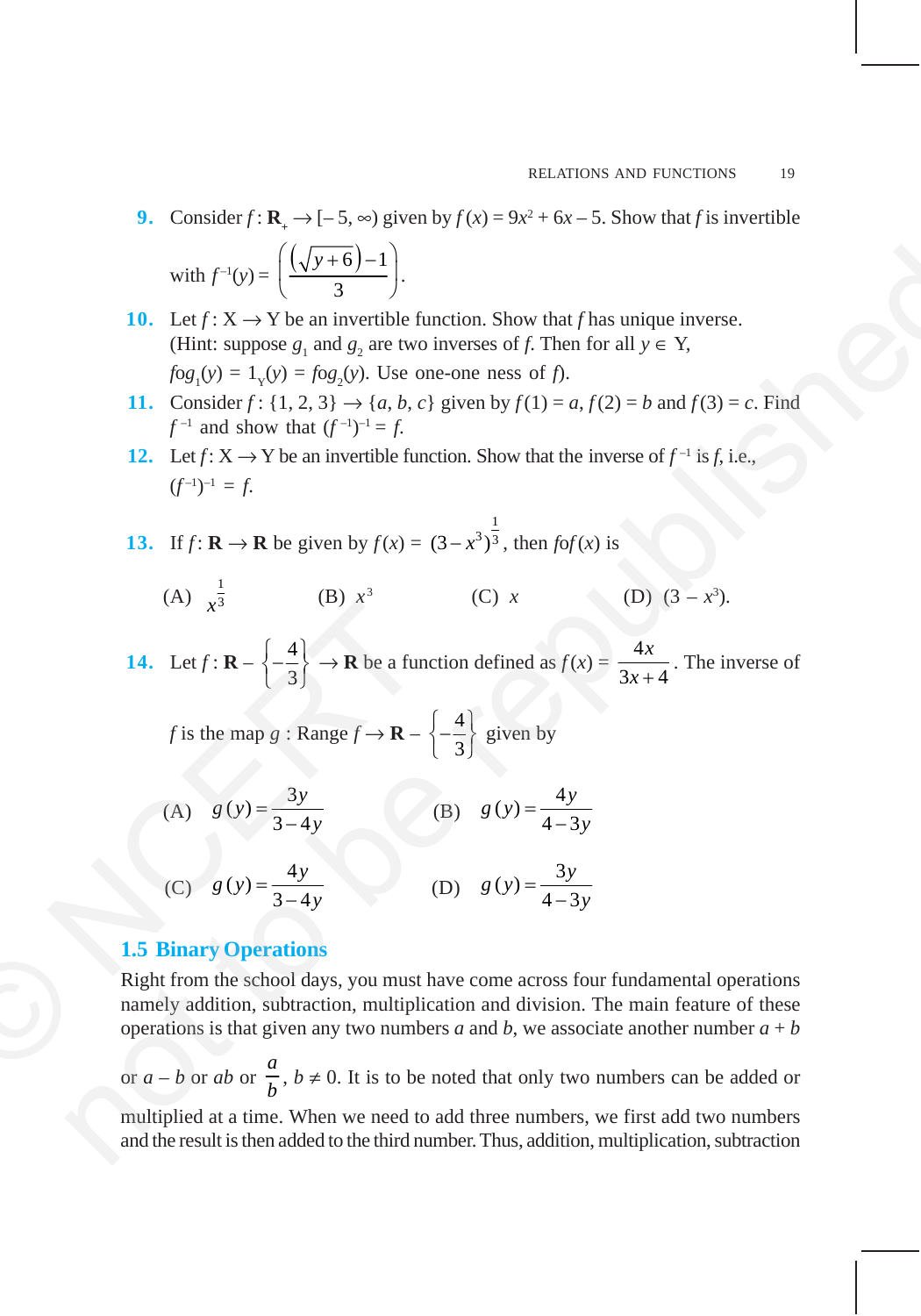and division are examples of binary operation, as 'binary' means two. If we want to have a general definition which can cover all these four operations, then the set of numbers is to be replaced by an arbitrary set X and then general binary operation is nothing but association of any pair of elements *a*, *b* from X to another element of X. This gives rise to a general definition as follows:

**Definition 10** A binary operation  $*$  on a set A is a function  $* : A \times A \rightarrow A$ . We denote ∗ (*a*, *b*) by *a* ∗ *b*.

**Example 29** Show that addition, subtraction and multiplication are binary operations on **R**, but division is not a binary operation on **R**. Further, show that division is a binary operation on the set **R**<sup>∗</sup> of nonzero real numbers.

have a general common when can occur, and so, it is is to be replaced by an arbitrary set X and the general binary operation is nothing but association of any pair of elements a, b from X to another element of X. This gives rise to a general definition as follows:

\nDefinition 10 A binary operation \* on a set A is a function \* : A × A → A. We denote 
$$
*(a, b)
$$
 by  $a * b$ .

\nExample 29 Show that addition, subtraction and multiplication are binary operations on **R**, but division is not a binary operation on **R**. Further, show that division is a binary operation on the set **R**, of nonzero real numbers.

\nSolution + : **R** × **R** → **R** is given by

\n $(a, b) \rightarrow a - b$ 

\n $\times$ : **R** × **R** → **R** is given by

\n $(a, b) \rightarrow ab$ 

\nSince  $^{\perp} \cdot$ ,  $\cdot$  and  $\cdot$  × are functions, they are binary operations on **R**.

\nBut ÷: **R** × **R** → **R**, given by  $(a, b) \rightarrow \frac{a}{b}$ , is not a function and hence not a binary operation, as for  $b = 0$ ,  $\frac{a}{b}$  is not defined.

\nHowever, ÷: **R**, ∞ **R**,  $\Rightarrow$  **R**, given by  $(a, b) \rightarrow \frac{a}{b}$  is a function and hence a binary operation on **R**.

\nExample 30 Show that subtraction and division are not binary operations on **N**.

\nSolution -: **N** × **N** → **N**, given by  $(a, b) \rightarrow a - b$ , is not binary operation, as the image of  $(3, 5)$  under  $\cdot$  is  $3 - 5 = -2 \in \mathbb{N}$ . Similarly, ∗ : **N** × **N** → **N**, given by  $(a, b) \rightarrow a + b$  is not a binary operation, as the image of  $(3, 5)$  under  $\cdot$  is  $3 = 5 = -2 \in \mathbb{N}$ . Similarly, ∗ : **N**

Since '+', ' $-$ ' and ' $\times$ ' are functions, they are binary operations on **R**.

But  $\div: \mathbf{R} \times \mathbf{R} \to \mathbf{R}$ , given by  $(a, b) \to \frac{a}{b}$ *b* , is not a function and hence not a binary

operation, as for  $b = 0$ , *a*  $\frac{a}{b}$  is not defined.

However, ÷:  $\mathbf{R}_{*} \times \mathbf{R}_{*} \to \mathbf{R}_{*}$ , given by  $(a, b) \to \frac{a}{b}$ *b* is a function and hence a binary operation on **R**<sup>∗</sup> . x : **R** × **R** → **R** is given b<br>
(*a*, *b*) → *ab*<br>
Since '+', '-' and 'x' are function<br>
But ÷: **R** × **R** → **R**, given by (*a*, *b*<br>
operation, as for *b* = 0,  $\frac{a}{b}$  is not define<br>
However, ÷ : **R**<sub>\*</sub> × **R**<sub>\*</sub> → **R**<sub>\*</sub>

**Example 30** Show that subtraction and division are not binary operations on **N**.

**Solution**  $-$ :  $\mathbb{N} \times \mathbb{N} \rightarrow \mathbb{N}$ , given by  $(a, b) \rightarrow a - b$ , is not binary operation, as the image of (3, 5) under '–' is  $3 - 5 = -2 \notin \mathbb{N}$ . Similarly,  $\div : \mathbb{N} \times \mathbb{N} \to \mathbb{N}$ , given by  $(a, b) \to a \div b$ 

is not a binary operation, as the image of (3, 5) under ÷ is  $3 \div 5 = \frac{3}{5} \notin N$ .

**Example 31** Show that  $* : \mathbf{R} \times \mathbf{R} \to \mathbf{R}$  given by  $(a, b) \to a + 4b^2$  is a binary operation.

**Solution** Since  $*$  carries each pair  $(a, b)$  to a unique element  $a + 4b^2$  in **R**,  $*$  is a binary operation on **R**.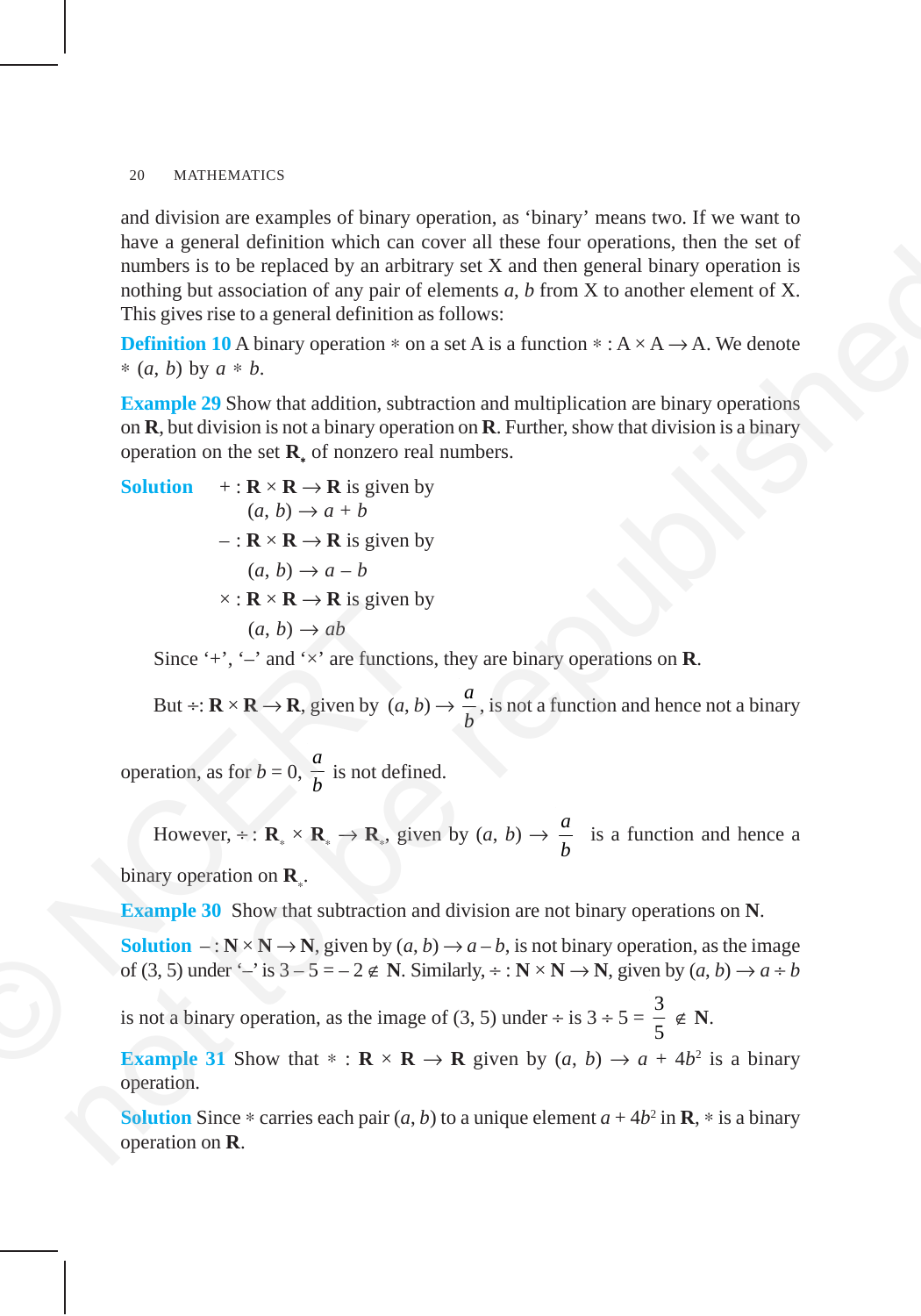**Example 32** Let P be the set of all subsets of a given set X. Show that  $\cup : P \times P \rightarrow P$ given by  $(A, B) \to A \cup B$  and  $\cap : P \times P \to P$  given by  $(A, B) \to A \cap B$  are binary operations on the set P.

**Solution** Since union operation ∪ carries each pair  $(A, B)$  in  $P \times P$  to a unique element A ∪ B in P, ∪ is binary operation on P. Similarly, the intersection operation ∩ carries each pair (A, B) in P × P to a unique element  $A \cap B$  in P,  $\cap$  is a binary operation on P.

**Example 33** Show that the  $\vee$  : **R** × **R**  $\rightarrow$  **R** given by  $(a, b) \rightarrow \max \{a, b\}$  and the  $\wedge$  : **R**  $\times$  **R**  $\rightarrow$  **R** given by  $(a, b) \rightarrow$  min  $\{a, b\}$  are binary operations.

**Solution** Since ∨ carries each pair  $(a, b)$  in **R** × **R** to a unique element namely maximum of *a* and *b* lying in **R**,  $\vee$  is a binary operation. Using the similar argument, one can say that  $∧$  is also a binary operation.

*Remark*  $\vee$  (4, 7) = 7,  $\vee$  (4, -7) = 4,  $\wedge$  (4, 7) = 4 and  $\wedge$  (4, -7) = -7.

When number of elements in a set A is small, we can express a binary operation  $*$  on the set A through a table called the *operation table* for the operation ∗. For example consider A =  $\{1, 2, 3\}$ . Then, the operation  $\vee$  on A defined in Example 33 can be expressed by the following operation table (Table 1.1). Here,  $\vee$  (1,3) = 3,  $\vee$  (2,3) = 3,  $\vee$  (1,2) = 2.

|              |    | ۰ |
|--------------|----|---|
|              | 2. |   |
| $\mathbf{r}$ |    |   |
|              |    |   |

**Table 1.1**

Here, we are having 3 rows and 3 columns in the operation table with  $(i, j)$  the entry of the table being maximum of  $i<sup>th</sup>$  and  $j<sup>th</sup>$  elements of the set A. This can be generalised for general operation \* : A  $\times$  A  $\rightarrow$  A. If A = { $a_1$ ,  $a_2$ , ...,  $a_n$ }. Then the operation table will be having *n* rows and *n* columns with  $(i, j)$ <sup>th</sup> entry being  $a_i * a_j$ . Conversely, given any operation table having *n* rows and *n* columns with each entry being an element of  $A = \{a_1, a_2, ..., a_n\}$ , we can define a binary operation  $* : A \times A \rightarrow A$ given by  $a_i * a_j$  = the entry in the *i*<sup>th</sup> row and *j*<sup>th</sup> column of the operation table. by the following operation table (Table 1.<br>  $\frac{1}{3}$ <br>
Here, we are having 3 rows and 3<br>
entry of the table being maximum of<br>
generalised for general operation \*:<br>
operation table will be having *n* rows<br>
Conversely, give growing the set of the collision of the set of the set of the set of the set of the set of the set of the set of the set of the set of the set of the set of the set of the set of the set of the set of the set of the set o

One may note that 3 and 4 can be added in any order and the result is same, i.e.,  $3 + 4 = 4 + 3$ , but subtraction of 3 and 4 in different order give different results, i.e.,  $3 - 4 \neq 4 - 3$ . Similarly, in case of multiplication of 3 and 4, order is immaterial, but division of 3 and 4 in different order give different results. Thus, addition and multiplication of 3 and 4 are meaningful, but subtraction and division of 3 and 4 are meaningless. For subtraction and division we have to write 'subtract 3 from 4', 'subtract 4 from 3', 'divide 3 by 4' or 'divide 4 by 3'.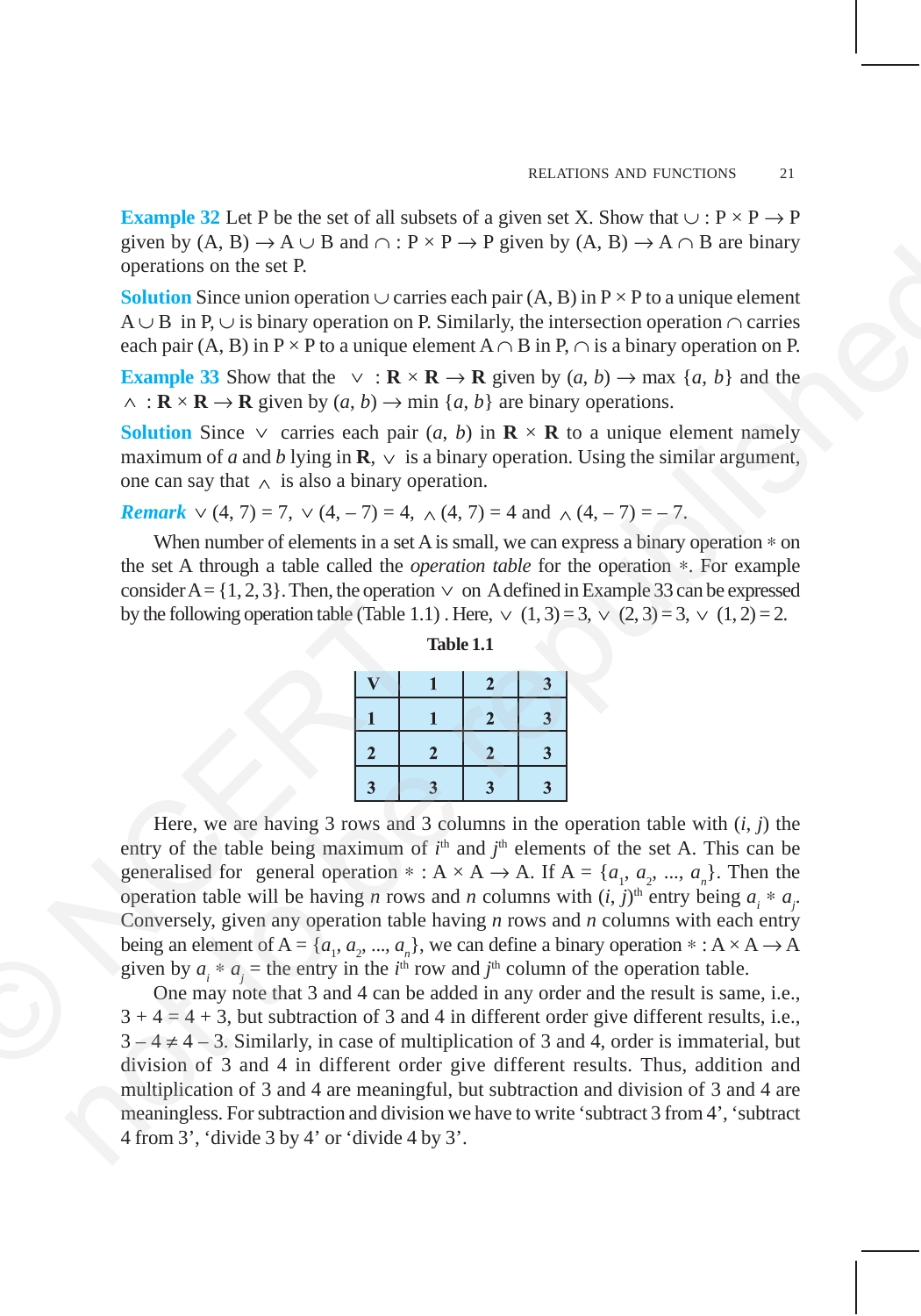This leads to the following definition:

**Definition 11** A binary operation  $*$  on the set X is called *commutative*, if  $a * b = b * a$ , for every  $a, b \in X$ .

**Example 34** Show that  $+ : \mathbf{R} \times \mathbf{R} \to \mathbf{R}$  and  $\times : \mathbf{R} \times \mathbf{R} \to \mathbf{R}$  are commutative binary operations, but – :  $\mathbf{R} \times \mathbf{R} \to \mathbf{R}$  and ÷ :  $\mathbf{R}_{*} \times \mathbf{R}_{*} \to \mathbf{R}_{*}$  are not commutative.

**Solution** Since  $a + b = b + a$  and  $a \times b = b \times a$ ,  $\forall a, b \in \mathbb{R}$ , '+' and ' $\times$ ' are commutative binary operation. However, '–' is not commutative, since  $3 - 4 \neq 4 - 3$ . Similarly,  $3 \div 4 \neq 4 \div 3$  shows that ' $\div$ ' is not commutative.

**Example 35** Show that \* :  $\mathbf{R} \times \mathbf{R} \to \mathbf{R}$  defined by  $a * b = a + 2b$  is not commutative.

**Solution** Since  $3 * 4 = 3 + 8 = 11$  and  $4 * 3 = 4 + 6 = 10$ , showing that the operation  $*$ is not commutative.

If we want to associate three elements of a set X through a binary operation on X, we encounter a natural problem. The expression  $a * b * c$  may be interpreted as  $(a * b) * c$  or  $a * (b * c)$  and these two expressions need not be same. For example,  $(8-5) - 2 \neq 8 - (5-2)$ . Therefore, association of three numbers 8, 5 and 3 through the binary operation 'subtraction' is meaningless, unless bracket is used. But in case of addition,  $8 + 5 + 2$  has the same value whether we look at it as  $(8 + 5) + 2$  or as  $8 + (5 + 2)$ . Thus, association of 3 or even more than 3 numbers through addition is meaningful without using bracket. This leads to the following: the binary operation 'subtraction' is in<br>of addition,  $8 + 5 + 2$  has the same vanisor of addition,  $8 + 5 + 2$  has the same vanisor of 3 or<br>meaningful without using bracket. This<br>**Definition 12** A binary operation \*: A<br> $(a * b)$ Definition 11 A britain  $y_0 = 8 \times 1.8$  is called *commutative*, if  $a^2 b = b^2 a$ ,<br>
for every  $a, b \in \mathbb{N}$ .  $\mathbb{R} \times \mathbb{R} \to \mathbb{R}$  and  $c : \mathbb{R} \times \mathbb{R} \to \mathbb{R}$  are commutative<br>
equentions, but  $\mathbb{R} \times \mathbb{R} \to \mathbb{R}$  a

**Definition 12** A binary operation  $* : A \times A \rightarrow A$  is said to be *associative* if

 $(a * b) * c = a * (b * c), \forall a, b, c \in A.$ 

**Example 36** Show that addition and multiplication are associative binary operation on **R**. But subtraction is not associative on **R**. Division is not associative on **R**<sup>∗</sup> .

**Solution** Addition and multiplication are associative, since  $(a + b) + c = a + (b + c)$  and  $(a \times b) \times c = a \times (b \times c) \quad \forall \quad a, b, c \in \mathbb{R}$ . However, subtraction and division are not associative, as  $(8-5) - 3 \neq 8 - (5-3)$  and  $(8 \div 5) \div 3 \neq 8 \div (5 \div 3)$ .

**Example 37** Show that  $* : \mathbf{R} \times \mathbf{R} \to \mathbf{R}$  given by  $a * b \to a + 2b$  is not associative.

**Solution** The operation ∗ is not associative, since

 $(8 * 5) * 3 = (8 + 10) * 3 = (8 + 10) + 6 = 24$ while  $8 * (5 * 3) = 8 * (5 + 6) = 8 * 11 = 8 + 22 = 30.$ 

*Remark* Associative property of a binary operation is very important in the sense that with this property of a binary operation, we can write  $a_1 * a_2 * ... * a_n$  which is not ambiguous. But in absence of this property, the expression  $a_1 * a_2 * ... * a_n$  is ambiguous unless brackets are used. Recall that in the earlier classes brackets were used whenever subtraction or division operations or more than one operation occurred.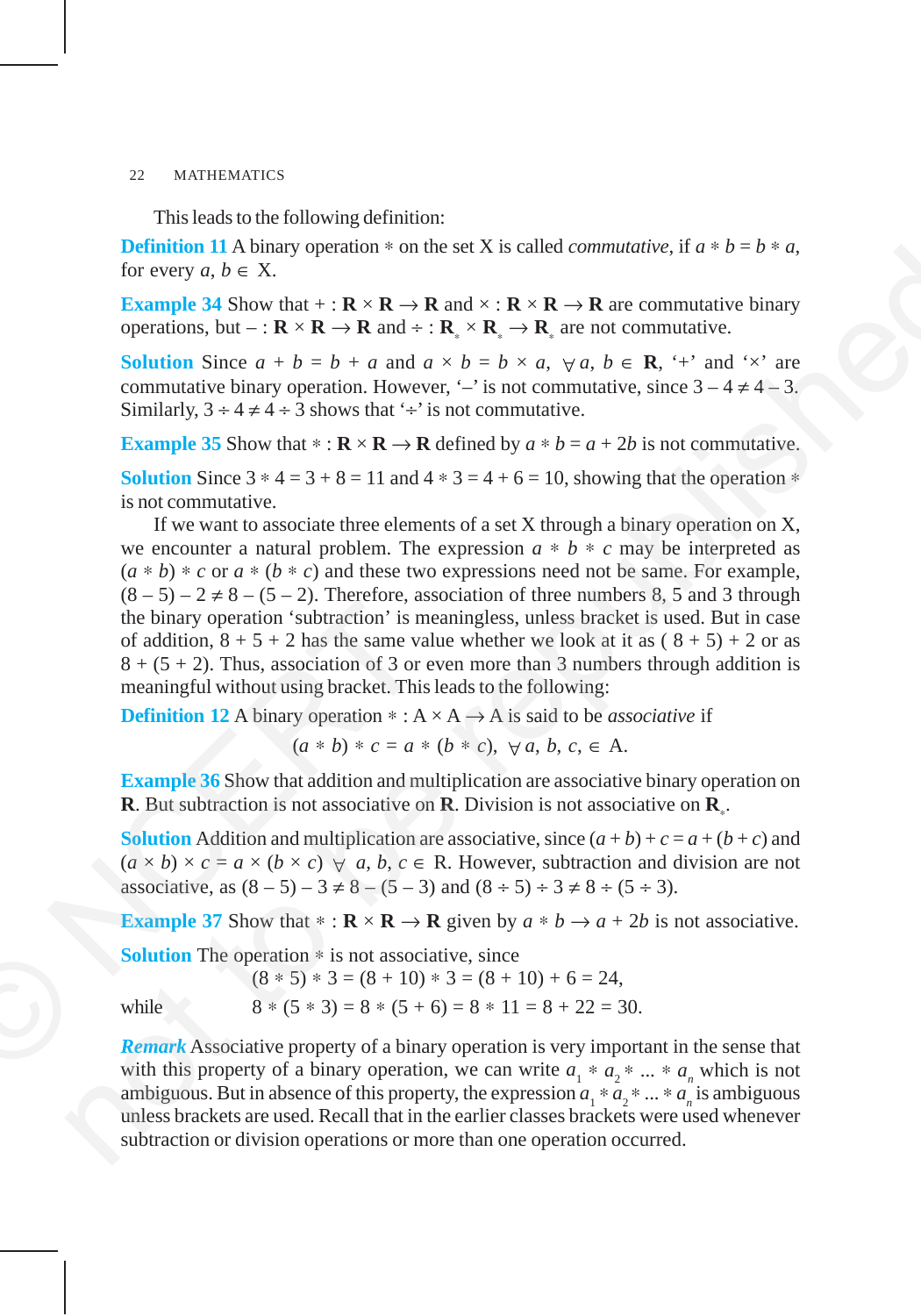For the binary operation  $\dot{+}$  on **R**, the interesting feature of the number zero is that  $a + 0 = a = 0 + a$ , i.e., any number remains unaltered by adding zero. But in case of multiplication, the number 1 plays this role, as  $a \times 1 = a = 1 \times a$ ,  $\forall a$  in **R**. This leads to the following definition:

**Definition 13** Given a binary operation  $* : A \times A \rightarrow A$ , an element  $e \in A$ , if it exists, is called *identity* for the operation  $*$ , if  $a * e = a = e * a$ ,  $\forall a \in A$ .

**Example 38** Show that zero is the identity for addition on **R** and 1 is the identity for multiplication on R. But there is no identity element for the operations

$$
-: \mathbf{R} \times \mathbf{R} \to \mathbf{R} \text{ and } \div: \mathbf{R}_{*} \times \mathbf{R}_{*} \to \mathbf{R}_{*}.
$$

**Solution**  $a + 0 = 0 + a = a$  and  $a \times 1 = a = 1 \times a$ ,  $\forall a \in \mathbb{R}$  implies that 0 and 1 are identity elements for the operations  $\dot{+}$  and  $\dot{\times}$  respectively. Further, there is no element *e* in **R** with  $a - e = e - a$ ,  $\forall a$ . Similarly, we can not find any element *e* in **R**<sub>∗</sub> such that  $a \div e = e \div a$ ,  $\forall a$  in **R**<sub>\*</sub>. Hence, '–' and '÷' do not have identity element.  $a + 0 = a - b$ , i.e., any nonnot tentants and actual by shannel  $x \wedge a$ , but the case of the following definition.<br>
In multiplication:<br>
Definition 13 Given a binary operation  $\cdot : A \times A \rightarrow A$ , an element  $e \in A$ , if it exists,<br>
is

*Remark* Zero is identity for the addition operation on **R** but it is not identity for the addition operation on **N**, as  $0 \notin \mathbb{N}$ . In fact the addition operation on **N** does not have any identity.

One further notices that for the addition operation + :  $\mathbf{R} \times \mathbf{R} \to \mathbf{R}$ , given any  $a \in \mathbb{R}$ , there exists – *a* in  $\mathbb{R}$  such that  $a + (-a) = 0$  (identity for '+') =  $(-a) + a$ .

Similarly, for the multiplication operation on **R**, given any  $a \neq 0$  in **R**, we can choose  $\frac{1}{a}$ *a*

in **R** such that  $a \times$ 1  $\overline{a}$  = 1(identity for '×') = 1  $\frac{\partial}{\partial a} \times a$ . This leads to the following definition:

**Definition 14** Given a binary operation  $* : A \times A \rightarrow A$  with the identity element *e* in A, an element *a* ∈ A is said to be *invertible* with respect to the operation ∗, if there exists an element *b* in A such that  $a * b = e = b * a$  and *b* is called the *inverse of a* and is denoted by  $a^{-1}$ . **Remark** Zero is identity for the additional didition operation on **N**, as  $0 \notin \mathbb{N}$ . In any identity.<br>One further notices that for the a  $a \in \mathbb{R}$ , there exists  $-a$  in **R** such that Similarly, for the multiplication

**Example 39** Show that – *a* is the inverse of *a* for the addition operation '+' on **R** and 1

 $\frac{a}{a}$  is the inverse of *a* ≠ 0 for the multiplication operation '×' on **R**.

**Solution** As  $a + (-a) = a - a = 0$  and  $(-a) + a = 0$ ,  $-a$  is the inverse of *a* for addition.

Similarly, for  $a \neq 0$ ,  $a \times$ 1  $\frac{1}{a} = 1 =$ 1  $\frac{a}{a} \times a$  implies that 1  $\frac{a}{a}$  is the inverse of *a* for multiplication.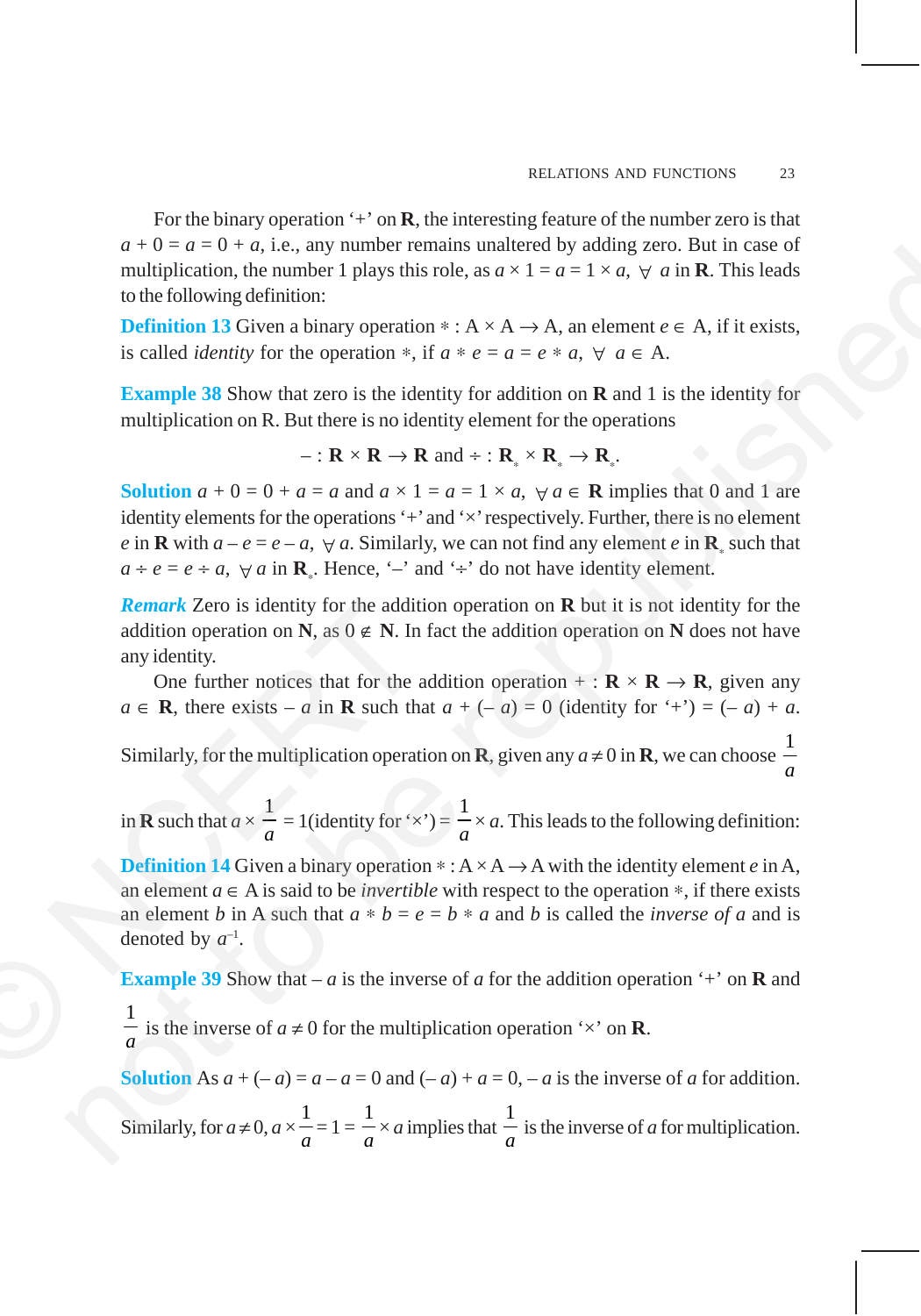**Example 40** Show that – *a* is not the inverse of  $a \in \mathbb{N}$  for the addition operation + on **N** and 1  $\frac{a}{a}$  is not the inverse of *a* ∈ **N** for multiplication operation × on **N**, for *a* ≠ 1.

**Solution** Since –  $a \notin \mathbb{N}$ , –  $a$  can not be inverse of  $a$  for addition operation on  $\mathbb{N}$ , although – *a* satisfies  $a + (-a) = 0 = (-a) + a$ .

Similarly, for  $a \neq 1$  in **N**, 1  $\frac{1}{a} \notin \mathbb{N}$ , which implies that other than 1 no element of N has inverse for multiplication operation on **N**. N and  $\frac{1}{a}$  is not the inverse of  $a \in N$  for multiplication operation  $\times$  on N, for  $a \ne 1$ .<br>
Solution Since  $- a \notin N$ ,  $- a$  can not be inverse of a for addition operation on N,<br>
although  $- a$  satisfies  $a + (-a) = 0 = (-a) + a$ 

Examples 34, 36, 38 and 39 show that addition on **R** is a commutative and associative binary operation with 0 as the identity element and – *a* as the inverse of *a* in  $\mathbf{R} \ \forall a$ .

## **EXERCISE 1.4**

- **1.** Determine whether or not each of the definition of ∗ given below gives a binary operation. In the event that ∗ is not a binary operation, give justification for this.
	- (i) On  $\mathbb{Z}^+$ , define  $*$  by  $a * b = a b$
	- (ii) On  $\mathbb{Z}^+$ , define \* by  $a * b = ab$
	- (iii) On **R**, define \* by  $a * b = ab^2$
	- (iv) On  $\mathbb{Z}^+$ , define \* by  $a * b = |a b|$
	- (v) On  $\mathbb{Z}^+$ , define  $*$  by  $a * b = a$
- **2.** For each operation ∗ defined below, determine whether ∗ is binary, commutative or associative. operation. In the event that \* is r<br>
(i) On Z<sup>+</sup>, define \* by  $a * b$ <br>
(ii) On Z<sup>+</sup>, define \* by  $a * b$ <br>
(iii) On R, define \* by  $a * b$ <br>
(iv) On Z<sup>+</sup>, define \* by  $a * b$ <br>
(v) On Z<sup>+</sup>, define \* by  $a * b$ <br>
(v) On Z<sup>+</sup>, define \* b
	- (i) On **Z**, define  $a * b = a b$
	- (ii) On **Q**, define  $a * b = ab + 1$
	- (iii) On **Q**, define  $a * b = \frac{\pi}{2}$ *ab*
	- (iv) On  $\mathbb{Z}^+$ , define  $a * b = 2^{ab}$
	- (v) On  $\mathbb{Z}^+$ , define  $a * b = a^b$
	- (vi) On **R** {– 1}, define  $a * b = \frac{b}{b+1}$ *a b* +
	- Consider the binary operation  $\wedge$  on the set {1, 2, 3, 4, 5} defined by  $a \wedge b = \min \{a, b\}$ . Write the operation table of the operation  $\wedge$ .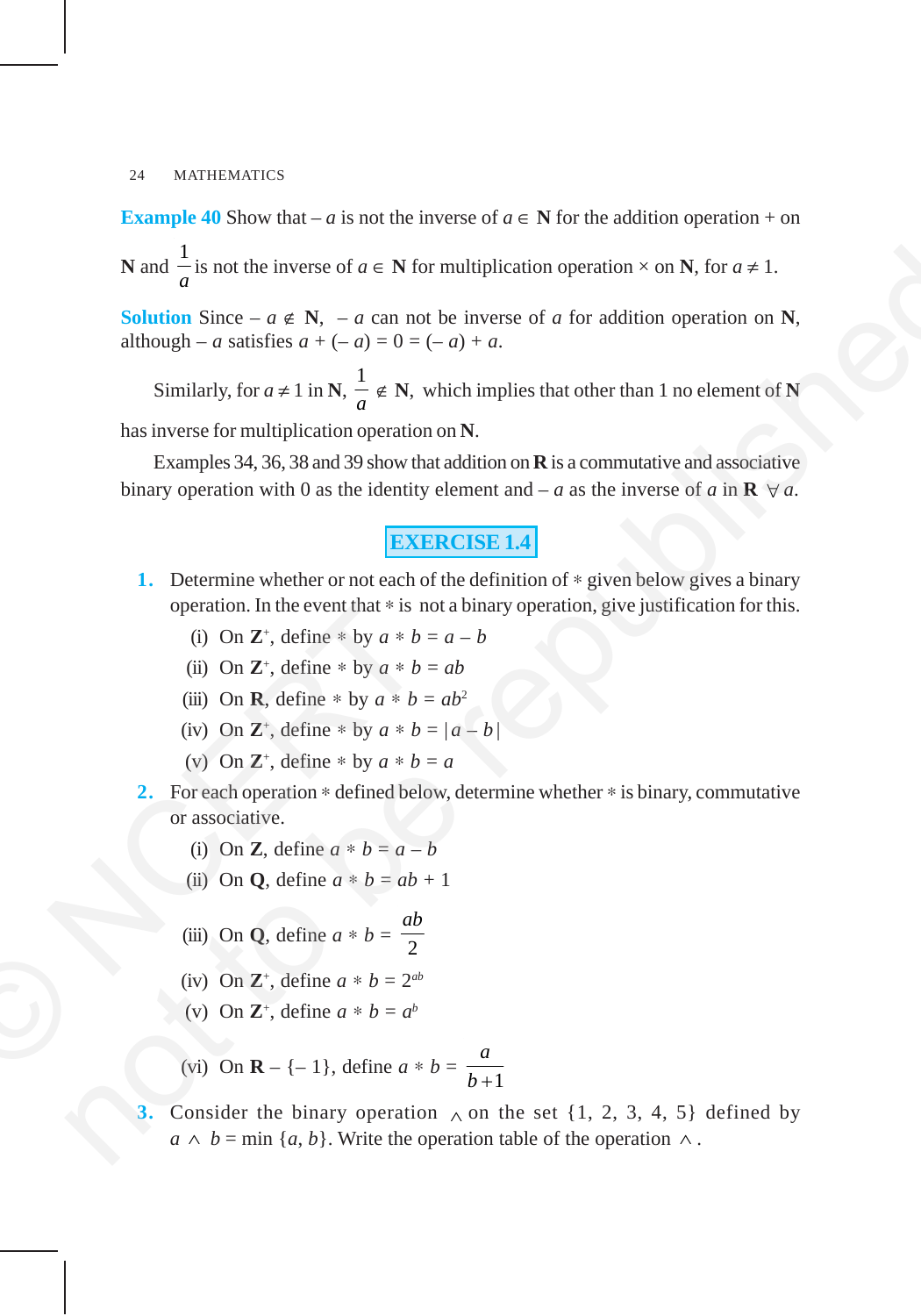- **4.** Consider a binary operation ∗ on the set {1, 2, 3, 4, 5} given by the following multiplication table (Table 1.2).
	- (i) Compute  $(2 * 3) * 4$  and  $2 * (3 * 4)$
	- (ii) Is ∗ commutative?
	- (iii) Compute  $(2 * 3) * (4 * 5)$ .

| able |  |
|------|--|
|------|--|

|                                                                                                                                                                                                                                                                                                                                                                                                                                                                                                                                                                                                                                                                                                                                                                                                                                                                                                                                                                                                                                                                                                                                                                                                                                                                                                               |  | (i) Compute $(2 * 3) * 4$ and $2 * (3 * 4)$<br>(ii) Is $*$ commutative?<br>(iii) Compute $(2 * 3) * (4 * 5)$ .<br>(Hint: use the following table) |                         |                                    |                |              |                         |              |  |
|---------------------------------------------------------------------------------------------------------------------------------------------------------------------------------------------------------------------------------------------------------------------------------------------------------------------------------------------------------------------------------------------------------------------------------------------------------------------------------------------------------------------------------------------------------------------------------------------------------------------------------------------------------------------------------------------------------------------------------------------------------------------------------------------------------------------------------------------------------------------------------------------------------------------------------------------------------------------------------------------------------------------------------------------------------------------------------------------------------------------------------------------------------------------------------------------------------------------------------------------------------------------------------------------------------------|--|---------------------------------------------------------------------------------------------------------------------------------------------------|-------------------------|------------------------------------|----------------|--------------|-------------------------|--------------|--|
|                                                                                                                                                                                                                                                                                                                                                                                                                                                                                                                                                                                                                                                                                                                                                                                                                                                                                                                                                                                                                                                                                                                                                                                                                                                                                                               |  |                                                                                                                                                   |                         |                                    | Table 1.2      |              |                         |              |  |
|                                                                                                                                                                                                                                                                                                                                                                                                                                                                                                                                                                                                                                                                                                                                                                                                                                                                                                                                                                                                                                                                                                                                                                                                                                                                                                               |  |                                                                                                                                                   | ☆                       | $\mathbf{1}$                       | $\overline{2}$ | 3            | $\overline{\mathbf{4}}$ | 5            |  |
|                                                                                                                                                                                                                                                                                                                                                                                                                                                                                                                                                                                                                                                                                                                                                                                                                                                                                                                                                                                                                                                                                                                                                                                                                                                                                                               |  |                                                                                                                                                   | 1                       | $\mathbf{1}$                       | $\mathbf{1}$   | $\mathbf{1}$ | $\mathbf{1}$            | $\mathbf{1}$ |  |
|                                                                                                                                                                                                                                                                                                                                                                                                                                                                                                                                                                                                                                                                                                                                                                                                                                                                                                                                                                                                                                                                                                                                                                                                                                                                                                               |  |                                                                                                                                                   | $\overline{2}$          | 1                                  | $\mathbf{2}$   | 1            | $\mathbf{2}$            | $\mathbf{1}$ |  |
|                                                                                                                                                                                                                                                                                                                                                                                                                                                                                                                                                                                                                                                                                                                                                                                                                                                                                                                                                                                                                                                                                                                                                                                                                                                                                                               |  |                                                                                                                                                   | $\mathbf{3}$            | $\mathbf{1}$                       | $\mathbf{1}$   | 3            | 1                       | $\mathbf{1}$ |  |
|                                                                                                                                                                                                                                                                                                                                                                                                                                                                                                                                                                                                                                                                                                                                                                                                                                                                                                                                                                                                                                                                                                                                                                                                                                                                                                               |  |                                                                                                                                                   | $\overline{\mathbf{4}}$ | 1                                  | $\mathbf{2}$   | $\mathbf{1}$ | $\overline{\mathbf{4}}$ | 1            |  |
|                                                                                                                                                                                                                                                                                                                                                                                                                                                                                                                                                                                                                                                                                                                                                                                                                                                                                                                                                                                                                                                                                                                                                                                                                                                                                                               |  |                                                                                                                                                   | $\overline{\mathbf{5}}$ | $\mathbf{1}$                       | $\mathbf{1}$   | $\mathbf{1}$ | $\mathbf{1}$            | 5            |  |
| 5. Let $*'$ be the binary operation on the set $\{1, 2, 3, 4, 5\}$ defined by<br>$a *' b =$ H.C.F. of a and b. Is the operation $*'$ same as the operation $*$ defined<br>in Exercise 4 above? Justify your answer.<br>6. Let * be the binary operation on N given by $a * b = L.C.M.$ of a and b. Find<br>(i) $5 * 7$ , $20 * 16$<br>(ii) Is $*$ commutative?<br>(iii) Is $*$ associative?<br>(iv) Find the identity of $*$ in N<br>(v) Which elements of $N$ are invertible for the operation $*$ ?<br>7. Is * defined on the set $\{1, 2, 3, 4, 5\}$ by $a * b = L.C.M.$ of a and b a binary<br>operation? Justify your answer.<br>8. Let $*$ be the binary operation on N defined by $a * b = H.C.F.$ of a and b.<br>Is $*$ commutative? Is $*$ associative? Does there exist identity for this binary<br>operation on N?<br>9. Let $*$ be a binary operation on the set $Q$ of rational numbers as follows:<br>(i) $a * b = a - b$<br>(ii) $a * b = a^2 + b^2$<br>(iii) $a * b = a + ab$<br>(iv) $a * b = (a - b)^2$<br>(v) $a * b = \frac{ab}{4}$<br>(vi) $a * b = ab^2$<br>Find which of the binary operations are commutative and which are associative.<br>Find which of the operations given above has identity.<br>10.<br>11. Let $A = N \times N$ and $*$ be the binary operation on A defined by |  |                                                                                                                                                   |                         |                                    |                |              |                         |              |  |
|                                                                                                                                                                                                                                                                                                                                                                                                                                                                                                                                                                                                                                                                                                                                                                                                                                                                                                                                                                                                                                                                                                                                                                                                                                                                                                               |  |                                                                                                                                                   |                         | $(a, b) * (c, d) = (a + c, b + d)$ |                |              |                         |              |  |
|                                                                                                                                                                                                                                                                                                                                                                                                                                                                                                                                                                                                                                                                                                                                                                                                                                                                                                                                                                                                                                                                                                                                                                                                                                                                                                               |  |                                                                                                                                                   |                         |                                    |                |              |                         |              |  |

- **5.** Let ∗′ be the binary operation on the set {1, 2, 3, 4, 5} defined by  $a * b = H.C.F.$  of *a* and *b*. Is the operation \*' same as the operation \* defined in Exercise 4 above? Justify your answer.
- **6.** Let \* be the binary operation on **N** given by  $a * b = L.C.M.$  of *a* and *b*. Find
	- (i)  $5 * 7$ ,  $20 * 16$  (ii) Is  $*$  commutative?
		-
	-
	- (iii) Is ∗ associative? (iv) Find the identity of ∗ in **N**
	- (v) Which elements of **N** are invertible for the operation ∗?
- **7.** Is \* defined on the set  $\{1, 2, 3, 4, 5\}$  by  $a * b = L.C.M.$  of *a* and *b* a binary operation? Justify your answer.
- 8. Let  $*$  be the binary operation on **N** defined by  $a * b = H.C.F.$  of *a* and *b*. Is ∗ commutative? Is ∗ associative? Does there exist identity for this binary operation on **N**?
- **9.** Let ∗ be a binary operation on the set **Q** of rational numbers as follows:

|     | 5. Let $*'$ be the binary operation on the set $\{1, 2, 3, \ldots\}$<br>$a *' b =$ H.C.F. of a and b. Is the operation $*'$ same as the<br>in Exercise 4 above? Justify your answer. |                          |
|-----|--------------------------------------------------------------------------------------------------------------------------------------------------------------------------------------|--------------------------|
|     | 6. Let $*$ be the binary operation on N given by $a * b = L.C$                                                                                                                       |                          |
|     | (i) $5 * 7$ , $20 * 16$                                                                                                                                                              | $(ii)$ Is $*$ commutativ |
|     | (iii) Is $*$ associative?                                                                                                                                                            | (iv) Find the identity   |
|     | (v) Which elements of $N$ are invertible for the operation                                                                                                                           |                          |
|     | 7. Is * defined on the set $\{1, 2, 3, 4, 5\}$ by $a * b = L.C.M$<br>operation? Justify your answer.                                                                                 |                          |
|     | 8. Let $*$ be the binary operation on N defined by $a * b$<br>Is * commutative? Is * associative? Does there exist id<br>operation on $N$ ?                                          |                          |
|     | 9. Let $*$ be a binary operation on the set <b>Q</b> of rational numb                                                                                                                |                          |
|     | (i) $a * b = a - b$                                                                                                                                                                  | (ii) $a * b = a^2 + b^2$ |
|     | (iii) $a * b = a + ab$                                                                                                                                                               | (iv) $a * b = (a - b)^2$ |
|     | (v) $a * b = \frac{ab}{4}$                                                                                                                                                           | (vi) $a * b = ab^2$      |
|     | Find which of the binary operations are commutative and which                                                                                                                        |                          |
| 10- | Find which of the operations given above has identity                                                                                                                                |                          |

- **10.** Find which of the operations given above has identity.
- **11.** Let  $A = N \times N$  and  $*$  be the binary operation on A defined by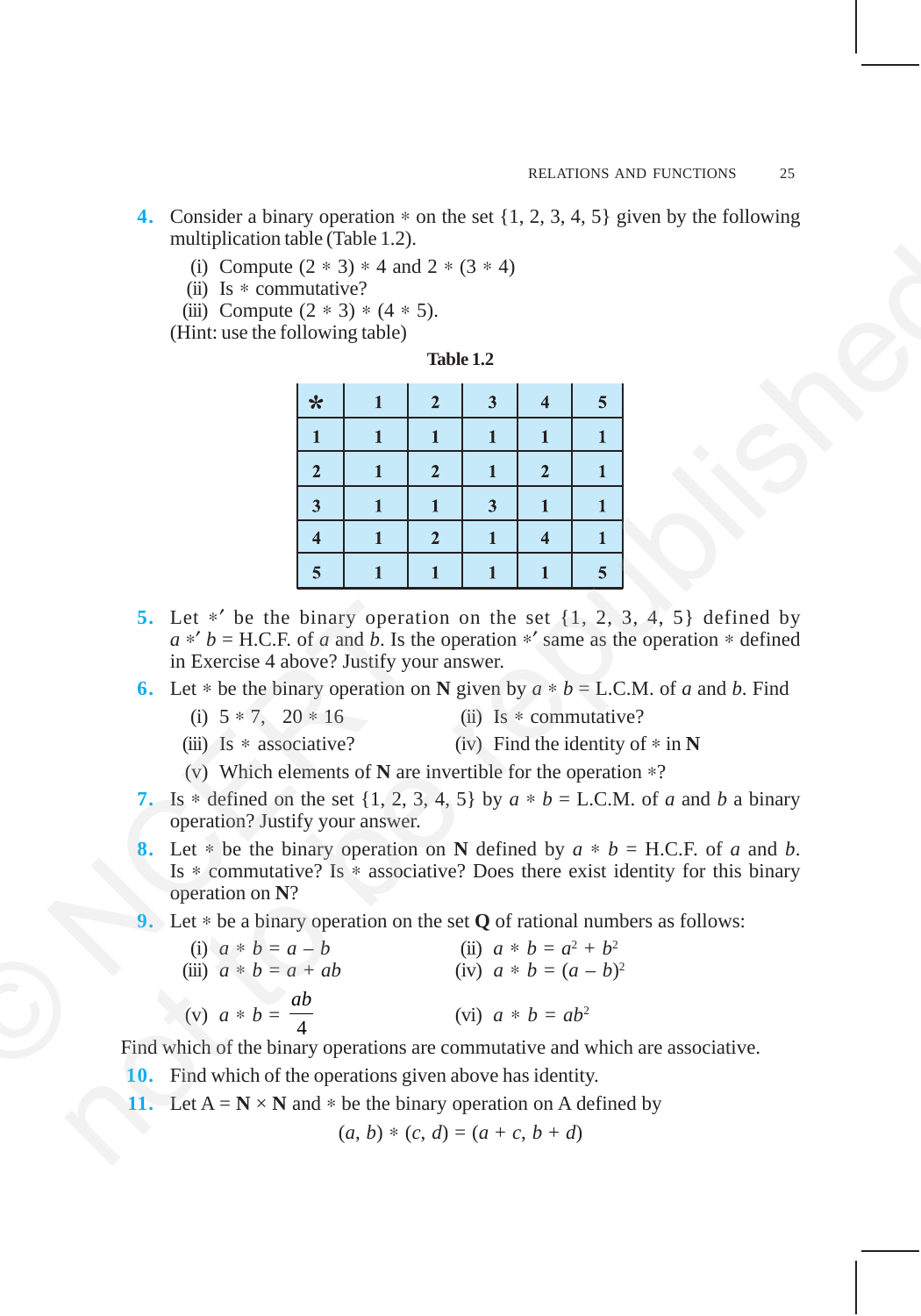Show that ∗ is commutative and associative. Find the identity element for ∗ on A, if any.

- **12.** State whether the following statements are true or false. Justify.
	- (i) For an arbitrary binary operation  $*$  on a set **N**,  $a * a = a \; \forall a \in \mathbb{N}$ .
	- (ii) If \* is a commutative binary operation on **N**, then  $a * (b * c) = (c * b) * a$
- **13.** Consider a binary operation  $*$  on **N** defined as  $a * b = a^3 + b^3$ . Choose the correct answer.
	- (A) Is ∗ both associative and commutative?
	- (B) Is  $*$  commutative but not associative?
	- (C) Is ∗ associative but not commutative?
	- (D) Is ∗ neither commutative nor associative?

## *Miscellaneous Examples*

**Example 41** If R<sub>1</sub> and R<sub>2</sub> are equivalence relations in a set A, show that  $R_1 \cap R_2$  is also an equivalence relation.

**Solution** Since R<sub>1</sub> and R<sub>2</sub> are equivalence relations,  $(a, a) \in R_1$ , and  $(a, a) \in R_2 \ \forall a \in A$ . This implies that  $(a, a) \in R_1 \cap R_2$ ,  $\forall a$ , showing  $R_1 \cap R_2$  is reflexive. Further,  $(a, b) \in R_1 \cap R_2 \Rightarrow (a, b) \in R_1 \text{ and } (a, b) \in R_2 \Rightarrow (b, a) \in R_1 \text{ and } (b, a) \in R_2 \Rightarrow (c, b) \in R_1 \Rightarrow (d, b) \in R_2 \Rightarrow (e, b) \in R_1 \Rightarrow (f, a) \in R_2 \Rightarrow (g, b) \in R_2 \Rightarrow (h, a) \in R_2 \Rightarrow (h, a) \in R_2 \Rightarrow (h, a) \in R_2 \Rightarrow (h, a) \in R_2 \Rightarrow (h, a) \in R_2 \Rightarrow (h, a) \in R_2 \Rightarrow (h, a) \in R_2 \Rightarrow (h, a) \$  $(b, a) \in R_1 \cap R_2$ , hence,  $R_1 \cap R_2$  is symmetric. Similarly,  $(a, b) \in R_1 \cap R_2$  and  $(b, c) \in R_1 \cap R_2 \Rightarrow (a, c) \in R_1$  and  $(a, c) \in R_2 \Rightarrow (a, c) \in R_1 \cap R_2$ . This shows that  $R_1 \cap R_2$  is transitive. Thus,  $R_1 \cap R_2$  is an equivalence relation. also an equivalence relation.<br> **Solution** Since R<sub>1</sub> and R<sub>2</sub> are equivalence This implies that  $(a, a) \in R_1 \cap R_2$ ,<br>  $(a, b) \in R_1 \cap R_2 \Rightarrow (a, b) \in R_1$  and  $(b, a) \in R_1 \cap R_2$  hence,  $R_1 \cap R_2$  is  $(b, c) \in R_1 \cap R_2 \Rightarrow (a, c) \in R_1$  and  $(a$ 12. State whether the following statements are true or false. Justify.<br>
(a) For an achietrary binary operation on on set 3.  $\alpha \times \alpha \times \alpha \in V$  at  $C = \alpha$ .<br>
(a) If  $\alpha$  is a commutative binary operation on N, then  $\alpha \times (\beta \times \alpha$ 

**Example 42** Let R be a relation on the set A of ordered pairs of positive integers defined by  $(x, y)$  R  $(u, v)$  if and only if  $xv = yu$ . Show that R is an equivalence relation.

**Solution** Clearly,  $(x, y)$  R  $(x, y)$ ,  $\forall$   $(x, y) \in A$ , since  $xy = yx$ . This shows that R is reflexive. Further,  $(x, y)$  R  $(u, v) \Rightarrow xv = yu \Rightarrow uy = vx$  and hence  $(u, v)$  R  $(x, y)$ . This shows that R is symmetric. Similarly,  $(x, y)$  R  $(u, v)$  and  $(u, v)$  R  $(a, b) \Rightarrow xv = yu$  and

 $ub = va \Rightarrow xv \frac{a}{u} = yu \frac{a}{u} \Rightarrow$  $xv - \frac{b}{2} = yu - \frac{a}{2}$  $\frac{\partial}{\partial y} = yu \frac{u}{u} \Rightarrow xb = ya$  and hence  $(x, y)$  R  $(a, b)$ . Thus, R is transitive. Thus, R is an equivalence relation.

**Example 43** Let  $X = \{1, 2, 3, 4, 5, 6, 7, 8, 9\}$ . Let  $R_1$  be a relation in X given by  $R_1 = \{(x, y) : x - y \text{ is divisible by } 3\}$  and  $R_2$  be another relation on X given by  $R_2 = \{(x, y): \{x, y\} \subset \{1, 4, 7\}\}\$  or  $\{x, y\} \subset \{2, 5, 8\}$  or  $\{x, y\} \subset \{3, 6, 9\}\}\.$  Show that  $R_1 = R_2.$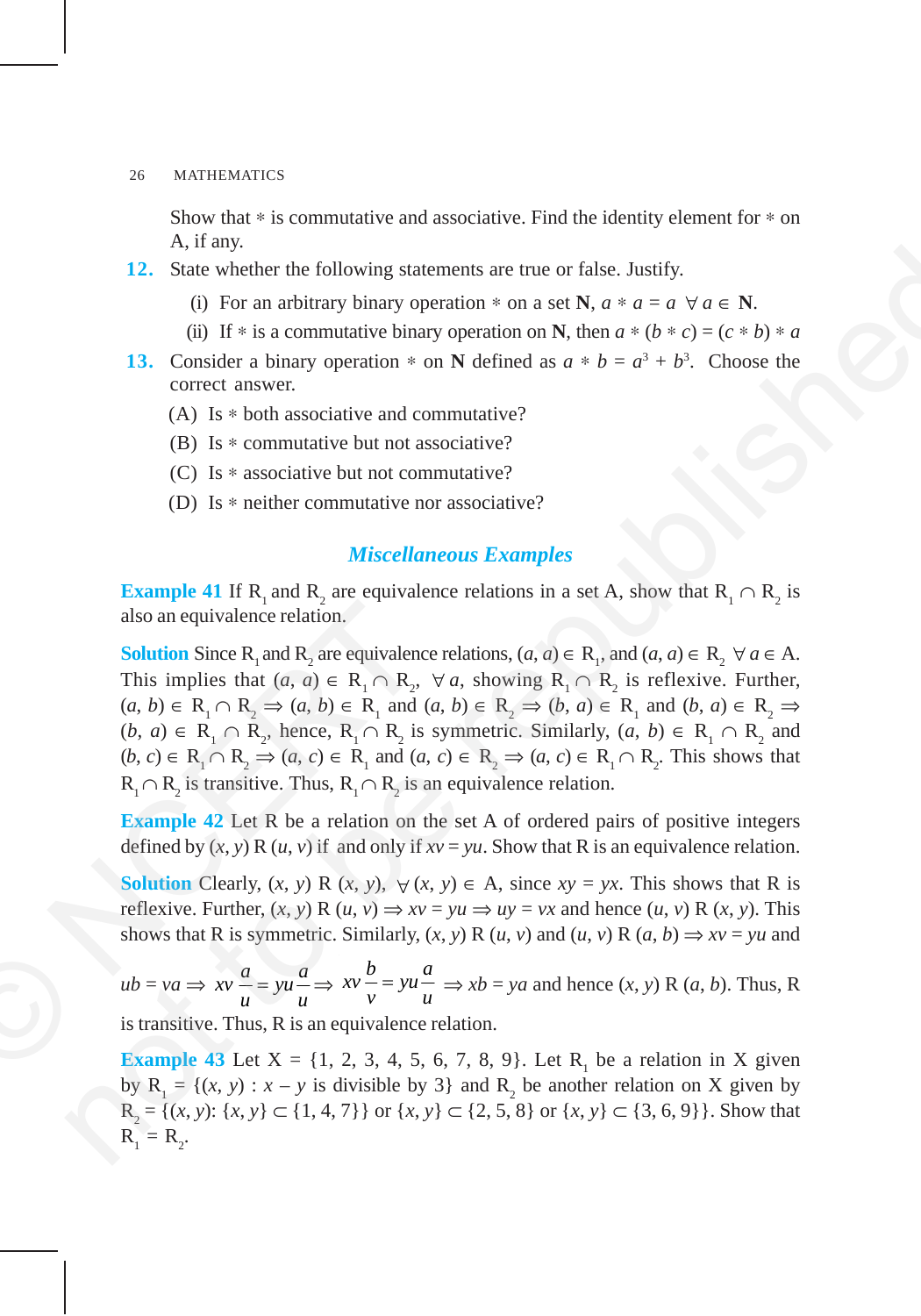**Solution** Note that the characteristic of sets  $\{1, 4, 7\}$ ,  $\{2, 5, 8\}$  and  $\{3, 6, 9\}$  is that difference between any two elements of these sets is a multiple of 3. Therefore,  $(x, y) \in R_1 \Rightarrow x - y$  is a multiple of 3 ⇒  $\{x, y\} \subset \{1, 4, 7\}$  or  $\{x, y\} \subset \{2, 5, 8\}$ or  $\{x, y\} \subset \{3, 6, 9\} \Rightarrow (x, y) \in R_2$ . Hence,  $R_1 \subset R_2$ . Similarly,  $\{x, y\} \in R_2 \Rightarrow \{x, y\}$ ⊂ {1, 4, 7} or {*x*, *y*} ⊂ {2, 5, 8} or {*x*, *y*} ⊂ {3, 6, 9} ⇒ *x* – *y* is divisible by  $3 \Rightarrow \{x, y\} \in R_1$ . This shows that  $R_2 \subset R_1$ . Hence,  $R_1 = R_2$ .

**Example 44** Let  $f: X \to Y$  be a function. Define a relation R in X given by  $R = \{(a, b): f(a) = f(b)\}\$ . Examine whether R is an equivalence relation or not.

**Solution** For every  $a \in X$ ,  $(a, a) \in R$ , since  $f(a) = f(a)$ , showing that R is reflexive. Similarly,  $(a, b) \in \mathbb{R} \Rightarrow f(a) = f(b) \Rightarrow f(b) = f(a) \Rightarrow (b, a) \in \mathbb{R}$ . Therefore, R is symmetric. Further,  $(a, b) \in \mathbb{R}$  and  $(b, c) \in \mathbb{R} \Rightarrow f(a) = f(b)$  and  $f(b) = f(c) \Rightarrow f(a)$  $f(c) \Rightarrow (a, c) \in \mathbb{R}$ , which implies that R is transitive. Hence, R is an equivalence relation. na unitaries between  $\alpha$  by  $\alpha$ ,  $\beta$  can be republished  $\alpha$ . So the republished  $\alpha$  is  $\alpha$ ,  $y \in \mathbb{R}_+$  ( $\alpha$ ,  $y \in \mathbb{R}_+$  ( $\alpha$ ,  $\beta$ )  $\alpha$ ,  $y \in \mathbb{R}_+$  ( $\alpha$ ,  $\beta$ )  $\alpha$ ,  $\beta$  ( $\alpha$ ,  $\beta$ )  $\beta$  ( $\alpha$ ,  $\beta$ )  $\beta$ 

**Example 45** Determine which of the following binary operations on the set R are associative and which are commutative.

(a) 
$$
a * b = 1 \forall a, b \in \mathbb{R}
$$
  
(b)  $a * b = \frac{(a+b)}{2} \forall a, b \in \mathbb{R}$ 

## **Solution**

- (a) Clearly, by definition  $a * b = b * a = 1$ ,  $\forall a, b \in R$ . Also  $(a * b) * c = (1 * c) = 1$  and  $a * (b * c) = a * (1) = 1, \forall a, b, c \in R$ . Hence R is both associative and commutative. (a)  $a * b = 1 \forall a, b \in \mathbb{R}$ <br>
Solution<br>
(a) Clearly, by definition  $a * (a * b) * c = (1 * c) = 1$  and  $a$ <br>
R is both associative and community<br>
(b)  $a * b = \frac{a+b}{2} = \frac{b+a}{2} = b * a$ ,  $(a * b) * c =$ <br>  $=$ <br>
But  $a * (b * c) =$ 
	- (b)  $a * b = \frac{a+b}{2} = \frac{b+a}{2} = b * a$ , shows that \* is commutative. Further,

$$
(a * b) * c = \left(\frac{a+b}{2}\right) * c.
$$

$$
= \frac{\left(\frac{a+b}{2}\right) + c}{2} = \frac{a+b+2c}{4}.
$$

 $a * \left(\frac{b+c}{2}\right)$ 

But  $a * (b * c) = a * \left(\frac{b}{2}\right)$ 

$$
= \frac{a + \frac{b+c}{2}}{2} = \frac{2a+b+c}{4} \neq \frac{a+b+2c}{4}
$$
 in general.

Hence, ∗ is not associative.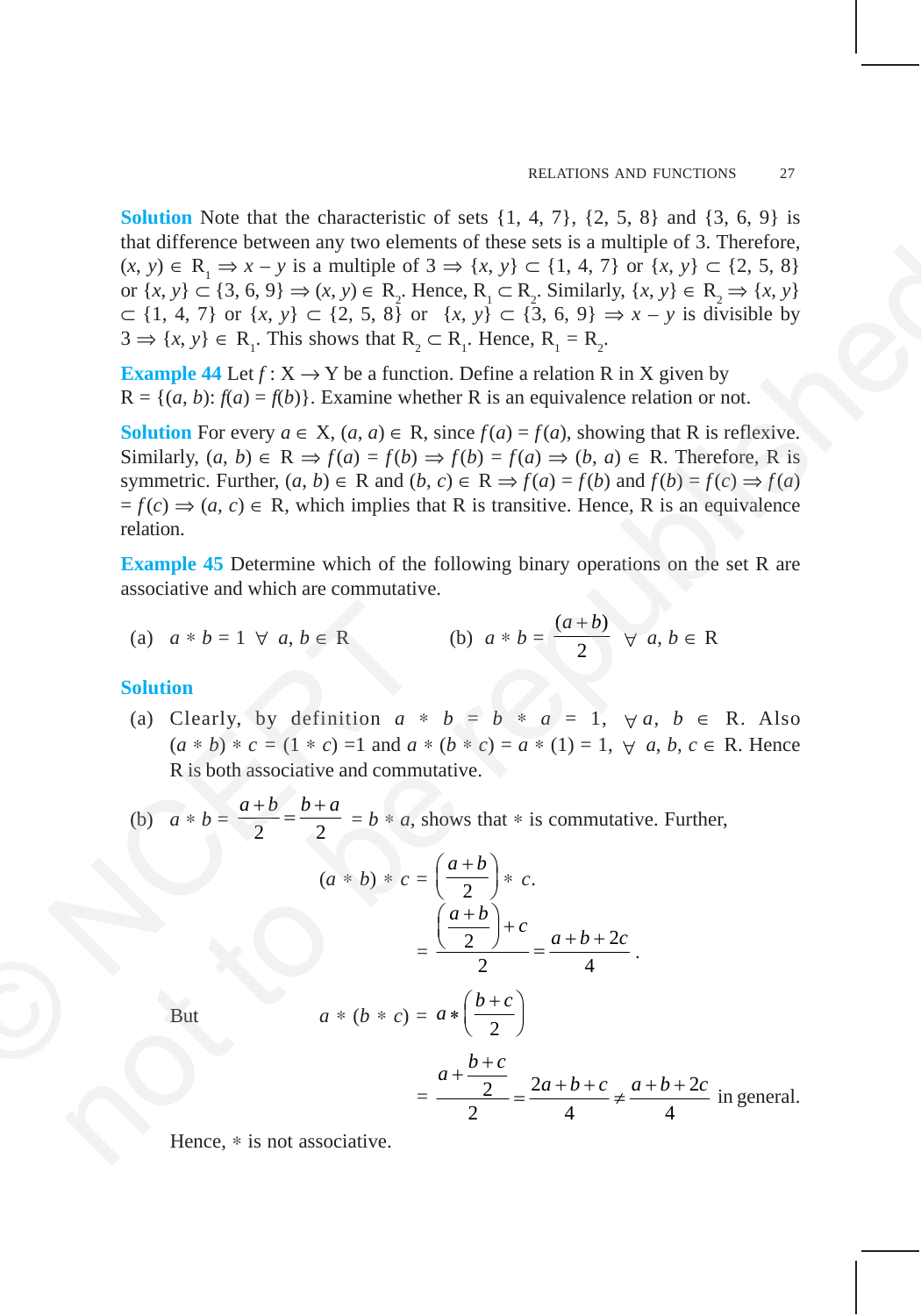**Example 46** Find the number of all one-one functions from set  $A = \{1, 2, 3\}$  to itself.

**Solution** One-one function from {1, 2, 3} to itself is simply a permutation on three symbols 1, 2, 3. Therefore, total number of one-one maps from {1, 2, 3} to itself is same as total number of permutations on three symbols 1, 2, 3 which is  $3! = 6$ .

**Example 47** Let  $A = \{1, 2, 3\}$ . Then show that the number of relations containing  $(1, 2)$ and (2, 3) which are reflexive and transitive but not symmetric is three.

**Solution** The smallest relation  $R_1$  containing (1, 2) and (2, 3) which is reflexive and transitive but not symmetric is  $\{(1, 1), (2, 2), (3, 3), (1, 2), (2, 3), (1, 3)\}\)$ . Now, if we add the pair (2, 1) to  $R_1$  to get  $R_2$ , then the relation  $R_2$  will be reflexive, transitive but not symmetric. Similarly, we can obtain  $R_3$  by adding (3, 2) to  $R_1$  to get the desired relation. However, we can not add two pairs  $(2, 1)$ ,  $(3, 2)$  or single pair  $(3, 1)$  to  $R<sub>1</sub>$  at a time, as by doing so, we will be forced to add the remaining pair in order to maintain transitivity and in the process, the relation will become symmetric also which is not required. Thus, the total number of desired relations is three. Solution One-one function from  $\{1, 2, 3\}$  to liest<br>if s simply a permutation on three symbols 1, 2, 3. Therefore, rotati number of one-one maps from  $\{1, 2, 3\}$  in the<br>site same as telan number of one-one maps from

**Example 48** Show that the number of equivalence relation in the set  $\{1, 2, 3\}$  containing (1, 2) and (2, 1) is two.

**Solution** The smallest equivalence relation  $R_1$  containing (1, 2) and (2, 1) is {(1, 1), (2, 2), (3, 3), (1, 2), (2, 1)}. Now we are left with only 4 pairs namely (2, 3), (3, 2),  $(1, 3)$  and  $(3, 1)$ . If we add any one, say  $(2, 3)$  to  $R<sub>1</sub>$ , then for symmetry we must add  $(3, 2)$  also and now for transitivity we are forced to add  $(1, 3)$  and  $(3, 1)$ . Thus, the only equivalence relation bigger than  $R_1$  is the universal relation. This shows that the total number of equivalence relations containing  $(1, 2)$  and  $(2, 1)$  is two. **Example 46** Show that the number of etc.<br>
(1, 2) and (2, 1) is two.<br> **Solution** The smallest equivalence reference to (2, 2), (3, 3), (1, 2), (2, 1)}. Now we<br>
(1, 3) and (3, 1). If we add any one, satisfy the setcample o

**Example 49** Show that the number of binary operations on  $\{1, 2\}$  having 1 as identity and having 2 as the inverse of 2 is exactly one.

**Solution** A binary operation  $*$  on  $\{1, 2\}$  is a function from  $\{1, 2\} \times \{1, 2\}$  to  $\{1, 2\}$ , i.e., a function from  $\{(1, 1), (1, 2), (2, 1), (2, 2)\}\rightarrow \{1, 2\}$ . Since 1 is the identity for the desired binary operation \*, \*  $(1, 1) = 1$ , \*  $(1, 2) = 2$ , \*  $(2, 1) = 2$  and the only choice left is for the pair  $(2, 2)$ . Since 2 is the inverse of 2, i.e.,  $*(2, 2)$  must be equal to 1. Thus, the number of desired binary operation is only one.

**Example 50** Consider the identity function  $I_N : N \to N$  defined as  $I_N(x) = x \ \forall x \in N$ . Show that although  $I_N$  is onto but  $I_N + I_N : N \to N$  defined as

$$
(I_N + I_N)(x) = I_N(x) + I_N(x) = x + x = 2x
$$
 is not onto.

**Solution** Clearly  $I_N$  is onto. But  $I_N + I_N$  is not onto, as we can find an element 3 in the co-domain **N** such that there does not exist any *x* in the domain **N** with  $(I_{N} + I_{N}) (x) = 2x = 3.$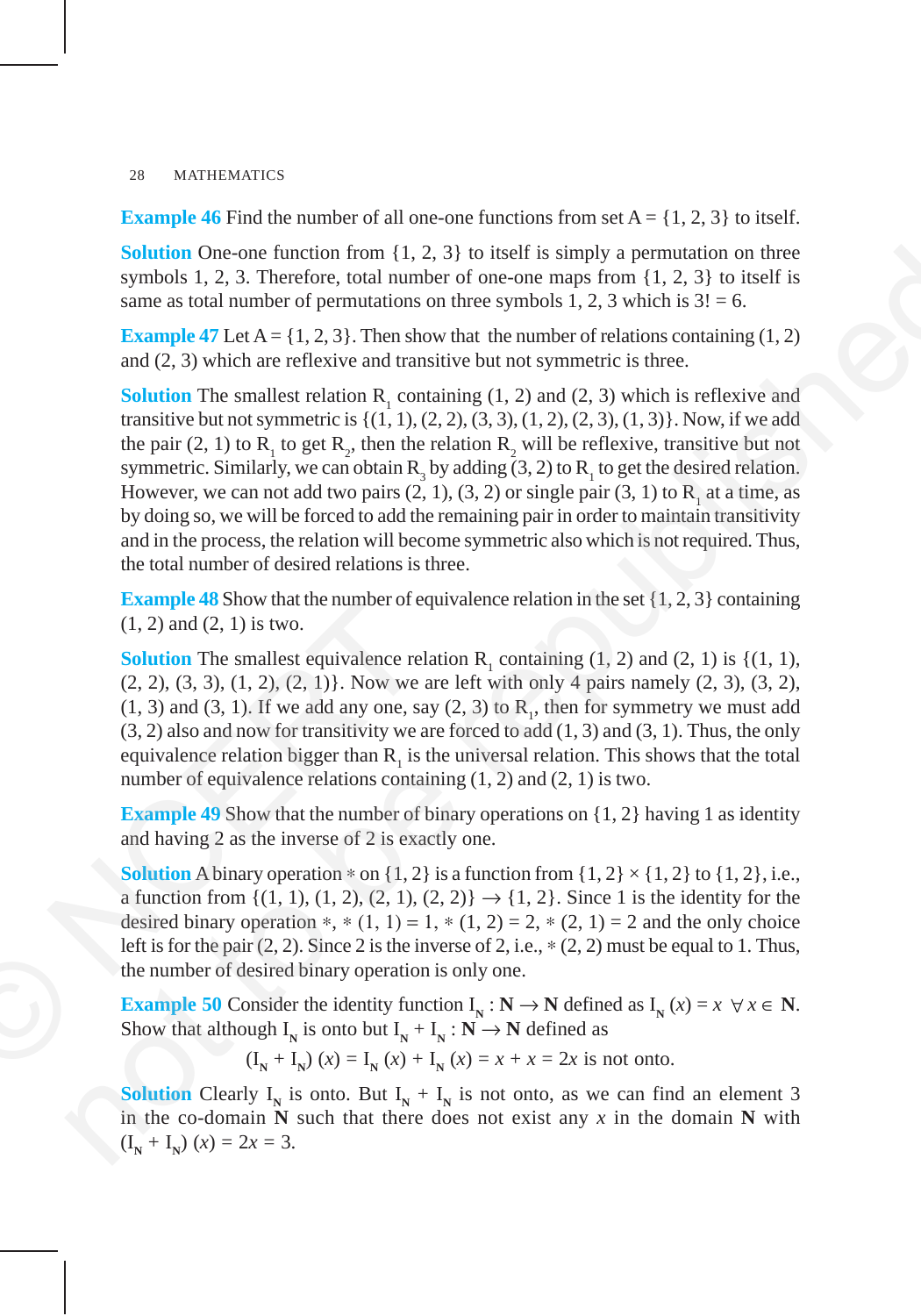**Example 51** Consider a function  $f: \left[0, \frac{\pi}{2}\right] \to \mathbf{R}$  given by  $f(x) = \sin x$  and

 $g: \left[0, \frac{\pi}{2}\right] \to \mathbf{R}$  given by  $g(x) = \cos x$ . Show that *f* and *g* are one-one, but  $f + g$  is not

one-one.

**Solution** Since for any two distinct elements  $x_1$  and  $x_2$  in  $\left[0, \frac{\pi}{2}\right]$ , sin  $x_1 \neq \sin x_2$  and  $\cos x_1 \neq \cos x_2$ , both *f* and *g* must be one-one. But  $(f + g)(0) = \sin 0 + \cos 0 = 1$  and  $(f+g)\left(\frac{\pi}{2}\right) = \sin\frac{\pi}{2} + \cos\frac{\pi}{2} = 1$  $\frac{\pi}{2} + \cos \frac{\pi}{2} = 1$ . Therefore,  $f + g$  is not one-one. **Example 31 Consider a function**  $f : [u_2] \rightarrow R$  **given by**  $f(x) = \sin x$  **and<br>**  $g : [0, \frac{\pi}{2}] \rightarrow R$  **given by**  $g(x) = \cos x$ **. Show that f and g are one-one, but f i g is not<br>
one-one.<br>
Solution Since for any two dissinct elements**  $x_1$  **and** 

## *Miscellaneous Exercise on Chapter 1*

- **1.** Let  $f : \mathbf{R} \to \mathbf{R}$  be defined as  $f(x) = 10x + 7$ . Find the function  $g : \mathbf{R} \to \mathbf{R}$  such that *g* o  $f = f \circ g = 1_R$ .
- 2. Let  $f: W \to W$  be defined as  $f(n) = n 1$ , if *n* is odd and  $f(n) = n + 1$ , if *n* is even. Show that *f* is invertible. Find the inverse of *f*. Here, W is the set of all whole numbers. 1. Let  $f : \mathbf{R} \to \mathbf{R}$  be defined as  $f(x)$ <br>that  $g \circ f = f \circ g = 1_{\mathbf{R}}$ .<br>2. Let  $f : \mathbf{W} \to \mathbf{W}$  be defined as  $f(x)$ <br>even. Show that  $f$  is invertible.<br>whole numbers.<br>3. If  $f : \mathbf{R} \to \mathbf{R}$  is defined by  $f(x) =$ <br>4. Sh
	- **3.** If  $f: \mathbb{R} \to \mathbb{R}$  is defined by  $f(x) = x^2 3x + 2$ , find  $f(f(x))$ .
	- **4.** Show that the function  $f : \mathbf{R} \to \{x \in \mathbf{R} : -1 < x < 1\}$  defined by  $f(x) = \frac{x}{1+|x|}$ ,

 $x \in \mathbb{R}$  is one one and onto function.

- **5.** Show that the function  $f : \mathbf{R} \to \mathbf{R}$  given by  $f(x) = x^3$  is injective.
- **6.** Give examples of two functions  $f: \mathbb{N} \to \mathbb{Z}$  and  $g: \mathbb{Z} \to \mathbb{Z}$  such that g o f is injective but *g* is not injective.

(Hint : Consider  $f(x) = x$  and  $g(x) = |x|$ ).

**7.** Give examples of two functions  $f : \mathbb{N} \to \mathbb{N}$  and  $g : \mathbb{N} \to \mathbb{N}$  such that  $g \circ f$  is onto but *f* is not onto.

(Hint : Consider  $f(x) = x + 1$  and 1 if  $x > 1$  $f(x) = \begin{cases} x^2 + 1 & \text{if } x = 1 \\ 1 & \text{if } x = 1 \end{cases}$  $x-1$  if x *g x*  $=\begin{cases} x-1 \text{ if } x > \\ 1 \text{ if } x = \end{cases}$  $\begin{cases} 1 & \text{if } x = \end{cases}$ 

Given a non empty set X, consider P(X) which is the set of all subsets of X.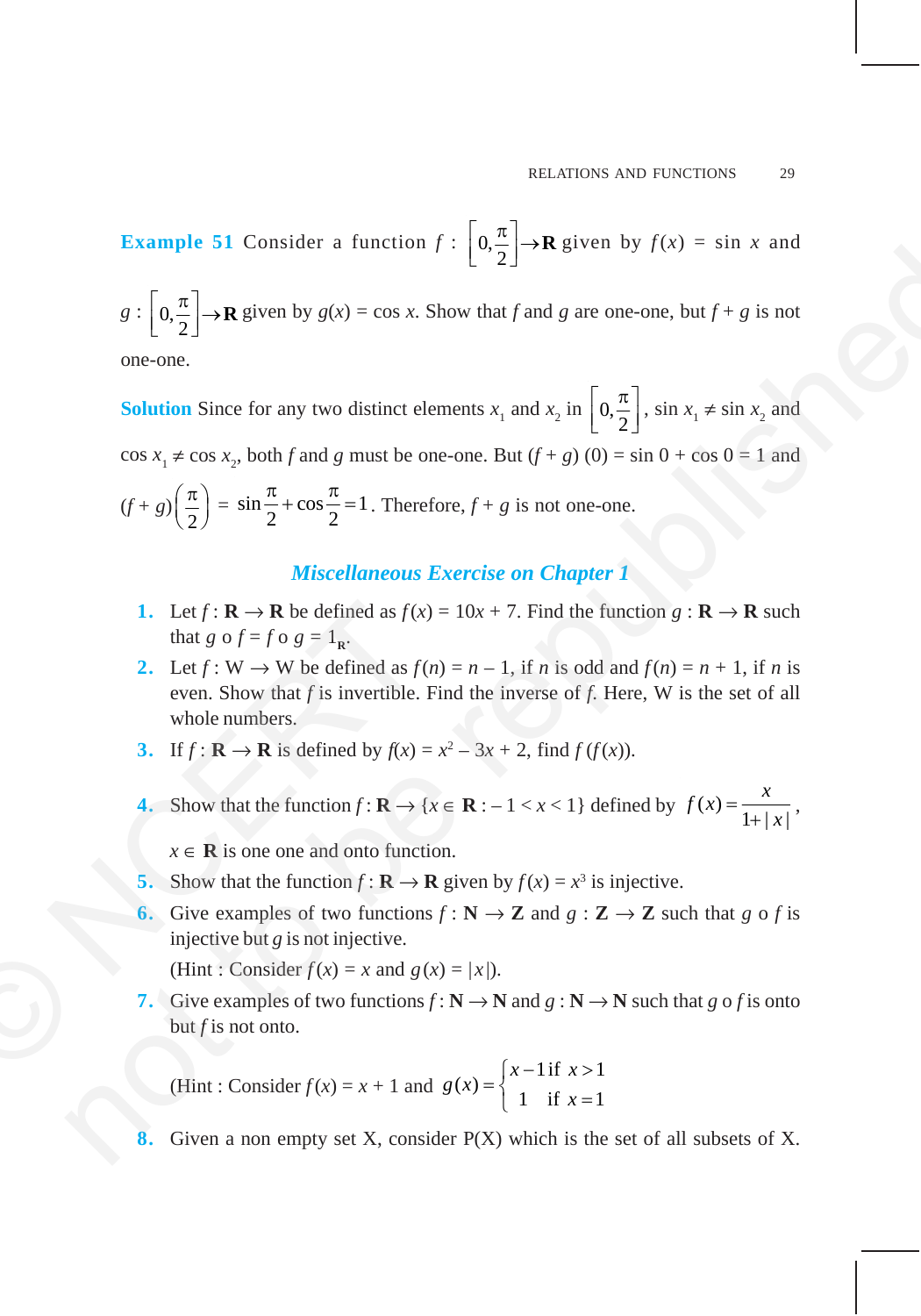Define the relation  $R$  in  $P(X)$  as follows:

For subsets A, B in P(X), ARB if and only if  $A \subset B$ . Is R an equivalence relation on  $P(X)$ ? Justify your answer.

- **9.** Given a non-empty set X, consider the binary operation \*:  $P(X) \times P(X) \rightarrow P(X)$ given by  $A * B = A \cap B \ \forall A, B$  in P(X), where P(X) is the power set of X. Show that  $X$  is the identity element for this operation and  $X$  is the only invertible element in  $P(X)$  with respect to the operation  $*$ .
- **10.** Find the number of all onto functions from the set {1, 2, 3, ... , *n*} to itself.
- **11.** Let  $S = \{a, b, c\}$  and  $T = \{1, 2, 3\}$ . Find  $F^{-1}$  of the following functions F from S to T, if it exists.
	- (i)  $F = \{(a, 3), (b, 2), (c, 1)\}$  (ii)  $F = \{(a, 2), (b, 1), (c, 1)\}$
- **12.** Consider the binary operations  $* : \mathbb{R} \times \mathbb{R} \to \mathbb{R}$  and o :  $\mathbb{R} \times \mathbb{R} \to \mathbb{R}$  defined as  $a * b = |a - b|$  and  $a \circ b = a$ ,  $\forall a, b \in \mathbb{R}$ . Show that  $*$  is commutative but not associative, o is associative but not commutative. Further, show that  $\forall a, b, c \in \mathbb{R}$ ,  $a * (b \circ c) = (a * b) \circ (a * c)$ . [If it is so, we say that the operation  $*$  distributes over the operation o]. Does o distribute over ∗? Justify your answer. For same one and the relation of  $\sum_{i=1}^{\infty} A_i$  in  $\sum_{i=1}^{\infty} A_i$ . The relation of  $\sum_{i=1}^{\infty} A_i$  and  $\sum_{i=1}^{\infty} A_i$  and  $\sum_{i=1}^{\infty} A_i$  and  $\sum_{i=1}^{\infty} A_i$  and  $\sum_{i=1}^{\infty} A_i$  and  $\sum_{i=1}^{\infty} A_i$  and  $\sum_{i=1}$
- **13.** Given a non-empty set X, let \*:  $P(X) \times P(X) \rightarrow P(X)$  be defined as  $A * B = (A - B) \cup (B - A), \forall A, B \in P(X)$ . Show that the empty set  $\phi$  is the identity for the operation  $*$  and all the elements A of  $P(X)$  are invertible with  $A^{-1} = A$ . (Hint:  $(A - \phi) \cup (\phi - A) = A$  and  $(A - A) \cup (A - A) = A * A = \phi$ ). over the operation o]. Does o di<br>
13. Given a non-empty set X, 1<br>
A \* B = (A – B) ∪ (B – A), ∀<br>
identity for the operation \* and<br>
A<sup>-1</sup> = A. (Hint : (A –  $\phi$ ) ∪ ( $\phi$  –<br>
14. Define a binary operation \* on t<br>  $a * b =$ <br>
Sho
	- **14.** Define a binary operation <sup>∗</sup> on the set {0, 1, 2, 3, 4, 5} as

$$
a * b = \begin{cases} a+b, & \text{if } a+b < 6 \\ a+b-6 & \text{if } a+b \ge 6 \end{cases}
$$

Show that zero is the identity for this operation and each element  $a \neq 0$  of the set is invertible with 6 – *a* being the inverse of *a*.

**15.** Let  $A = \{-1, 0, 1, 2\}$ ,  $B = \{-4, -2, 0, 2\}$  and  $f, g: A \rightarrow B$  be functions defined by  $f(x) = x^2 - x$ ,  $x \in A$  and  $g(x) = 2\left| x - \frac{1}{2} \right| - 1$ ,  $x \in A$ . Are *f* and *g* equal?

Justify your answer. (Hint: One may note that two functions  $f: A \rightarrow B$  and *g* : A  $\rightarrow$  B such that  $f(a) = g(a) \forall a \in A$ , are called equal functions).

**16.** Let  $A = \{1, 2, 3\}$ . Then number of relations containing  $(1, 2)$  and  $(1, 3)$  which are reflexive and symmetric but not transitive is

(A) 1 (B) 2 (C) 3 (D) 4

**17.** Let  $A = \{1, 2, 3\}$ . Then number of equivalence relations containing  $(1, 2)$  is (A) 1 (B) 2 (C) 3 (D) 4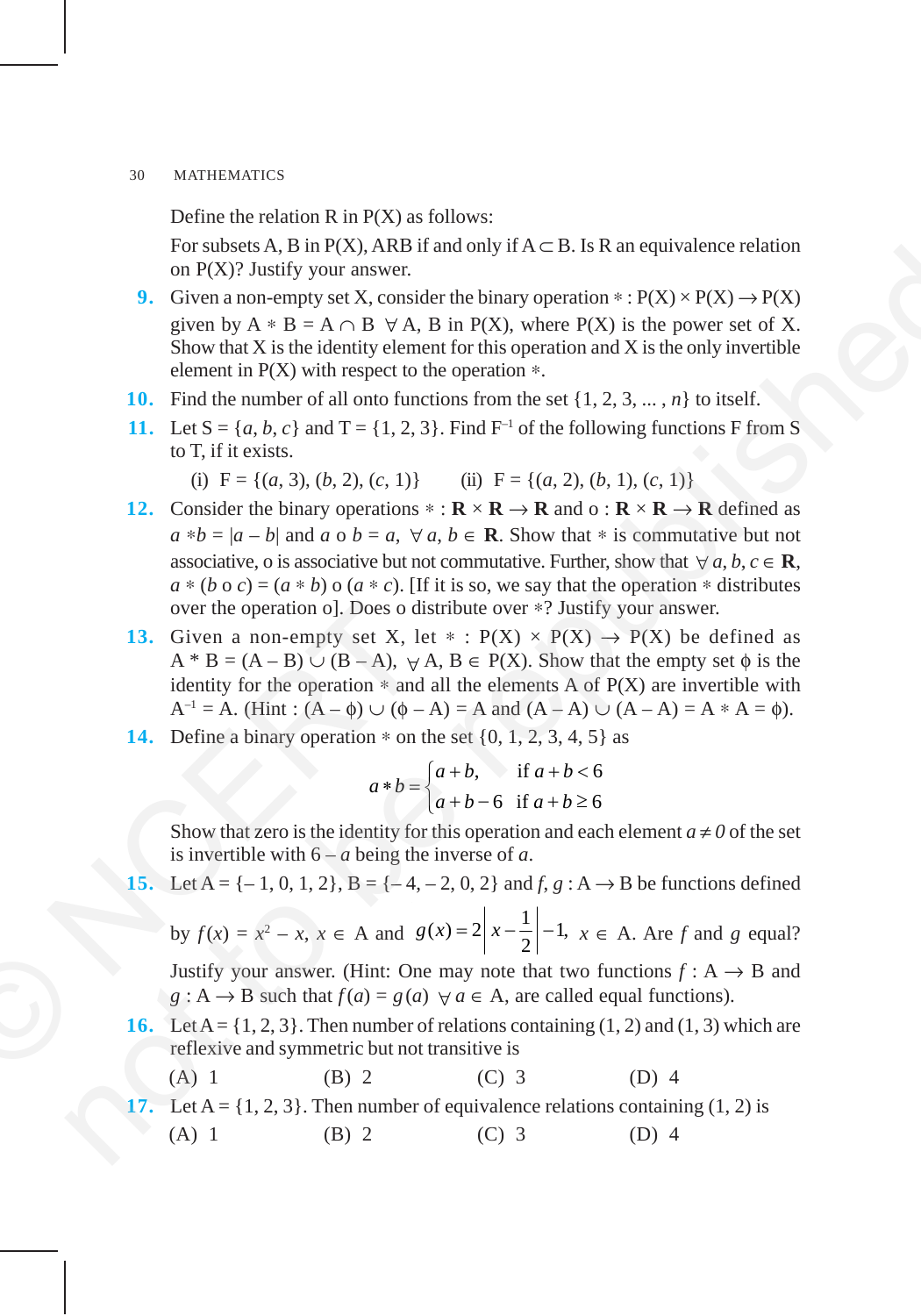**18.** Let  $f: \mathbf{R} \to \mathbf{R}$  be the Signum Function defined as

$$
f(x) = \begin{cases} 1, & x > 0 \\ 0, & x = 0 \\ -1, & x < 0 \end{cases}
$$

and  $g : \mathbb{R} \to \mathbb{R}$  be the Greatest Integer Function given by  $g(x) = [x]$ , where [x] is greatest integer less than or equal to *x*. Then, does *fog* and *gof* coincide in (0, 1]?

**19.** Number of binary operations on the set {*a*, *b*} are

(A) 10 (B) 16 (C) 20 (D ) 8

## *Summary*

In this chapter, we studied different types of relations and equivalence relation, composition of functions, invertible functions and binary operations. The main features of this chapter are as follows: (1. a > 0<br>  $f(x) = \begin{cases} 1, & x > 0 \\ 0, & x = 0 \end{cases}$ <br>
and  $g : \mathbb{R} \to \mathbb{R}$  be the Greater linear Function given by  $g(x) = [x]$ , where [x] is<br>
greatest integer less than or equal to x. Then, does *for*, and *ged* coincide in (0, 1

- *Empty relation* is the relation R in X given by  $R = \phi \subset X \times X$ .
- *Universal relation* is the relation R in X given by  $R = X \times X$ .
- *Reflexive relation* R in X is a relation with  $(a, a) \in R \ \forall a \in X$ .
- *Symmetric relation* R in X is a relation satisfying  $(a, b) \in R$  implies  $(b, a) \in R$ .
- *Transitive relation* R in X is a relation satisfying  $(a, b) \in R$  and  $(b, c) \in R$ implies that  $(a, c) \in \mathbb{R}$ .
- *Equivalence relation* R in X is a relation which is reflexive, symmetric and transitive.
- *Equivalence class* [*a*] containing  $a \in X$  for an equivalence relation R in X is the subset of X containing all elements *b* related to *a*.
- A function  $f: X \to Y$  is *one-one* (or *injective*) if

$$
f(x_1) = f(x_2) \Rightarrow x_1 = x_2 \quad \forall \quad x_1, x_2 \in X.
$$

- A function *f* :  $X \rightarrow Y$  is *onto* (or *surjective*) if given any  $y \in Y$ ,  $\exists x \in X$  such that  $f(x) = y$ .
- A function  $f: X \to Y$  is *one-one and onto* (or *bijective*), if *f* is both one-one and onto.
- The *composition* of functions  $f: A \rightarrow B$  and  $g: B \rightarrow C$  is the function *gof* : A  $\rightarrow$  C given by *gof*(*x*) = *g*( $f(x)$ )  $\forall$   $x \in$  A. Empty relation is the relation is<br>  $V$  Driversal relation is the relation<br>  $\overrightarrow{R}$  R in X is a r<br>  $\overrightarrow{S}$  Symmetric relation R in X is a r<br>  $\overrightarrow{S}$  Transitive relation R in X is a<br>
implies that  $(a, c) \in R$ .<br>  $Equivalence$  relatio
	- A function *f* :  $X \rightarrow Y$  is *invertible* if  $\exists g : Y \rightarrow X$  such that  $gof = I_x$  and  $fog = I_v$ .
	- A function  $f: X \to Y$  is *invertible* if and only if f is one-one and onto.